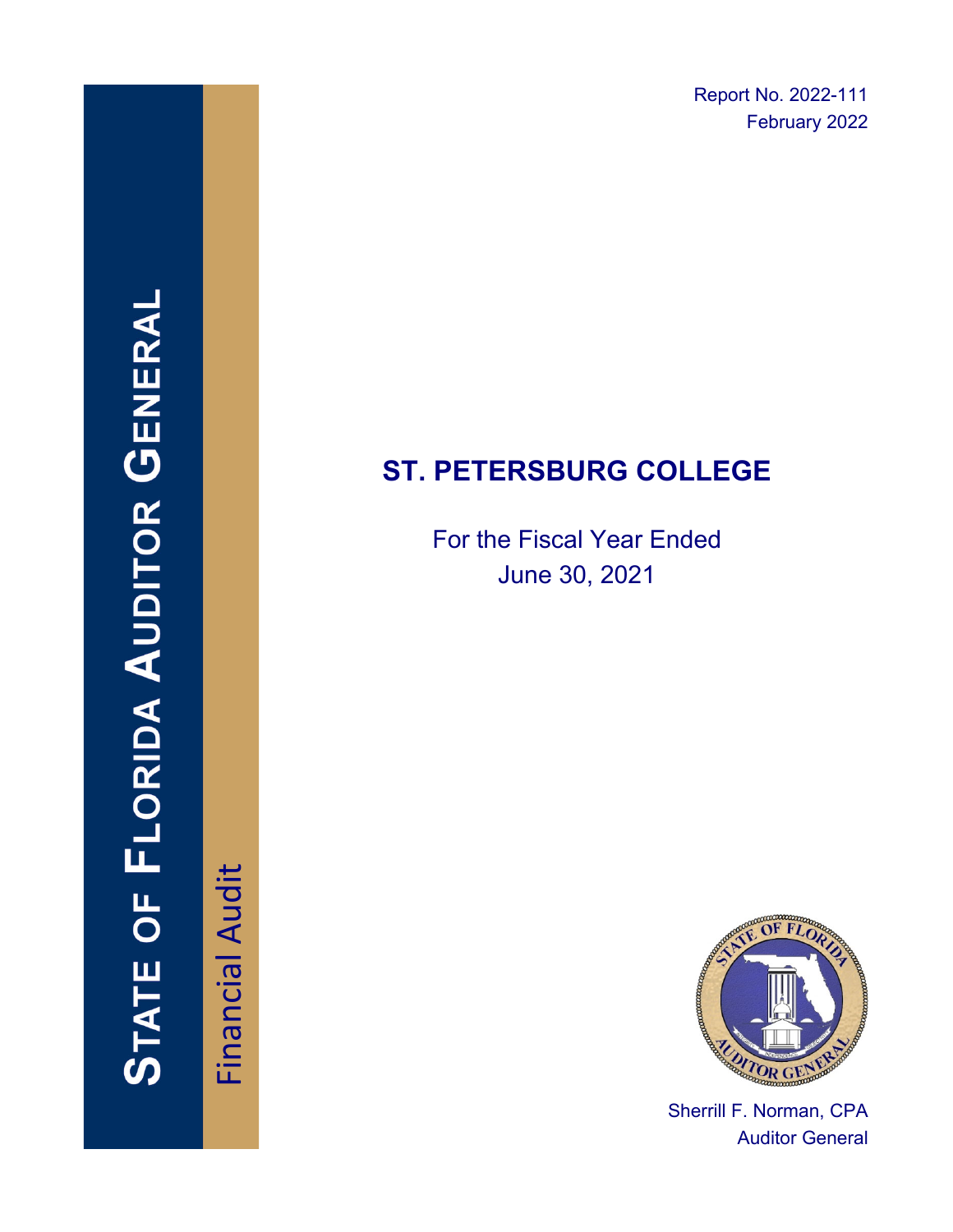#### **Board of Trustees and President**

During the 2020-21 fiscal year, Dr. Tonjua Williams served as President of St. Petersburg College and the following individuals served as Members of the Board of Trustees:

> Katherine E. Cole, Chair Thomas Kidwell, Vice Chair from 3-27-21 Bridgette Bello through 3-26-21, Vice Chair Jason Butts, from 3-27-21 Deveron M. Gibbons Nathan M. Stonecipher

The Auditor General conducts audits of governmental entities to provide the Legislature, Florida's citizens, public entity management, and other stakeholders unbiased, timely, and relevant information for use in promoting government accountability and stewardship and improving government operations.

The team leader was Vanessa C. Fernandez, CPA, and the audit was supervised by Rachel P. Sellers, CPA.

Please address inquiries regarding this report to Jaime N. Hoelscher, CPA, Audit Manager, by e-mail at jaimehoelscher@aud.state.fl.us or by telephone at (850) 412-2868.

This report and other reports prepared by the Auditor General are available at:

[FLAuditor.gov](http://flauditor.gov/) 

Printed copies of our reports may be requested by contacting us at:

**State of Florida Auditor General** 

**Claude Pepper Building, Suite G74 ∙ 111 West Madison Street ∙ Tallahassee, FL 32399-1450 ∙ (850) 412-2722**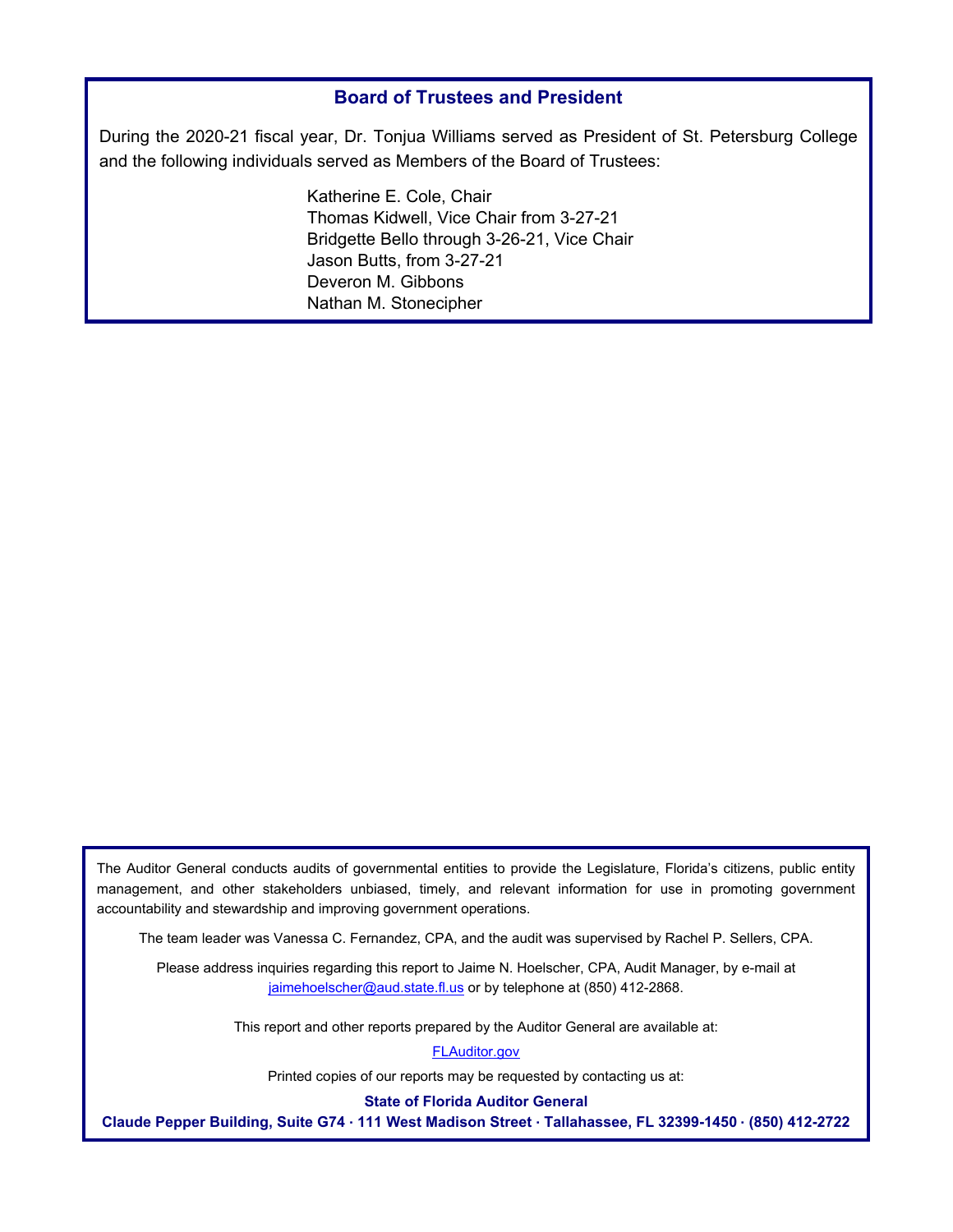## **ST. PETERSBURG COLLEGE TABLE OF CONTENTS**

|                                                                                                                                                                         | Page<br>No. |
|-------------------------------------------------------------------------------------------------------------------------------------------------------------------------|-------------|
|                                                                                                                                                                         |             |
|                                                                                                                                                                         |             |
|                                                                                                                                                                         |             |
|                                                                                                                                                                         |             |
|                                                                                                                                                                         |             |
| <b>BASIC FINANCIAL STATEMENTS</b>                                                                                                                                       |             |
|                                                                                                                                                                         |             |
|                                                                                                                                                                         |             |
|                                                                                                                                                                         |             |
|                                                                                                                                                                         |             |
| OTHER REQUIRED SUPPLEMENTARY INFORMATION                                                                                                                                |             |
| Schedule of Changes in the College's Total Other Postemployment Benefits Liability                                                                                      |             |
| Schedule of the College's Proportionate Share of the Net Pension Liability - Florida                                                                                    |             |
| Schedule of College Contributions - Florida Retirement System Pension Plan  52                                                                                          |             |
| Schedule of the College's Proportionate Share of the Net Pension Liability - Health                                                                                     |             |
| Schedule of College Contributions - Health Insurance Subsidy Pension Plan 54                                                                                            |             |
|                                                                                                                                                                         |             |
| INDEPENDENT AUDITOR'S REPORT ON INTERNAL CONTROL OVER<br>FINANCIAL REPORTING AND ON COMPLIANCE AND OTHER MATTERS<br>BASED ON AN AUDIT OF FINANCIAL STATEMENTS PERFORMED |             |
|                                                                                                                                                                         |             |
|                                                                                                                                                                         |             |
|                                                                                                                                                                         |             |
|                                                                                                                                                                         |             |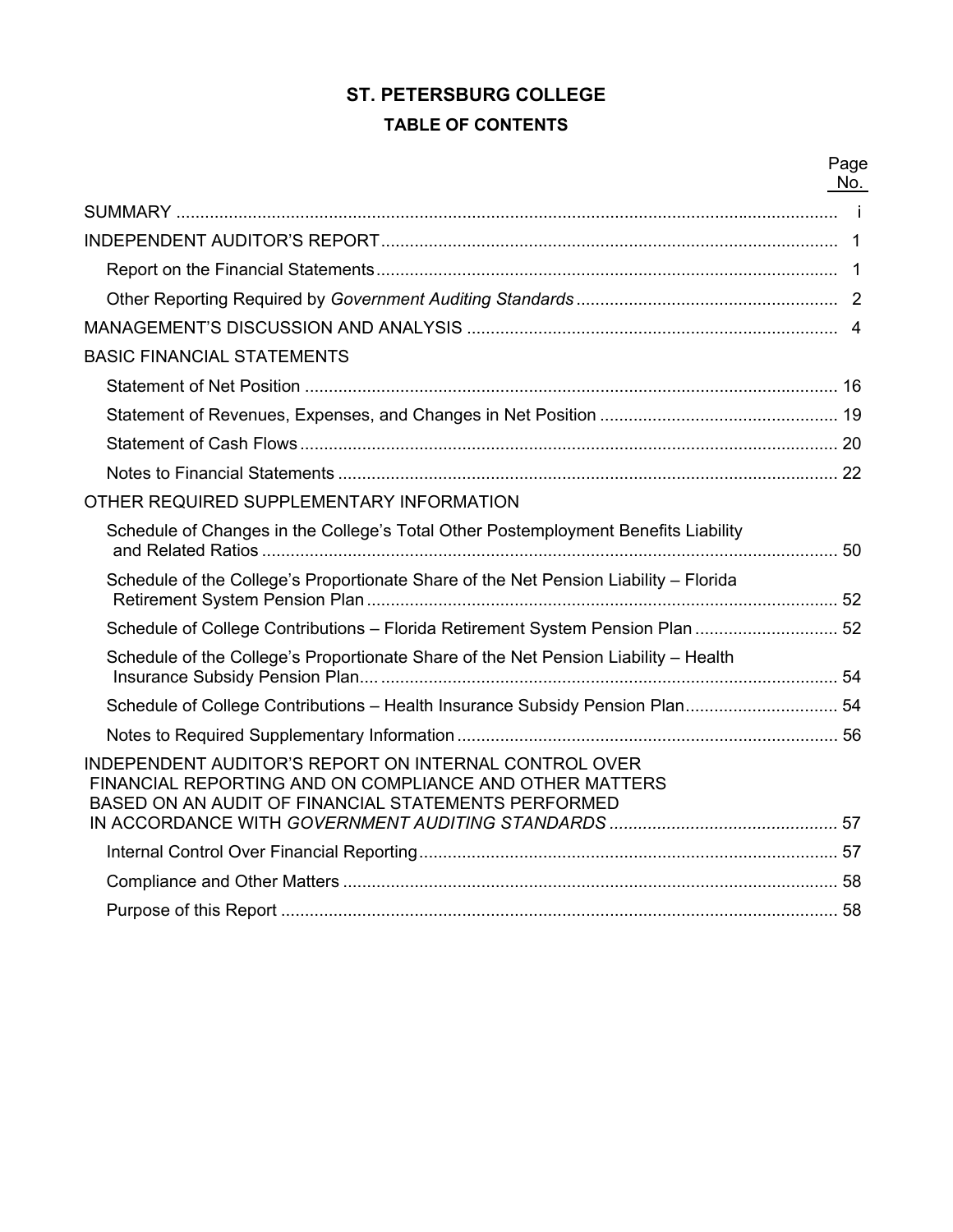## SUMMARY OF REPORT ON FINANCIAL STATEMENTS

<span id="page-3-0"></span>Our audit disclosed that the basic financial statements of St. Petersburg College (a component unit of the State of Florida) were presented fairly, in all material respects, in accordance with prescribed financial reporting standards.

SUMMARY OF REPORT ON INTERNAL CONTROL AND COMPLIANCE

Our audit did not identify any deficiencies in internal control over financial reporting that we consider to be material weaknesses.

The results of our tests disclosed no instances of noncompliance or other matters that are required to be reported under *Government Auditing Standards*, issued by the Comptroller General of the United States.

#### AUDIT OBJECTIVES AND SCOPE

Our audit objectives were to determine whether St. Petersburg College and its officers with administrative and stewardship responsibilities for College operations had:

- Presented the College's basic financial statements in accordance with generally accepted accounting principles;
- Established and implemented internal control over financial reporting and compliance with requirements that could have a direct and material effect on the financial statements; and
- Complied with the various provisions of laws, rules, regulations, contracts, and grant agreements that are material to the financial statements.

The scope of this audit included an examination of the College's basic financial statements as of and for the fiscal year ended June 30, 2021. We obtained an understanding of the College's environment, including its internal control, and assessed the risk of material misstatement necessary to plan the audit of the basic financial statements. We also examined various transactions to determine whether they were executed, in both manner and substance, in accordance with governing provisions of laws, rules, regulations, contracts, and grant agreements.

An examination of Federal awards administered by the College is included within the scope of our Statewide audit of Federal awards administered by the State of Florida.

## AUDIT METHODOLOGY

We conducted our audit in accordance with auditing standards generally accepted in the United States of America and applicable standards contained in *Government Auditing Standards*, issued by the Comptroller General of the United States.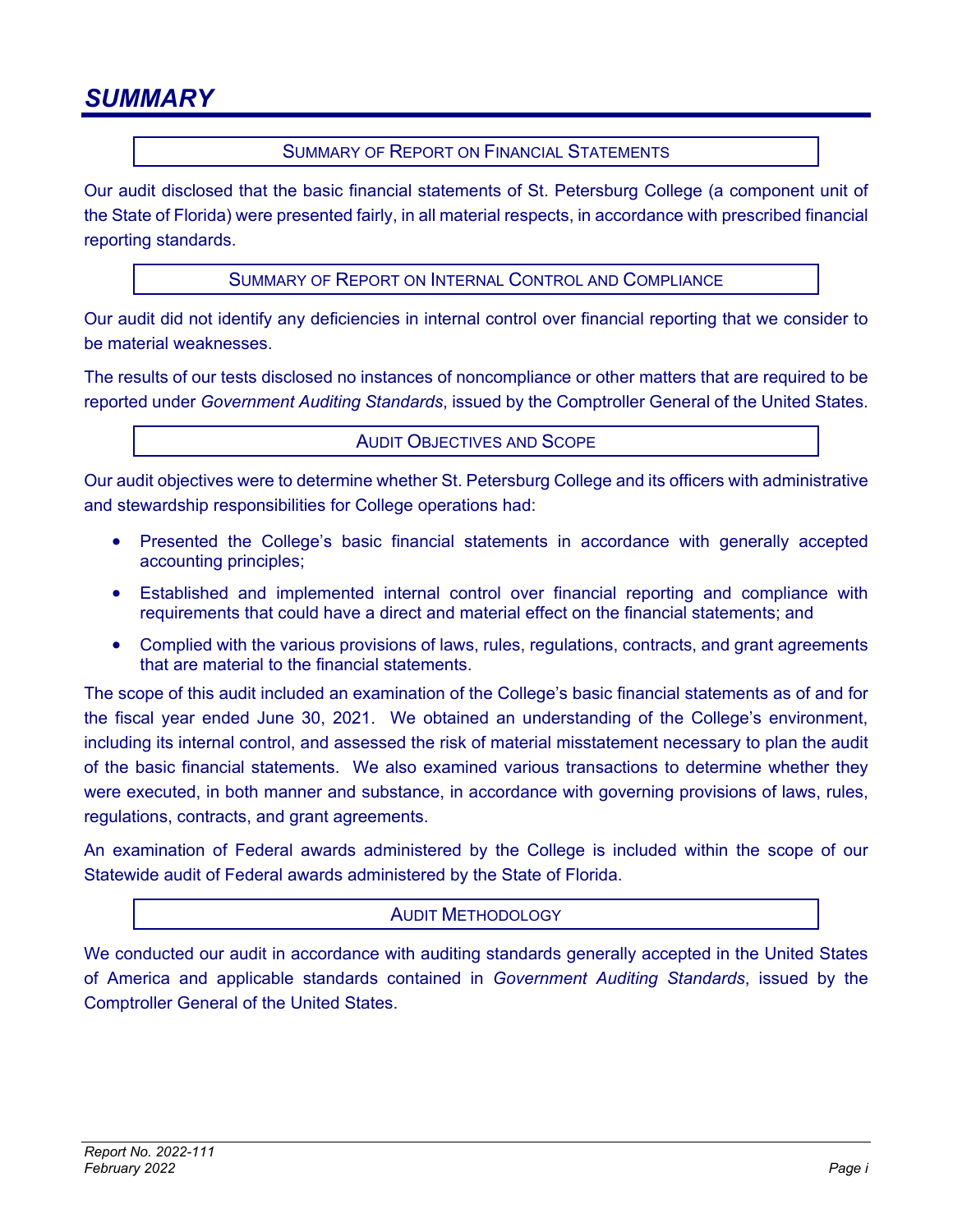<span id="page-4-0"></span>

Sherrill F. Norman, CPA Auditor General

# **AUDITOR GENERAL STATE OF FLORIDA**

Claude Denson Pepper Building, Suite G74 111 West Madison Street Tallahassee, Florida 32399-1450



Phone: (850) 412-2722 Fax: (850) 488-6975

The President of the Senate, the Speaker of the House of Representatives, and the Legislative Auditing Committee

## **INDEPENDENT AUDITOR'S REPORT**

## **Report on the Financial Statements**

We have audited the accompanying financial statements of St. Petersburg College, a component unit of the State of Florida, and its aggregate discretely presented component units as of and for the fiscal year ended June 30, 2021, and the related notes to the financial statements, which collectively comprise the College's basic financial statements as listed in the table of contents.

## *Management's Responsibility for the Financial Statements*

Management is responsible for the preparation and fair presentation of these financial statements in accordance with accounting principles generally accepted in the United States of America; this includes the design, implementation, and maintenance of internal control relevant to the preparation and fair presentation of financial statements that are free from material misstatement, whether due to fraud or error.

## *Auditor's Responsibility*

Our responsibility is to express opinions on these financial statements based on our audit. We did not audit the financial statements of the aggregate discretely presented component units, which represent 100 percent of the transactions and account balances of the aggregate discretely presented component units columns. Those statements were audited by other auditors whose reports have been furnished to us, and our opinion, insofar as it relates to the amounts included for the aggregate discretely presented component units, is based solely on the reports of the other auditors. We conducted our audit in accordance with auditing standards generally accepted in the United States of America and the standards applicable to financial audits contained in *Government Auditing Standards*, issued by the Comptroller General of the United States. Those standards require that we plan and perform the audit to obtain reasonable assurance about whether the financial statements are free from material misstatement.

An audit involves performing procedures to obtain audit evidence about the amounts and disclosures in the financial statements. The procedures selected depend on the auditor's judgment, including the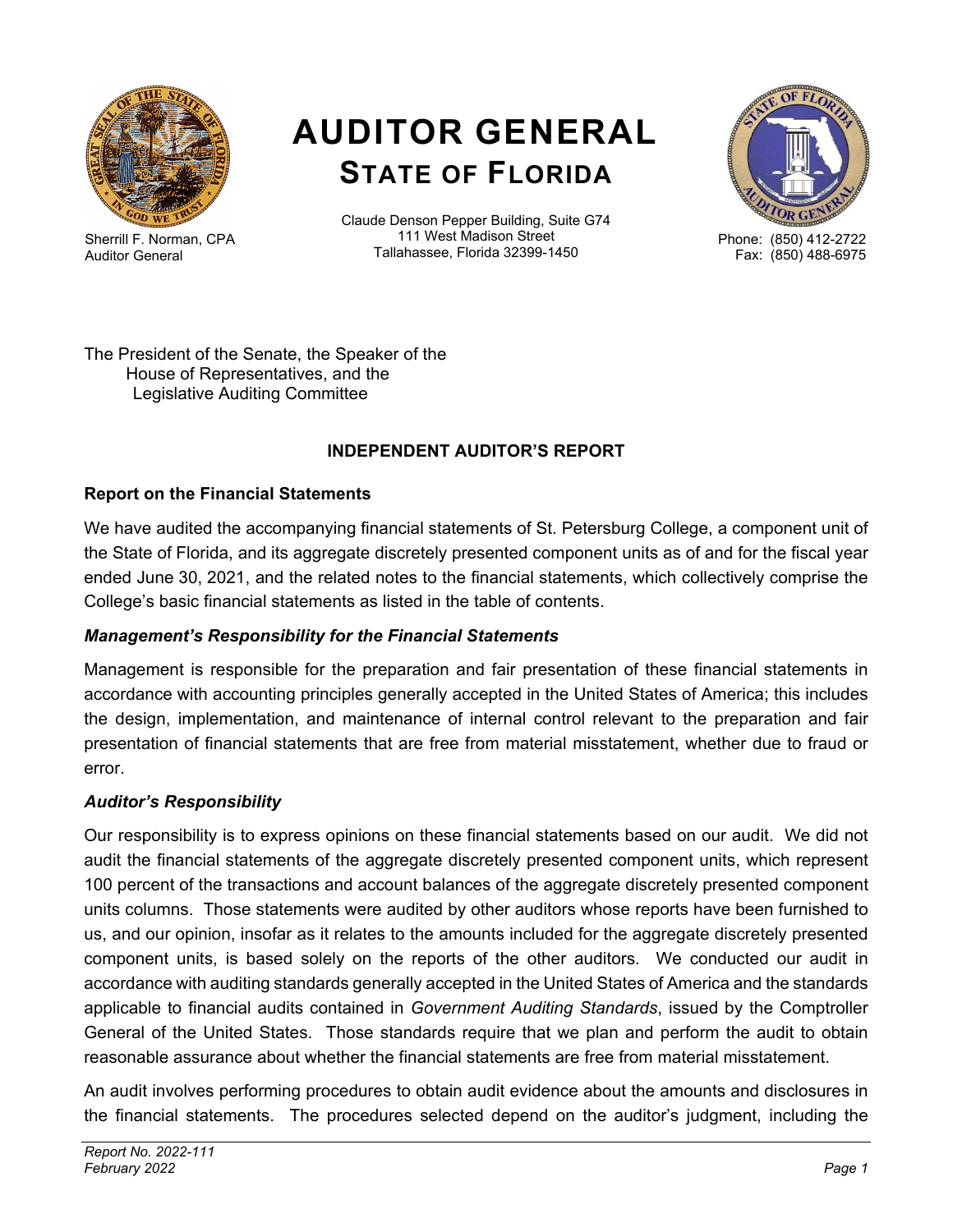<span id="page-5-0"></span>assessment of the risks of material misstatement of the financial statements, whether due to fraud or error. In making those risk assessments, the auditor considers internal control relevant to the entity's preparation and fair presentation of the financial statements in order to design audit procedures that are appropriate in the circumstances, but not for the purpose of expressing an opinion on the effectiveness of the entity's internal control. Accordingly, we express no such opinion. An audit also includes evaluating the appropriateness of accounting policies used and the reasonableness of significant accounting estimates made by management, as well as evaluating the overall presentation of the financial statements.

We believe that the audit evidence we have obtained is sufficient and appropriate to provide a basis for our audit opinions.

## *Opinions*

In our opinion, based on our audit and the reports of other auditors, the financial statements referred to above present fairly, in all material respects, the respective financial position of St. Petersburg College and of its aggregate discretely presented component units as of June 30, 2021, and the respective changes in financial position and, where applicable, cash flows thereof for the fiscal year then ended in accordance with accounting principles generally accepted in the United States of America.

## *Other Matter*

## *Required Supplementary Information*

Accounting principles generally accepted in the United States of America require that **MANAGEMENT'S DISCUSSION AND ANALYSIS**, the **Schedule of Changes in the College's Total Other Postemployment Benefits Liability and Related Ratios**, **Schedule of the College's Proportionate Share of the Net Pension Liability – Florida Retirement System Pension Plan**, **Schedule of College Contributions – Florida Retirement System Pension Plan**, **Schedule of the College's Proportionate Share of the Net Pension Liability – Health Insurance Subsidy Pension Plan**, **Schedule of College Contributions – Health Insurance Subsidy Pension Plan**, and **Notes to Required Supplementary Information**, as listed in the table of contents, be presented to supplement the basic financial statements. Such information, although not a part of the basic financial statements, is required by the Governmental Accounting Standards Board who considers it to be an essential part of financial reporting for placing the basic financial statements in an appropriate operational, economic, or historical context. We have applied certain limited procedures to the required supplementary information in accordance with auditing standards generally accepted in the United States of America, which consisted of inquiries of management about the methods of preparing the information and comparing the information for consistency with management's responses to our inquiries, the basic financial statements, and other knowledge we obtained during our audit of the basic financial statements. We do not express an opinion or provide any assurance on the information because the limited procedures do not provide us with sufficient evidence to express an opinion or provide any assurance.

## **Other Reporting Required by** *Government Auditing Standards*

In accordance with *Government Auditing Standards*, we have also issued our report dated February 1, 2022, on our consideration of the St. Petersburg College's internal control over financial reporting and on our tests of its compliance with certain provisions of laws, rules, regulations, contracts,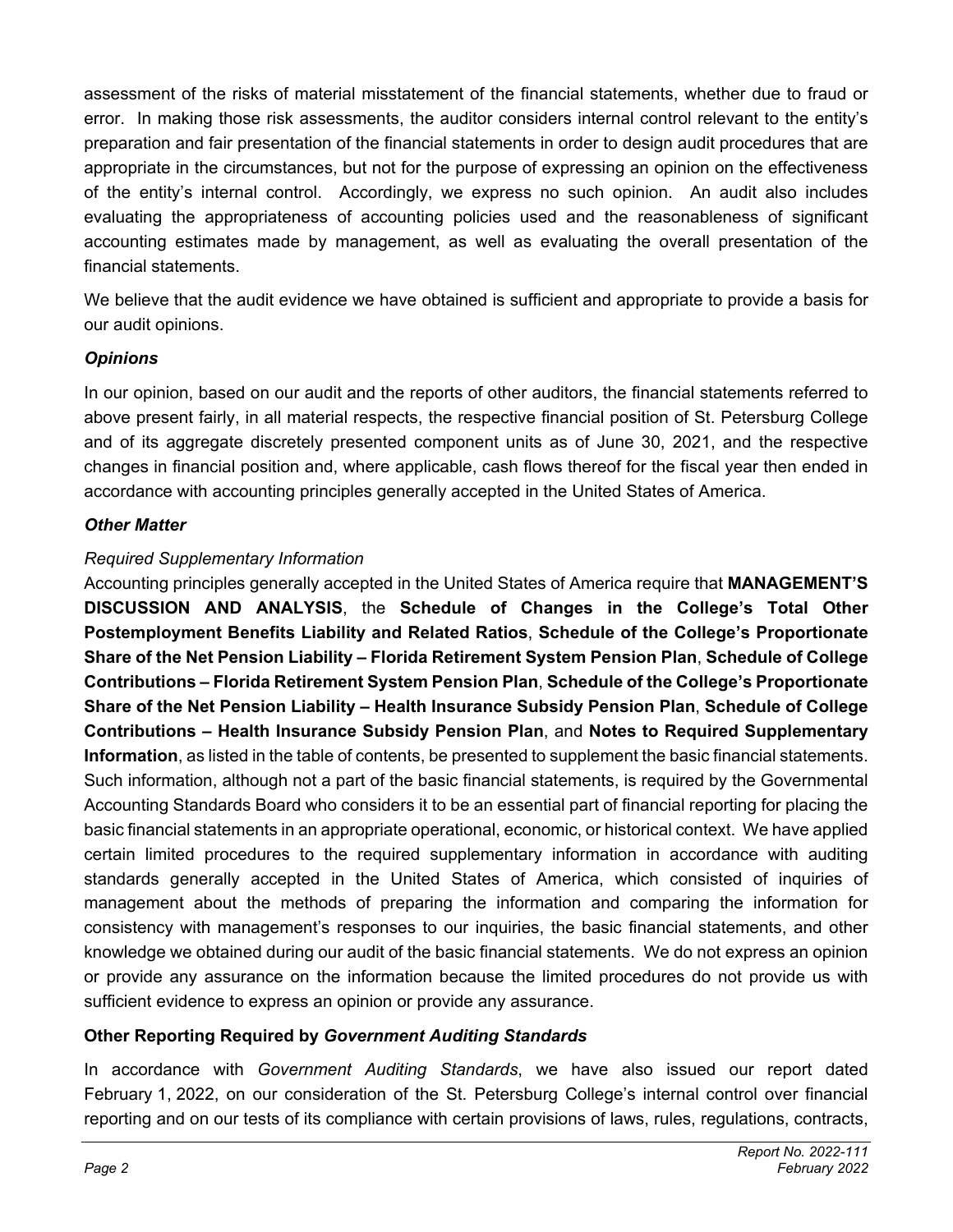and grant agreements and other matters included under the heading **INDEPENDENT AUDITOR'S REPORT ON INTERNAL CONTROL OVER FINANCIAL REPORTING AND ON COMPLIANCE AND OTHER MATTERS BASED ON AN AUDIT OF FINANCIAL STATEMENTS PERFORMED IN ACCORDANCE WITH** *GOVERNMENT AUDITING STANDARDS*. The purpose of that report is solely to describe the scope of our testing of internal control over financial reporting and compliance and the results of that testing, and not to provide an opinion on the effectiveness of the internal control over financial reporting or on compliance. That report is an integral part of an audit performed in accordance with *Government Auditing Standards* in considering the St. Petersburg College's internal control over financial reporting and compliance.

Respectfully submitted,

Sherrill F. Norman, CPA Tallahassee, Florida February 1, 2022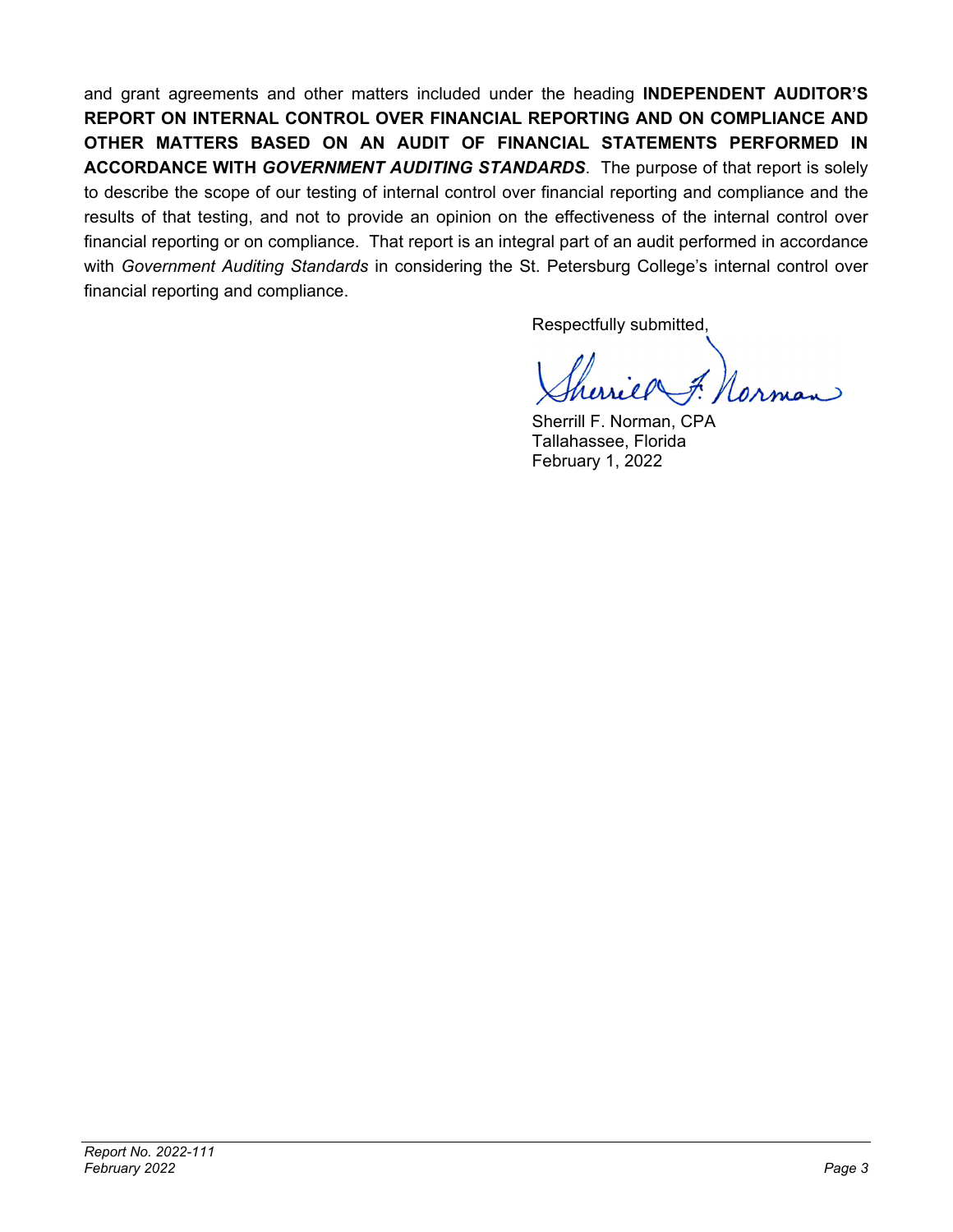## <span id="page-7-0"></span>*MANAGEMENT'S DISCUSSION AND ANALYSIS*

Management's discussion and analysis (MD&A) provides an overview of the financial position and activities of the College for the fiscal year ended June 30, 2021, and should be read in conjunction with the financial statements and notes thereto. The MD&A, and financial statements and notes thereto, are the responsibility of College management. The MD&A contains financial activity of the College for the fiscal years ended June 30, 2021, and June 30, 2020.

## FINANCIAL HIGHLIGHTS

The College's assets and deferred outflows of resources totaled \$371.3 million at June 30, 2021. This balance reflects a \$5.3 million, or 1.5 percent, increase as compared to the 2019-20 fiscal year, resulting primarily from increases in cash and cash equivalents of \$10 million and increases in deferred outflows of resources for net pension and other postemployment benefit (OPEB) liabilities totaling \$8.3 million. The increases were offset by a decrease in net capital assets of \$8.9 million attributable to reduced capital appropriations as well as the sale of the district office building. Concurrently, due from other governmental agencies also decreased by \$3.6 million driven by the completion of the Student Success Center and drawdown of the remaining Public Education Capital Outlay (PECO) funds available.

During the 2020-21 fiscal year, liabilities and deferred outflows of resources increased by \$10 million, or 5.9 percent, to an ending balance of \$180.2 million. The increase in liabilities was primarily in OPEB of \$10.9 million, net pension liabilities of \$9.4 million and accounts payable of \$2.2 million. The increase in liabilities was offset by a decrease to other long-term liabilities of \$6.3 million for the repayment of funds to the Foundation, a reduction in bonds payable of \$1.6 million due to principal payments, and a decrease to deferred inflows of \$2.5 million recorded for net pension and OPEB. Insurance claims payable of \$1.5 million previously accrued to meet self-insured safe harbor requirements was also eliminated with the College's conversion to the Florida College System Risk Management Consortium to provide health insurance for its employees.

As a result, the College's net position decreased by \$4.7 million during the 2020-21 fiscal year, reaching a year-end balance of \$191 million.

The College's operating revenues totaled \$42.5 million for the 2020-21 fiscal year, representing a decrease of \$4.9 million, or 10.3 percent, as compared to the 2019-20 fiscal year due mainly to the impact of the COVID-19 pandemic on student tuition and fees, auxiliary services, and facility rentals. Operating expenses totaled \$217.4 million for the 2020-21 fiscal year, representing an increase of 1.4 percent as compared to the 2019-20 fiscal year. The primary driver to the increase in spending was the migration activities due to the sale of the district office building and other delayed maintenance projects of \$6.8 million. This was offset by a decrease in personnel expenses of \$4.4 million as well as the overall reduction in other services and expenses, and scholarship waivers due to the shift to virtual workspaces and classrooms and lower enrollment, respectively.

Net position represents the residual interest in the College's assets and deferred outflows of resources after deducting liabilities and deferred inflows of resources. The College reported a negative unrestricted net position of \$83.1 million for the 2020-21 fiscal year as a result of recording long-term liabilities that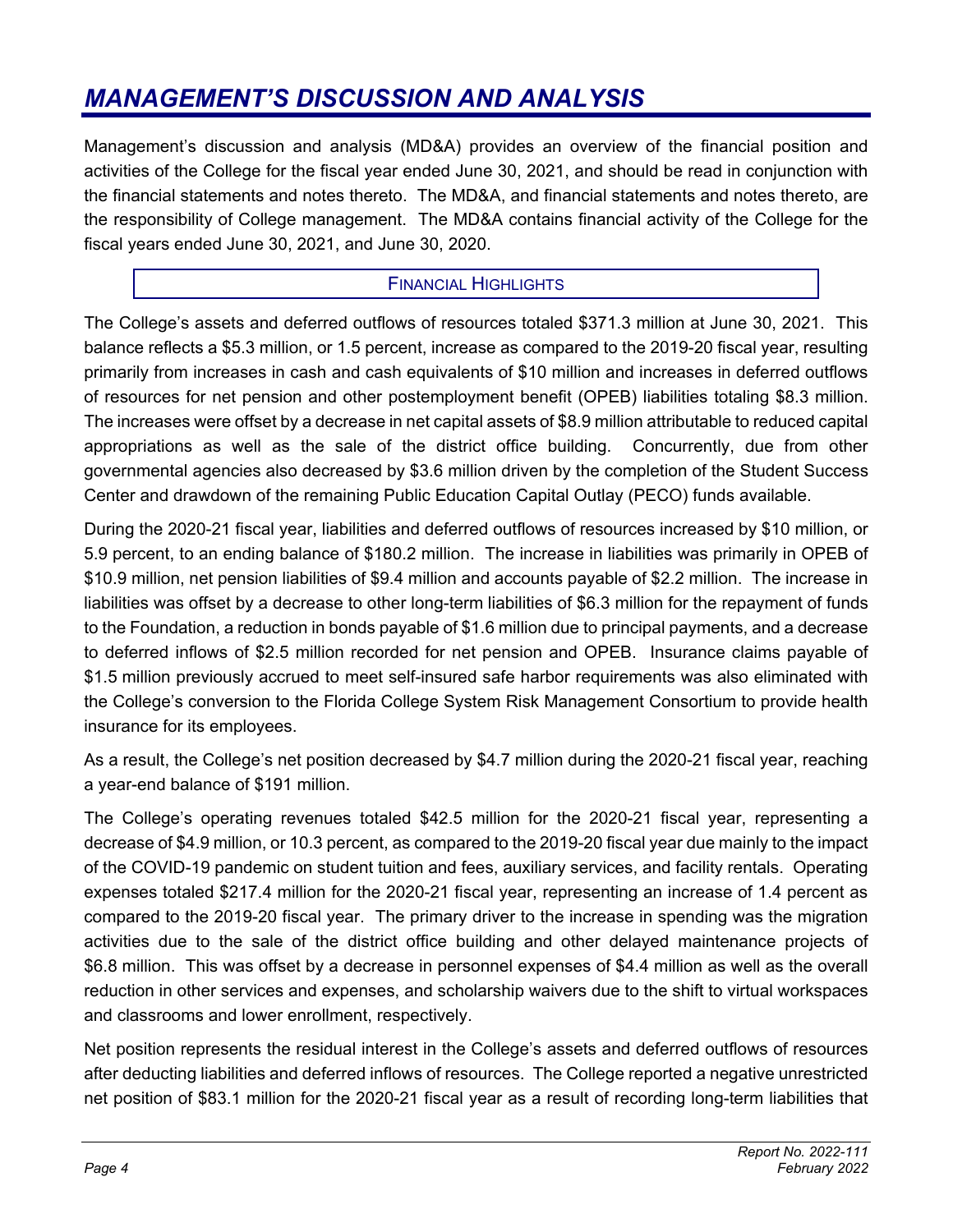will be financed and paid from future unrestricted appropriations. The College's comparative total net position by category for the fiscal years ended June 30, 2021, and June 30, 2020, is shown in the following graph:



The following chart provides a graphical presentation of College revenues by category for the 2020-21 fiscal year:



Pursuant to the Governmental Accounting Standards Board (GASB) Statement No. 35, the College's financial report consists of three basic financial statements: the statement of net position; the statement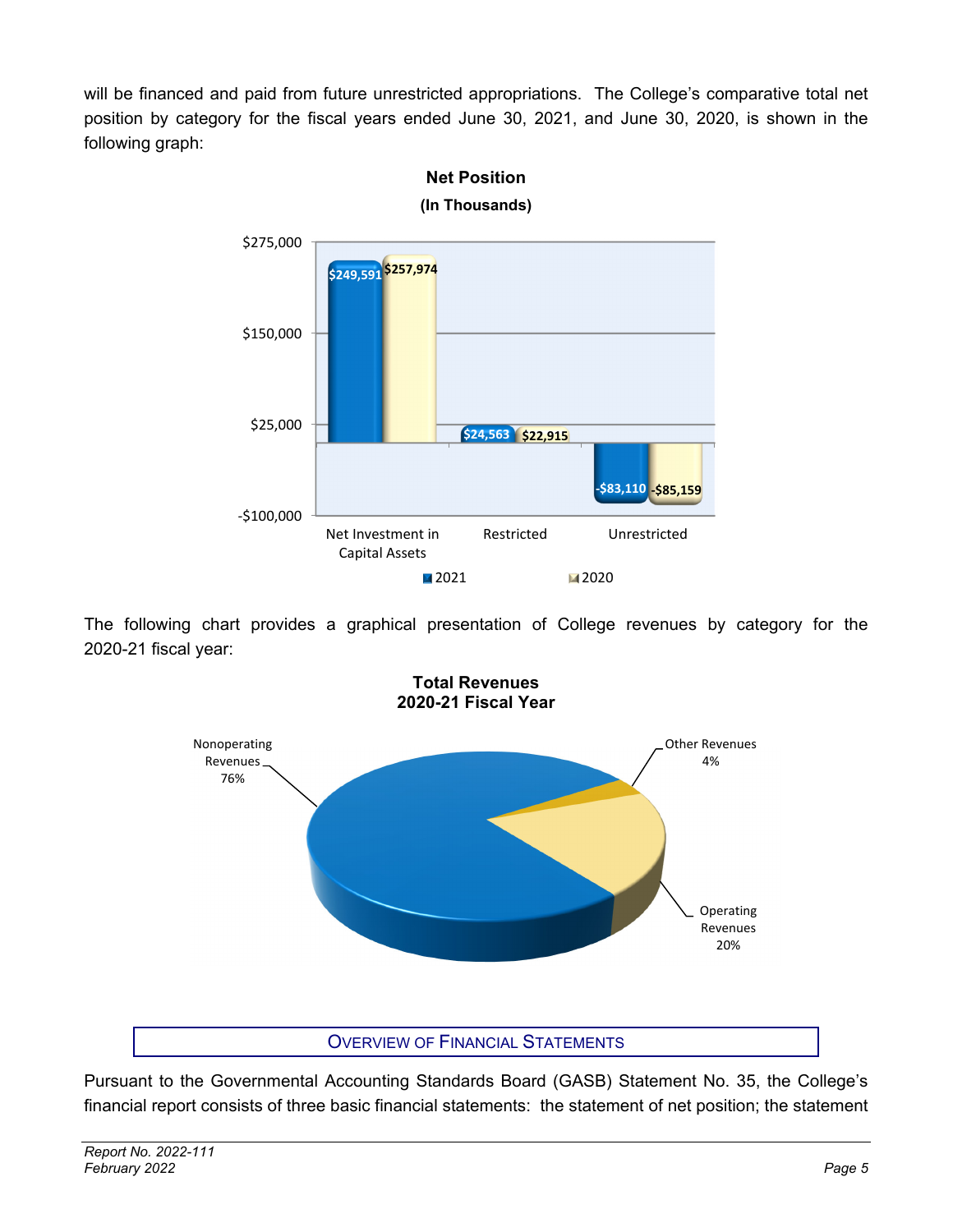of revenues, expenses, and changes in net position; and the statement of cash flows. The financial statements, and notes thereto, encompass the College and its component units. These component units include: St. Petersburg College Foundation, Inc. (Foundation); The Leepa-Rattner Museum of Art, Inc. (Museum); and the Institute for Strategic Policy Solutions, Inc. (Institute). Based on the application of the criteria for determining component units, the Foundation, the Museum, and the Institute are included within the College reporting entity as discretely presented component units.

Information regarding these component units, including summaries of the discretely presented component units' separately issued financial statements, is presented in the notes to financial statements. This MD&A focuses on the College, excluding the discretely presented component units. For those component units reporting under GASB standards, MD&A information is included in their separately issued audit reports.

## **The Statement of Net Position**

The statement of net position reflects the assets, deferred outflows of resources, liabilities, and deferred inflows of resources of the College, using the accrual basis of accounting, and presents the financial position of the College at a specified time. Assets, plus deferred outflows of resources, less liabilities, less deferred inflows of resources, equals net position, which is one indicator of the College's current financial condition. The changes in net position that occur over time indicate improvement or deterioration in the College's financial condition.

The following summarizes the College's assets, deferred outflows of resources, liabilities, deferred inflows of resources, and net position at June 30: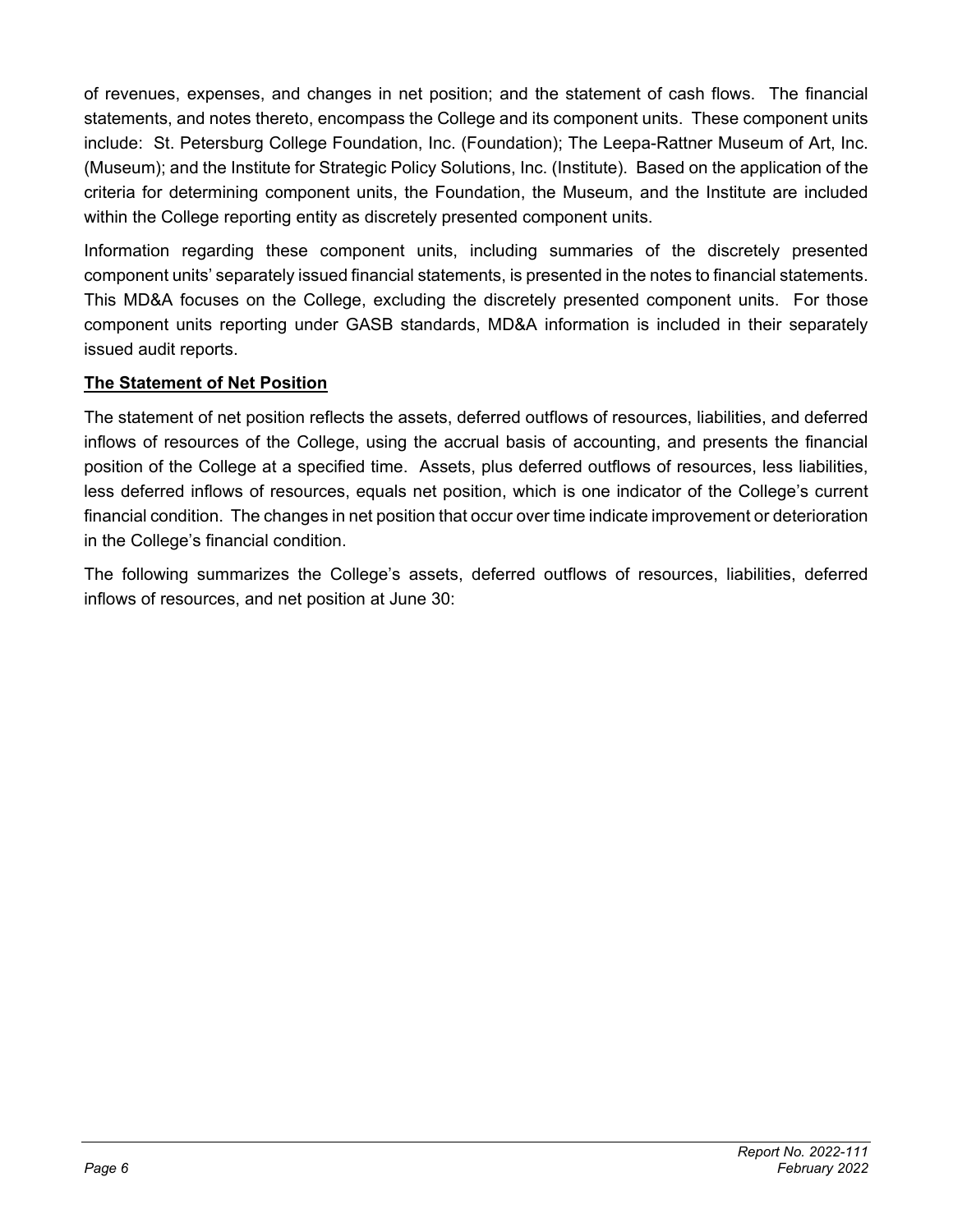## **Condensed Statement of Net Position at June 30**

**(In Thousands)** 

|                                       | 2021      | 2020         |
|---------------------------------------|-----------|--------------|
| <b>Assets</b>                         |           |              |
| Current Assets                        | \$51,799  | 49,484<br>\$ |
| Capital Assets, Net                   | 266,655   | 275,539      |
| <b>Other Noncurrent Assets</b>        | 17,890    | 14,237       |
| <b>Total Assets</b>                   | 336,344   | 339,260      |
| <b>Deferred Outflows of Resources</b> | 34,943    | 26,685       |
| Liabilities                           |           |              |
| <b>Current Liabilities</b>            | 18,604    | 13,895       |
| <b>Noncurrent Liabilities</b>         | 145,420   | 137,592      |
| <b>Total Liabilities</b>              | 164,024   | 151,487      |
| <b>Deferred Inflows of Resources</b>  | 16,219    | 18,728       |
| <b>Net Position</b>                   |           |              |
| Net Investment in Capital Assets      | 249,591   | 257,974      |
| Restricted                            | 24,563    | 22,915       |
| Unrestricted                          | (83, 110) | (85, 159)    |
| <b>Total Net Position</b>             | \$191,044 | \$195,730    |

The most significant changes in the College's net position is attributable to current and noncurrent liabilities, deferred outflows of resources, and deferred inflows of resources associated with the net pension and OPEB liabilities that are determined by actuarial calculations. Additional information about the College's net pension and OPEB liabilities, and the actuarial assumptions and details used, are presented in the notes to financial statements.

## **The Statement of Revenues, Expenses, and Changes in Net Position**

The statement of revenues, expenses, and changes in net position presents the College's revenue and expense activity, categorized as operating and nonoperating. Revenues and expenses are recognized when earned or incurred, regardless of when cash is received or paid.

The following summarizes the College's activity for the 2020-21 and 2019-20 fiscal years: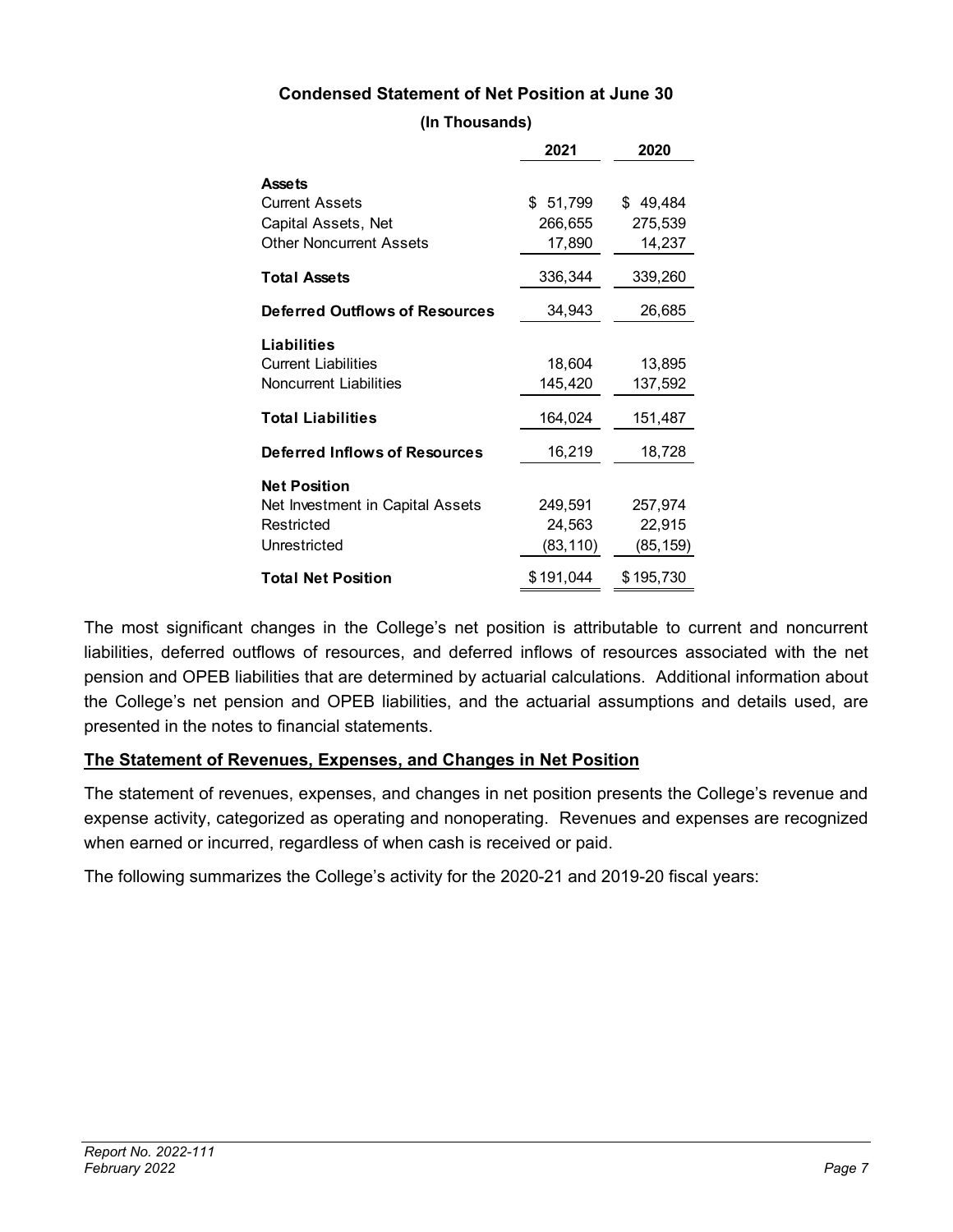#### **Condensed Statement of Revenues, Expenses, and Changes in Net Position For the Fiscal Years**

|                                                       | 2020-21                 | 2019-20                 |
|-------------------------------------------------------|-------------------------|-------------------------|
| <b>Operating Revenues</b><br>Less, Operating Expenses | 42,458<br>\$<br>217,357 | 47,358<br>\$<br>214.443 |
| <b>Operating Loss</b><br>Net Nonoperating Revenues    | (174, 899)<br>162,617   | (167,085)<br>150,209    |
| <b>Loss Before Other Revenues</b><br>Other Revenues   | (12, 282)<br>7,596      | (16, 876)<br>8,760      |
| Net Decrease In Net Position                          | (4,686)                 | (8, 116)                |
| Net Position, Beginning of Year                       | 195,730                 | 203.846                 |
| Net Position, End of Year                             | 191.044<br>S            | 195.730<br>S.           |

#### **(In Thousands)**

#### **Operating Revenues**

GASB Statement No. 35 categorizes revenues as either operating or nonoperating. Operating revenues generally result from exchange transactions where each of the parties to the transaction either gives or receives something of equal or similar value.

The following summarizes the operating revenues by source that were used to fund operating activities for the 2020-21 and 2019-20 fiscal years:

### **Operating Revenues For the Fiscal Years**

#### **(In Thousands)**

|                                                                               |   | 2020-21      | 2019-20        |
|-------------------------------------------------------------------------------|---|--------------|----------------|
| Student Tuition and Fees, Net                                                 | S | 36.567       | \$<br>39,017   |
| Grants and Contracts                                                          |   | 2,469<br>686 | 2,478          |
| Sales and Services of Educational Departments<br><b>Auxiliary Enterprises</b> |   | 1,636        | 1,589<br>2.144 |
| Other                                                                         |   | 1.100        | 2,130          |
| <b>Total Operating Revenues</b>                                               | S | 42.458       | \$<br>47,358   |

The following chart presents the College's operating revenues for the 2020-21 and 2019-20 fiscal years: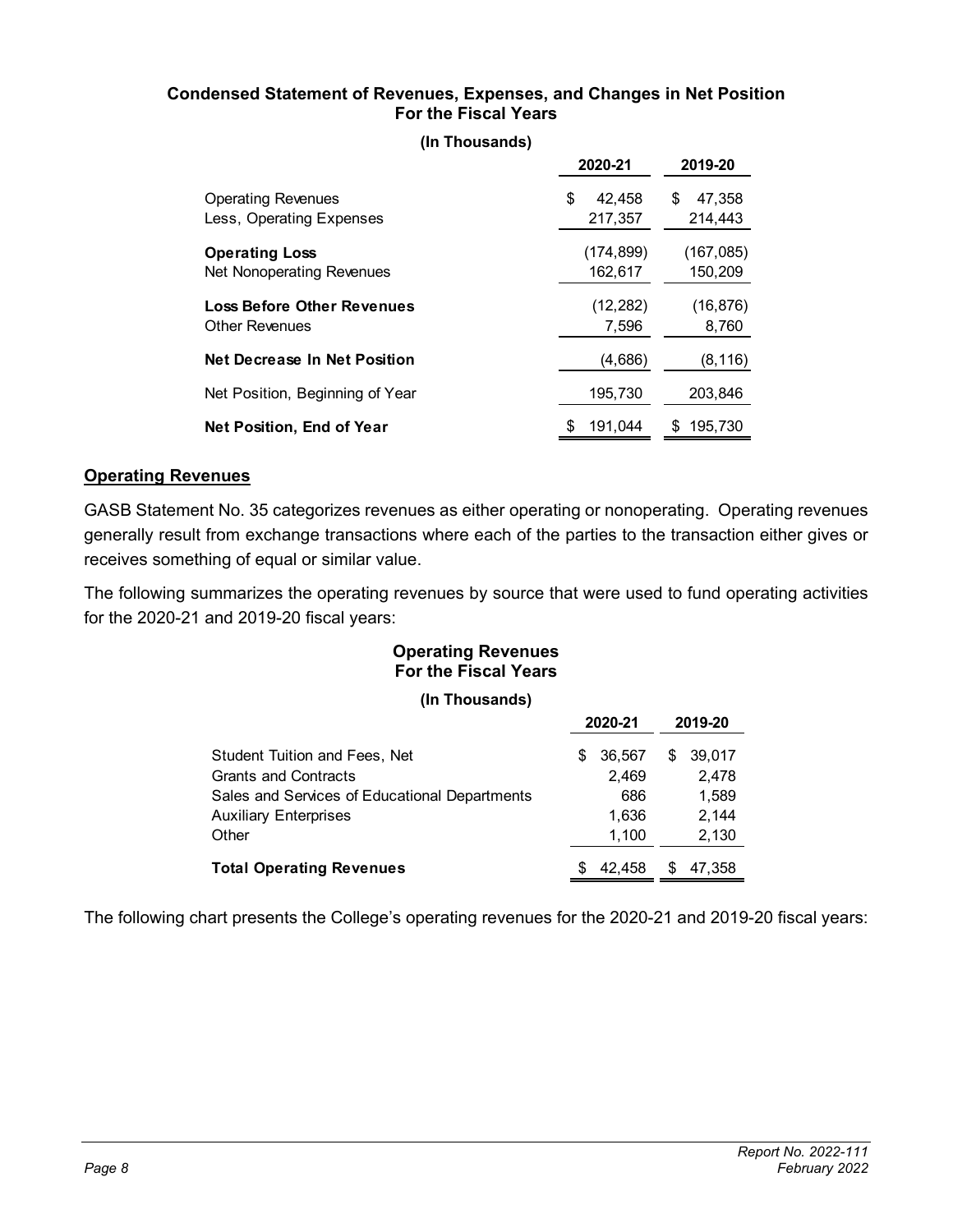

College operating revenue decreased by \$4.9 million, or 10.3 percent. This can be attributed to the COVID-19 pandemic as the primary driver causing overall decreases in net student tuition and fees of \$2.5 million, other revenues of \$1 million, facility rental revenues of \$0.9 million, and auxiliary enterprises of \$0.5 million.

## **Operating Expenses**

Expenses are categorized as operating or nonoperating. The majority of the College's expenses are operating expenses as defined by GASB Statement No. 35. GASB gives financial reporting entities the choice of reporting operating expenses in the functional or natural classifications. The College has chosen to report the expenses in their natural classification on the statement of revenues, expenses, and changes in net position and has displayed the functional classification in the notes to financial statements.

The following summarizes operating expenses by natural classification for the 2020-21 and 2019-20 fiscal years:

#### **Operating Expenses For the Fiscal Years**

#### **(In Thousands)**

|                                    | 2020-21   | 2019-20   |
|------------------------------------|-----------|-----------|
| <b>Personnel Services</b>          | \$123,218 | \$127,649 |
| Scholarships and Waivers           | 41,971    | 43,162    |
| Utilities and Communications       | 5,868     | 6,002     |
| <b>Contractual Services</b>        | 9,940     | 9,355     |
| <b>Other Services and Expenses</b> | 6,970     | 8,245     |
| <b>Materials and Supplies</b>      | 17,965    | 9,148     |
| Depreciation                       | 11,425    | 10,882    |
| <b>Total Operating Expenses</b>    | \$217,357 | \$214.443 |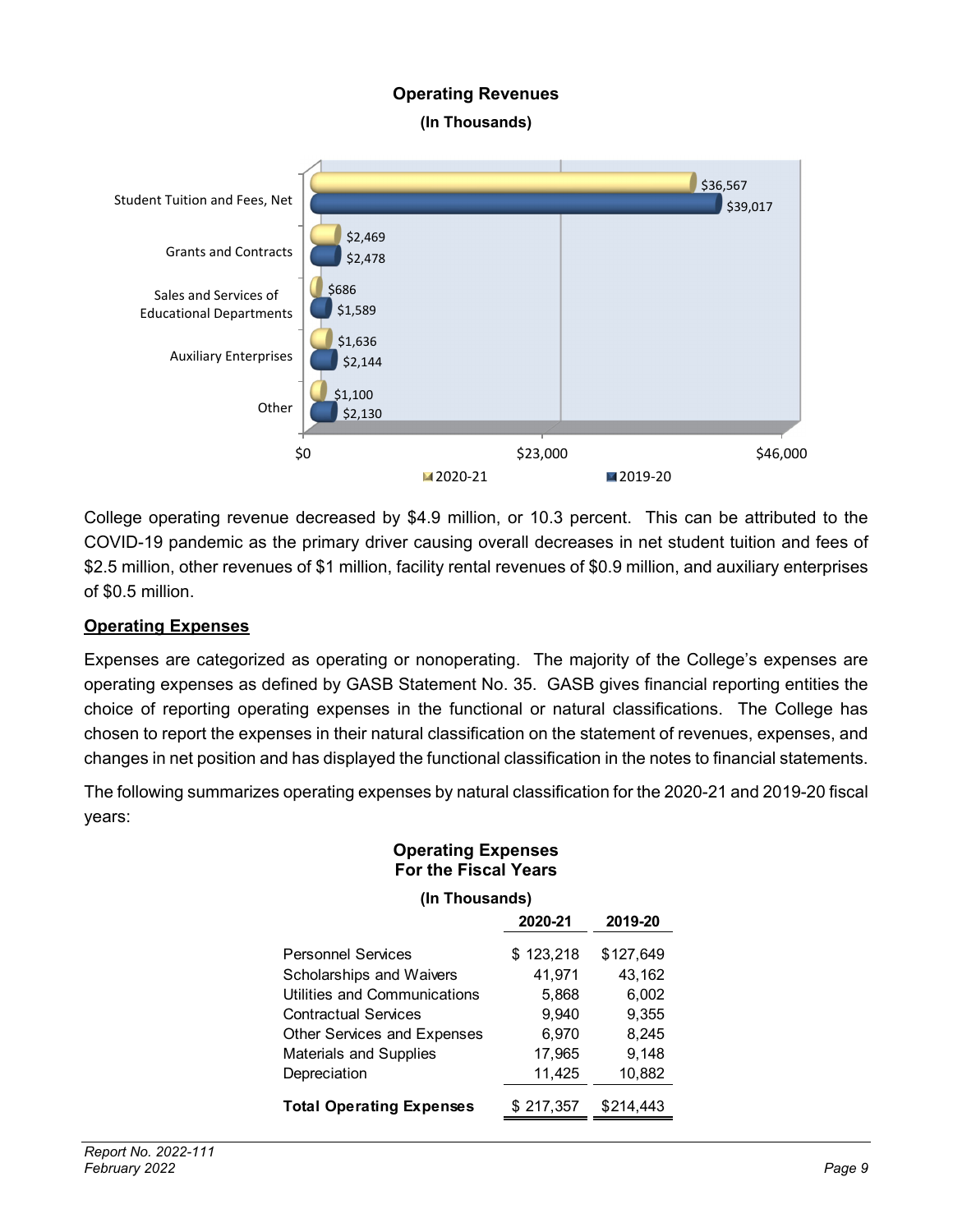The following chart presents the College's operating expenses for the 2020-21 and 2019-20 fiscal years:



College operating expenses were higher by \$2.9 million over the 2019-20 fiscal year primarily due to an increase in spending of materials and supplies of \$8.8 million of which \$6.8 million is attributable to the migration activities due to the sale of the district office building and other delayed maintenance projects, and \$1.8 million was spent on technology related expenses (transition to virtual classrooms and workspaces) due to the pandemic. In addition, contractual services were up \$0.6 million. These increases were offset by a decrease in personnel expenses of \$4.4 million, other services and expenses of \$1.3 million, and scholarship waivers of \$1.2 million due to lower enrollment.

#### **Nonoperating Revenues and Expenses**

Certain revenue sources that the College relies on to provide funding for operations, including State noncapital appropriations, Federal and State student financial aid, certain gifts and grants, and investment income, are defined by GASB as nonoperating. Nonoperating expenses include capital financing costs and other costs related to capital assets. The following summarizes the College's nonoperating revenues and expenses for the 2020-21 and 2019-20 fiscal years: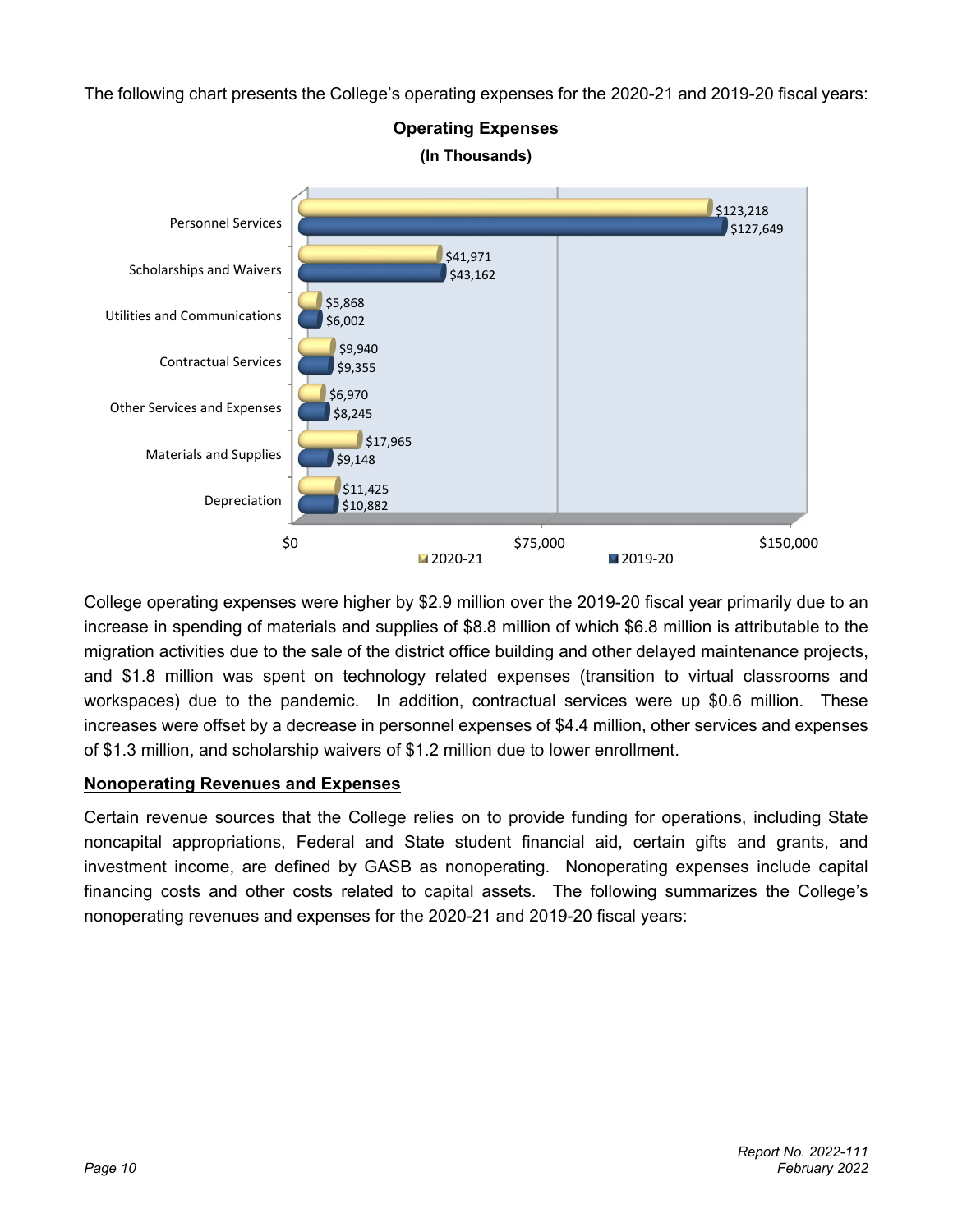#### **Nonoperating Revenues (Expenses) For the Fiscal Years**

|                                         | 2020-21     | 2019-20      |
|-----------------------------------------|-------------|--------------|
| <b>State Noncapital Appropriations</b>  | 73,703<br>S | 73,047<br>S. |
| Federal and State Student Financial Aid | 60,269      | 62,578       |
| Gifts and Grants                        | 27,455      | 14,633       |
| Investment Income                       | 151         | 725          |
| Other Nonoperating Revenues (Expenses)  | (124)       | 114          |
| Gain on Disposal of Capital Assets      | 1,984       | 1            |
| Interest on Capital Asset-Related Debt  | (821)       | (889)        |
| <b>Net Nonoperating Revenues</b>        | \$162.617   | \$150.209    |

#### **(In Thousands)**

When compared to the prior fiscal year, College net nonoperating revenues increased by \$12.4 million, or 8.3 percent. The change in revenue was primarily due to the increase in Federal Coronavirus Aid, Relief, and Economic Security Act Higher Education Emergency Relief Funds (HEERF) grant funds received of \$14.6 million to mitigate incremental expenses incurred by the students and the institution directly because of the COVID-19 pandemic. The College also recognized a gain on the sale of the district office building and land of \$2 million in May 2021. The increases in nonoperating revenues were offset by lower Federal and State student financial aid revenues of \$2.3 million and reduced investment income of \$0.6 million due to lower interest rate returns.

## **Other Revenues**

This category is composed of State capital appropriations and capital grants, contracts, gifts, and fees. The following summarizes the College's other revenues for the 2020-21 and 2019-20 fiscal years:

## **Other Revenues For the Fiscal Years**

#### **(In Thousands)**

|                                                                                   |     | 2020-21           |     | 2019-20        |
|-----------------------------------------------------------------------------------|-----|-------------------|-----|----------------|
| <b>State Capital Appropriations</b><br>Capital Grants, Contracts, Gifts, and Fees | SS. | 637<br>6.959      | \$. | - 771<br>7.989 |
| Total                                                                             |     | $$7,596$ $$8,760$ |     |                |

Changes in other revenues were the result of decreases in capital grants, contracts, gifts and fees of \$1 million and State capital appropriations of \$0.1 million.

## **The Statement of Cash Flows**

The statement of cash flows provides information about the College's financial results by reporting the major sources and uses of cash and cash equivalents. This statement will assist in evaluating the College's ability to generate net cash flows, its ability to meet its financial obligations as they come due, and its need for external financing. Cash flows from operating activities show the net cash used by the operating activities of the College. Cash flows from capital financing activities include all plant funds and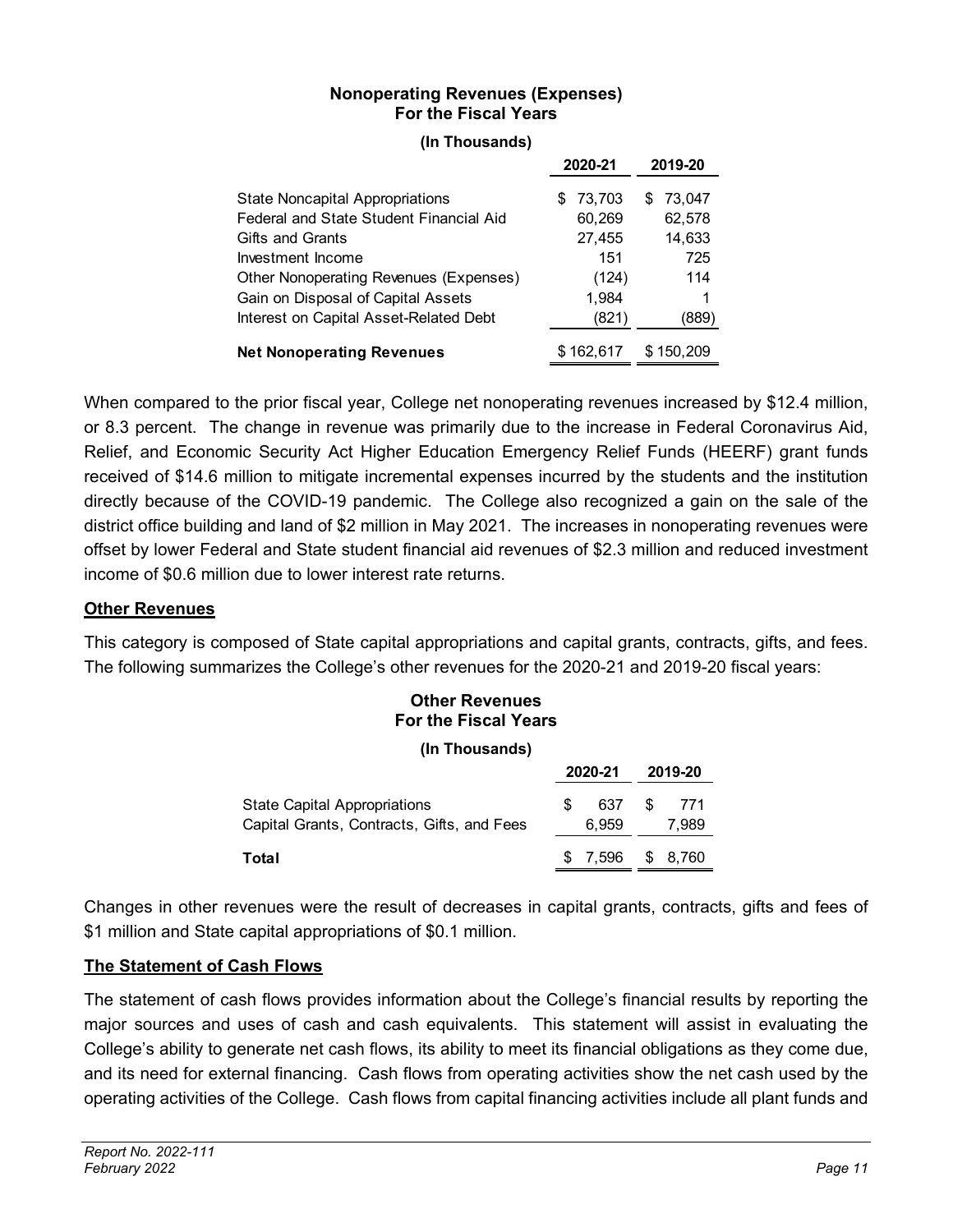related long-term debt activities. Cash flows from investing activities show the net source and use of cash related to purchasing or selling investments, and earning income on those investments. Cash flows from noncapital financing activities include those activities not covered in other sections.

The following summarizes the College's cash flows for the 2020-21 and 2019-20 fiscal years:

## **Condensed Statement of Cash Flows For the Fiscal Years**

#### **(In Thousands)**

|                                              | 2020-21      | 2019-20      |
|----------------------------------------------|--------------|--------------|
| Cash Provided (Used) by:                     |              |              |
| <b>Operating Activities</b>                  | \$(154, 842) | \$(143, 579) |
| <b>Noncapital Financing Activities</b>       | 155,188      | 150,200      |
| Capital and Related Financing Activities     | 9,622        | 3,931        |
| <b>Investing Activities</b>                  | 24           | 767          |
| Net Increase in Cash and Cash Equivalents    | 9.992        | 11,319       |
| Cash and Cash Equivalents, Beginning of Year | 48,859       | 37,540       |
| Cash and Cash Equivalents, End of Year       | 58.851<br>S  | 48.859       |

Major sources of cash inflows came from Federal Direct Student Loan program receipts (\$37.3 million), State noncapital appropriations (\$73.7 million), Federal and State student financial aid (\$60.4 million), net student tuition and fees (\$37 million), noncapital gifts and grants (\$27.5 million), State capital appropriations (\$5.5 million), and capital gifts and grants (\$6.9 million). Major uses of cash were disbursements to students for Federal Direct Student Loans (\$37.3 million), payments to employees and for employee benefits (\$115.8 million), payments for scholarships (\$41.8 million), payments to suppliers (\$32.6 million), principal paid on capital debt (\$2.5 million), and other nonoperating disbursements (\$6.3 million).

The College's overall cash and cash equivalents increased in the 2020-21 fiscal year by \$10 million, or 20.5 percent, from the 2019-20 fiscal year. Changes in cash and cash equivalents are the result of the following factors:

- The increase in operating activities net cash used of \$11.3 million was primarily due to the increase in payments to suppliers of \$5.8 million primarily attributable to the remodeling of the new downtown campus as the new home to the district office, the decrease of net student tuition and fees of \$2.1 million, and lower Workforce and Palladium revenues of \$0.9 million.
- The increase in noncapital financing activities net cash inflows of \$5 million was the result of a \$12.8 million increase of gifts and grants, largely due to student and institutional HEERF grant aid of \$14.6 million, offset by the repayment to the Foundation of \$6.3 million and reduction in student financial aid of \$2.2 million.
- The increase in cash provided related to capital and related financing activities of \$5.7 million was primarily generated by the proceeds on the sale of the district office building of \$2 million and a \$10.9 million decrease in capital purchases offset by a \$5.8 million decrease in receipt of PECO appropriations related to the completion of the Student Success Center.
- The decrease in cash provided by investing activities of \$0.7 million was primarily due to a decrease in investment income.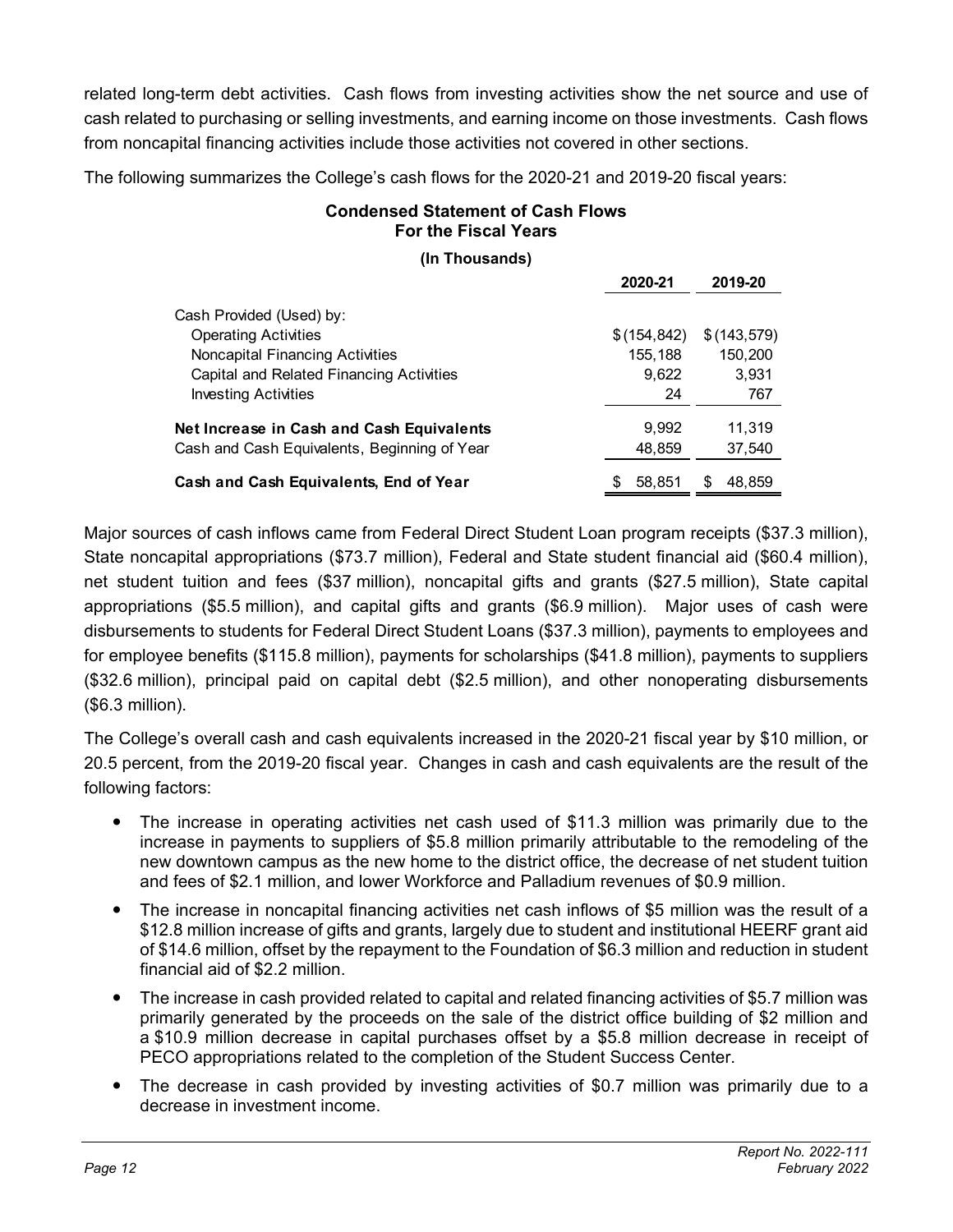### CAPITAL ASSETS, CAPITAL EXPENSES AND COMMITMENTS, AND DEBT ADMINISTRATION

## **Capital Assets**

At June 30, 2021, the College had \$448.7 million in capital assets, less accumulated depreciation of \$182 million, for net capital assets of \$266.7 million. Depreciation charges for the current fiscal year totaled \$11.4 million. The following table summarizes the College's capital assets, net of accumulated depreciation, at June 30:

### **Capital Assets, Net at June 30**

#### **(In Thousands)**

|                                                                                              | 2021                      | 2020                    |
|----------------------------------------------------------------------------------------------|---------------------------|-------------------------|
| Land<br><b>Construction in Progress</b>                                                      | \$24,206<br>3,128         | \$25,607<br>22,116      |
| <b>Buildings</b><br>Other Structures and Improvements<br>Furniture, Machinery, and Equipment | 233,019<br>1,488<br>2,560 | 223,269<br>552<br>1,709 |
| <b>Assets Under Capital Leases</b>                                                           | 2,254                     | 2,286                   |
| <b>Capital Assets, Net</b>                                                                   | \$266,655                 | \$275,539               |

In May of 2021, the College sold the district office building and land for \$6.8 million, realized a \$2 million gain, and consolidated office space at various campuses. In addition, the Student Success Center was completed and capitalized at a book value of \$22.4 million. Additional information about the College's capital assets is presented in the notes to financial statements.

#### **Capital Expenses and Commitments**

Major capital expenses through June 30, 2021, were incurred for the St. Petersburg Downtown Buildout (\$2.6 million), and the St. Petersburg Gibbs Cooling Tower (\$0.5 million). The College's construction commitments at June 30, 2021, are as follows:

|                                             | Amount<br>(In Thousands) |                   |
|---------------------------------------------|--------------------------|-------------------|
| <b>Total Committed</b><br>Completed to Date | \$                       | 4.717<br>(3, 128) |
| <b>Balance Committed</b>                    | S                        | 1,589             |

Additional information about the College's construction commitments is presented in the notes to financial statements.

## **Debt Administration**

As of June 30, 2021, the College had \$17.1 million in outstanding capital improvement debt payable, capital leases payable, and installment purchase payable representing a decrease of \$0.5 million, or 2.9 percent, from the prior fiscal year. The following table summarizes the outstanding long-term debt by type for the fiscal years ended June 30: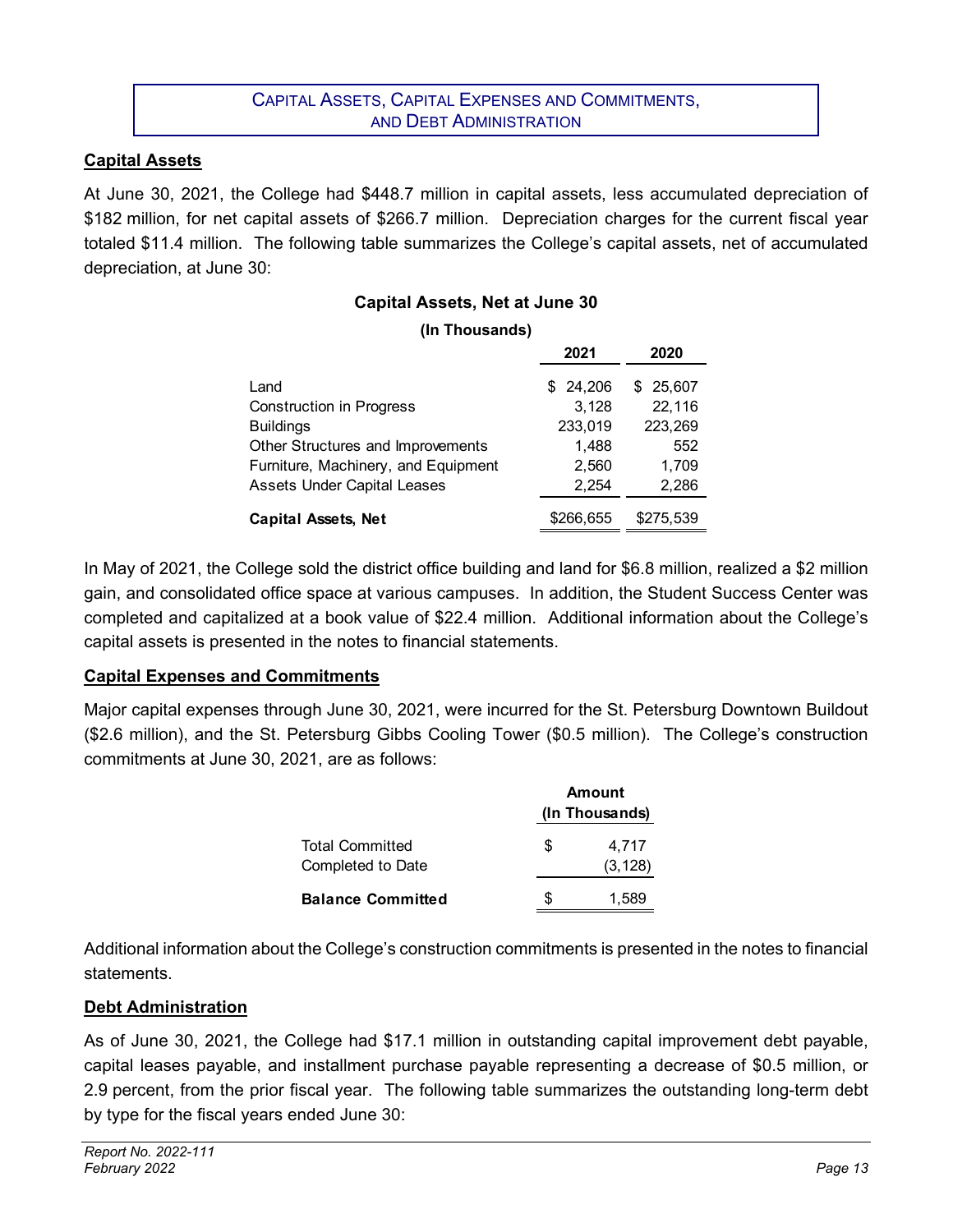## **Long-Term Debt at June 30**

#### **(In Thousands)**

|                                                                                     | 2021                     | 2020            |
|-------------------------------------------------------------------------------------|--------------------------|-----------------|
| <b>SBE Capital Outlay Bonds</b><br>Florida Department of Education                  | $$1.003$ $$1.093$        |                 |
| Capital Improvement Revenue Bonds<br>Installment Purchases<br><b>Capital Leases</b> | 12.390<br>1.411<br>2,260 | 13.875<br>2,597 |
| Total                                                                               | \$17.064                 | \$17,565        |

## ECONOMIC FACTORS THAT WILL AFFECT THE FUTURE

The College's economic condition is closely tied to that of the State of Florida. Because of limited economic growth and increased demand for State resources, only a modest increase in State funding is anticipated in the 2021-22 fiscal year.

On-going efforts to develop new revenue sources and contain costs continue to serve the College well in its commitment to the growth of education programs, improved student access, and overall excellence in service to its students and the community. The conservative budgetary stance taken by the College provides a framework for a focused response in support of our educational mission.

The College Board of Trustees did not recommend a tuition increase consistent with the Governor's request for the 2021-22 fiscal year.

## REQUESTS FOR INFORMATION

Questions concerning information provided in the MD&A or other required supplementary information, and financial statements and notes thereto, or requests for additional financial information should be addressed to Mike Meigs, Associate Vice President for Financial and Business Services, St. Petersburg College, PO Box 13489, St. Petersburg, FL 33733.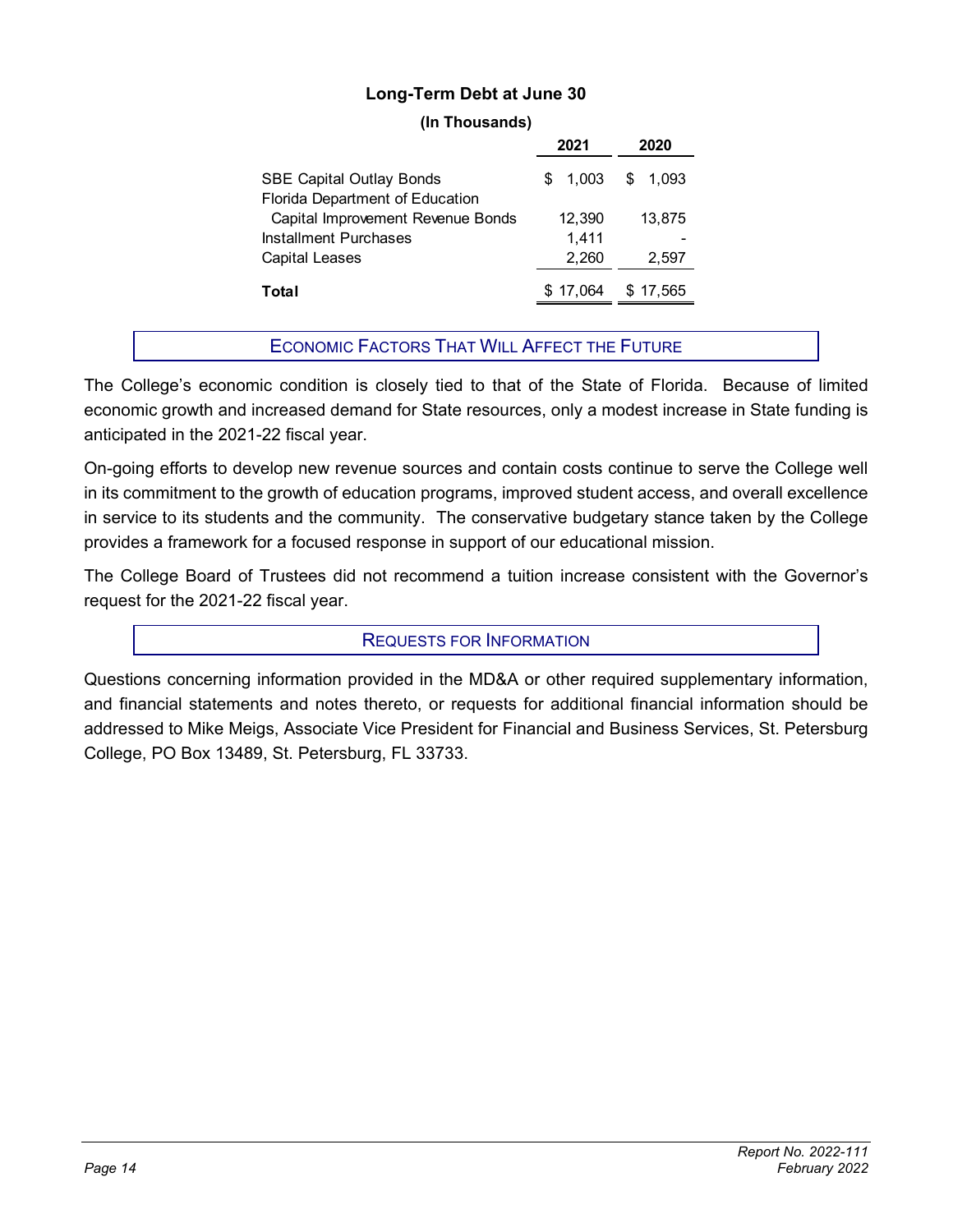THIS PAGE INTENTIONALLY LEFT BLANK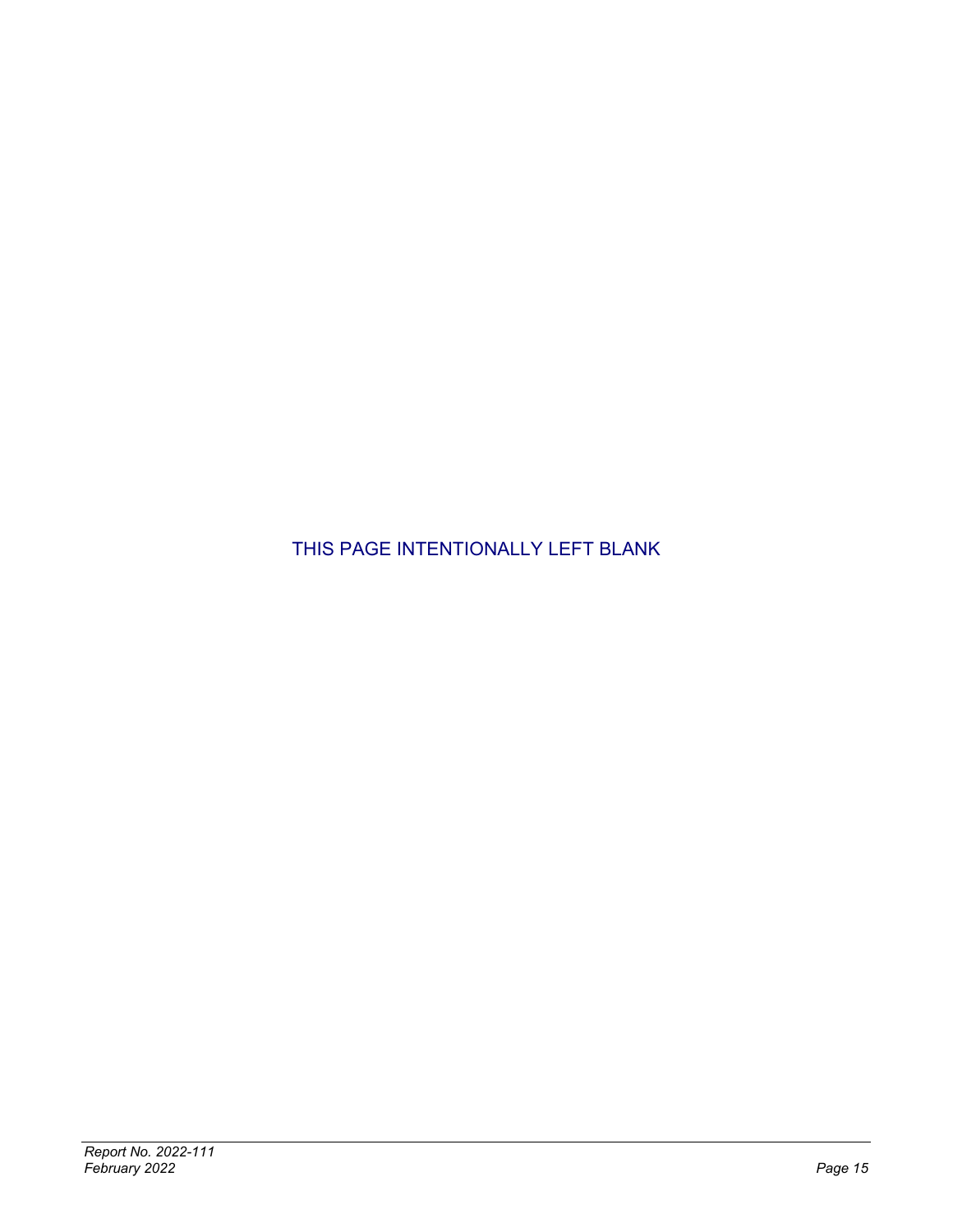## <span id="page-19-0"></span>*BASIC FINANCIAL STATEMENTS*

#### **ST. PETERSBURG COLLEGE A Component Unit of the State of Florida Statement of Net Position**

#### **June 30, 2021**

|                                          |               | Component    |
|------------------------------------------|---------------|--------------|
|                                          | College       | <b>Units</b> |
| <b>ASSETS</b>                            |               |              |
| <b>Current Assets:</b>                   |               |              |
| Cash and Cash Equivalents                | \$34,099,920  | \$2,428,822  |
| Restricted Cash and Cash Equivalents     | 11,842,874    |              |
| Investments                              |               | 55,606,719   |
| Restricted Investments                   | 23,672        |              |
| Accounts Receivable, Net                 | 1,505,299     | 800,027      |
| Due from Other Governmental Agencies     | 3,313,111     |              |
| Due from Component Unit/College          | 167,614       | 6,735,686    |
| Inventories                              | 84,798        | 6,991        |
| <b>Prepaid Expenses</b>                  | 40,988        |              |
| Deposits Receivable                      | 720,820       |              |
| <b>Total Current Assets</b>              |               |              |
|                                          | 51,799,096    | 65,578,245   |
| <b>Noncurrent Assets:</b>                |               |              |
| Restricted Cash and Cash Equivalents     | 12,908,162    |              |
| Investments                              | 2,064,335     | 32,111,406   |
| Restricted Investments                   | 2,918,257     |              |
| Depreciable Capital Assets, Net          | 239, 321, 171 |              |
| Nondepreciable Capital Assets            | 27,333,526    |              |
| <b>Other Assets</b>                      |               | 45,149       |
| <b>Total Noncurrent Assets</b>           | 284,545,451   | 32, 156, 555 |
| <b>TOTAL ASSETS</b>                      | 336, 344, 547 | 97,734,800   |
| DEFERRED OUTFLOWS OF RESOURCES           |               |              |
| <b>Other Postemployment Benefits</b>     | 7,783,889     |              |
| Pensions                                 | 27, 158, 790  |              |
| TOTAL DEFERRED OUTFLOWS OF RESOURCES     | 34,942,679    |              |
|                                          |               |              |
| <b>LIABILITIES</b>                       |               |              |
| <b>Current Liabilities:</b>              |               |              |
| <b>Accounts Payable</b>                  | 4,580,409     | 28,427       |
| Salary and Payroll Taxes Payable         | 1,233,458     |              |
| Retainage Payable                        | 424,177       |              |
| <b>Unearned Revenue</b>                  | 578,339       | 11,323       |
| Deposits Held for Others                 | 1,205,392     |              |
| Long-Term Liabilities - Current Portion: |               |              |
| <b>Bonds Payable</b>                     | 1,649,000     |              |
| Installment Purchase Payable             | 53,200        |              |
| Capital Leases Payable                   | 895,016       |              |
| <b>Compensated Absences Payable</b>      | 1, 182, 155   |              |
| Other Postemployment Benefits Payable    | 219,475       |              |
| Net Pension Liability                    | 6,583,427     |              |
| <b>Total Current Liabilities</b>         | 18,604,048    | 39,750       |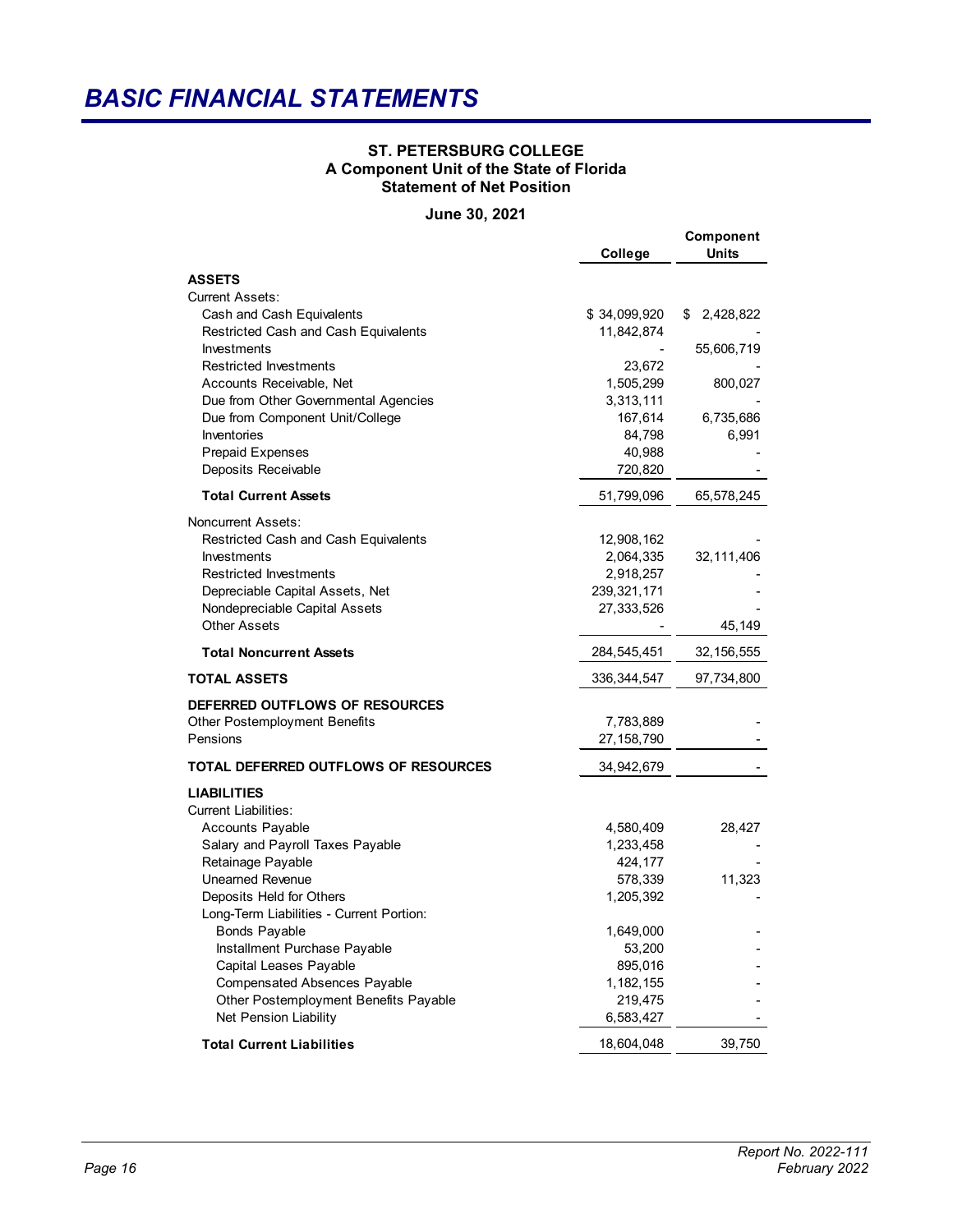|                                       |                | Component    |
|---------------------------------------|----------------|--------------|
|                                       | College        | <b>Units</b> |
| <b>LIABILITIES (Continued)</b>        |                |              |
| Noncurrent Liabilities:               |                |              |
| <b>Bonds Payable</b>                  | 11,744,000     |              |
| Installment Purchase Payable          | 1,357,678      |              |
| Capital Leases Payable                | 1,364,928      |              |
| <b>Compensated Absences Payable</b>   | 10,639,397     |              |
| Other Postemployment Benefits Payable | 43,361,331     |              |
| Net Pension Liability                 | 76,953,130     |              |
| <b>Total Noncurrent Liabilities</b>   | 145,420,464    |              |
| <b>TOTAL LIABILITIES</b>              | 164,024,512    | 39,750       |
| DEFERRED INFLOWS OF RESOURCES         |                |              |
| <b>Other Postemployment Benefits</b>  | 6,676,298      |              |
| Pensions                              | 9,542,472      |              |
| TOTAL DEFERRED INFLOWS OF RESOURCES   | 16,218,770     |              |
| <b>NET POSITION</b>                   |                |              |
| Net Investment in Capital Assets      | 249,590,875    |              |
| Restricted:                           |                |              |
| Nonexpendable:                        |                |              |
| Endowment                             |                | 32, 111, 406 |
| Expendable:                           |                |              |
| Grants and Loans                      | 8,100,167      | 60,274,746   |
| Scholarships                          | 433,718        |              |
| <b>Capital Projects</b>               | 16,005,657     |              |
| Debt Service                          | 23,672         |              |
| Unrestricted                          | (83, 110, 145) | 5,308,898    |
| <b>TOTAL NET POSITION</b>             | \$191,043,944  | \$97,695,050 |

The accompanying notes to financial statements are an integral part of this statement.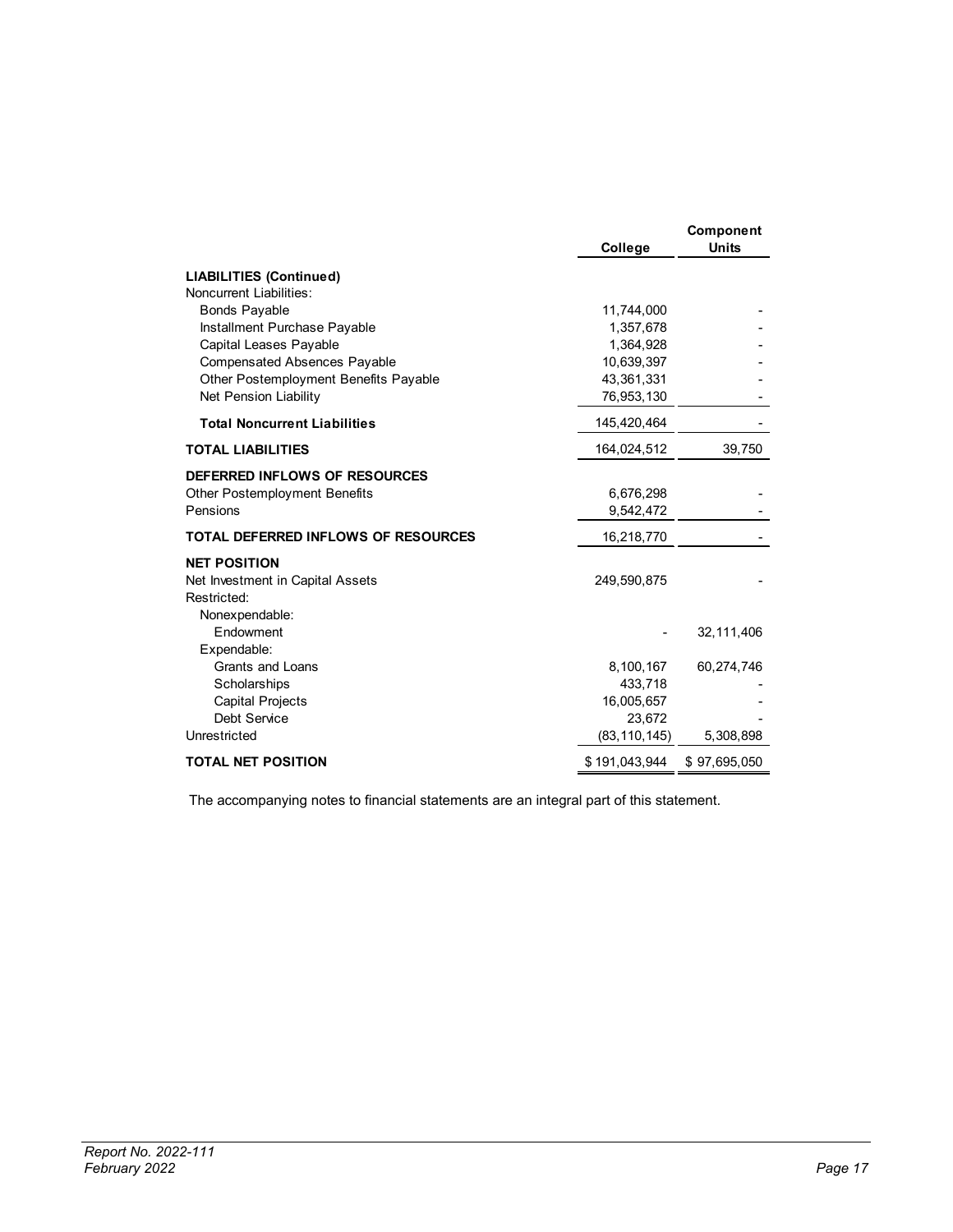THIS PAGE INTENTIONALLY LEFT BLANK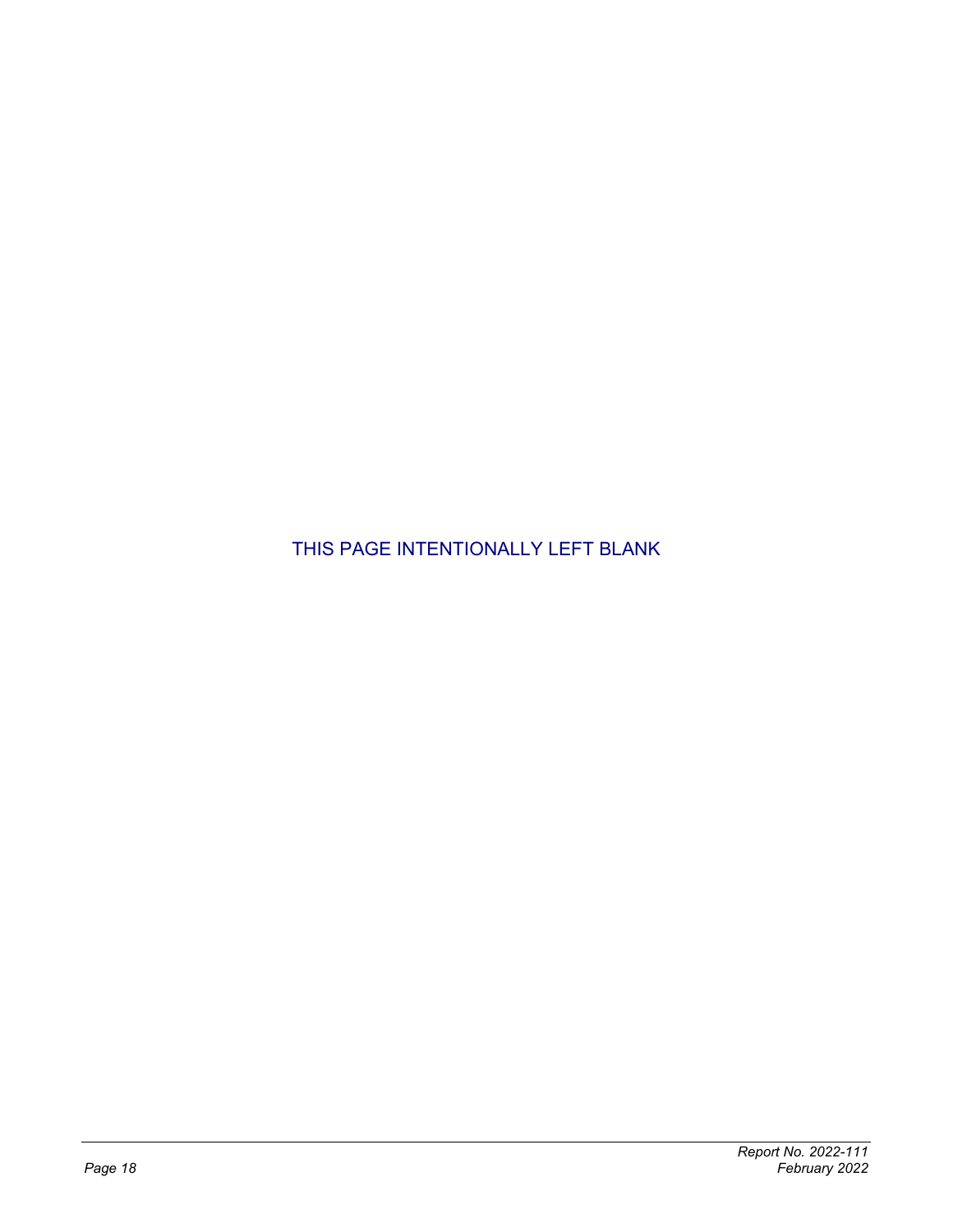#### **ST. PETERSBURG COLLEGE A Component Unit of the State of Florida Statement of Revenues, Expenses, and Changes in Net Position**

#### **For the Fiscal Year Ended June 30, 2021**

<span id="page-22-0"></span>

| <b>Units</b><br>College<br><b>REVENUES</b><br><b>Operating Revenues:</b><br>Student Tuition and Fees, Net of Scholarship<br>Allowances of \$26,159,108<br>\$ 36,566,768<br>\$<br><b>Federal Grants and Contracts</b><br>453,946<br>State and Local Grants and Contracts<br>1,478,398<br>Nongovernmental Grants and Contracts<br>535,974<br>Sales and Services of Educational Departments<br>686,296<br><b>Auxiliary Enterprises</b><br>1,635,754<br><b>Other Operating Revenues</b><br>1,100,288<br>5,717,229 | Component |  |
|---------------------------------------------------------------------------------------------------------------------------------------------------------------------------------------------------------------------------------------------------------------------------------------------------------------------------------------------------------------------------------------------------------------------------------------------------------------------------------------------------------------|-----------|--|
|                                                                                                                                                                                                                                                                                                                                                                                                                                                                                                               |           |  |
|                                                                                                                                                                                                                                                                                                                                                                                                                                                                                                               |           |  |
|                                                                                                                                                                                                                                                                                                                                                                                                                                                                                                               |           |  |
|                                                                                                                                                                                                                                                                                                                                                                                                                                                                                                               |           |  |
|                                                                                                                                                                                                                                                                                                                                                                                                                                                                                                               |           |  |
|                                                                                                                                                                                                                                                                                                                                                                                                                                                                                                               |           |  |
|                                                                                                                                                                                                                                                                                                                                                                                                                                                                                                               |           |  |
|                                                                                                                                                                                                                                                                                                                                                                                                                                                                                                               |           |  |
|                                                                                                                                                                                                                                                                                                                                                                                                                                                                                                               |           |  |
|                                                                                                                                                                                                                                                                                                                                                                                                                                                                                                               |           |  |
|                                                                                                                                                                                                                                                                                                                                                                                                                                                                                                               |           |  |
| 42,457,424<br>5,717,229<br><b>Total Operating Revenues</b>                                                                                                                                                                                                                                                                                                                                                                                                                                                    |           |  |
| <b>EXPENSES</b>                                                                                                                                                                                                                                                                                                                                                                                                                                                                                               |           |  |
| <b>Operating Expenses:</b>                                                                                                                                                                                                                                                                                                                                                                                                                                                                                    |           |  |
| <b>Personnel Services</b><br>123,217,596                                                                                                                                                                                                                                                                                                                                                                                                                                                                      |           |  |
| Scholarships and Waivers<br>41,971,454<br>4, 157, 136                                                                                                                                                                                                                                                                                                                                                                                                                                                         |           |  |
| Utilities and Communications<br>5,868,180                                                                                                                                                                                                                                                                                                                                                                                                                                                                     |           |  |
| <b>Contractual Services</b><br>9,939,677<br>2,367,876                                                                                                                                                                                                                                                                                                                                                                                                                                                         |           |  |
| <b>Other Services and Expenses</b><br>6,970,314                                                                                                                                                                                                                                                                                                                                                                                                                                                               |           |  |
| <b>Materials and Supplies</b><br>17,964,753<br>25,952                                                                                                                                                                                                                                                                                                                                                                                                                                                         |           |  |
| Depreciation<br>11,425,004                                                                                                                                                                                                                                                                                                                                                                                                                                                                                    |           |  |
| <b>Total Operating Expenses</b><br>217,356,978<br>6,550,964                                                                                                                                                                                                                                                                                                                                                                                                                                                   |           |  |
| <b>Operating Loss</b><br>(174, 899, 554)<br>(833, 735)                                                                                                                                                                                                                                                                                                                                                                                                                                                        |           |  |
| <b>NONOPERATING REVENUES (EXPENSES)</b>                                                                                                                                                                                                                                                                                                                                                                                                                                                                       |           |  |
| <b>State Noncapital Appropriations</b><br>73,703,011                                                                                                                                                                                                                                                                                                                                                                                                                                                          |           |  |
| Federal and State Student Financial Aid<br>60,269,406                                                                                                                                                                                                                                                                                                                                                                                                                                                         |           |  |
| Gifts and Grants<br>27,454,659<br>88,211                                                                                                                                                                                                                                                                                                                                                                                                                                                                      |           |  |
| Investment Income<br>151,614<br>177,307                                                                                                                                                                                                                                                                                                                                                                                                                                                                       |           |  |
| Net Gain (Loss) on Investments<br>(124, 433)<br>28,881,540                                                                                                                                                                                                                                                                                                                                                                                                                                                    |           |  |
| Gain on Disposal of Capital Assets<br>1,984,195                                                                                                                                                                                                                                                                                                                                                                                                                                                               |           |  |
| Interest on Capital Asset-Related Debt<br>(821, 383)                                                                                                                                                                                                                                                                                                                                                                                                                                                          |           |  |
| 162,617,069<br>29, 147, 058<br><b>Net Nonoperating Revenues</b>                                                                                                                                                                                                                                                                                                                                                                                                                                               |           |  |
| Income (Loss) Before Other Revenues<br>(12, 282, 485)<br>28,313,323                                                                                                                                                                                                                                                                                                                                                                                                                                           |           |  |
| <b>State Capital Appropriations</b><br>637,600                                                                                                                                                                                                                                                                                                                                                                                                                                                                |           |  |
| Capital Grants, Contracts, Gifts, and Fees<br>6,958,687                                                                                                                                                                                                                                                                                                                                                                                                                                                       |           |  |
| <b>Additions to Endowments</b><br>621,435                                                                                                                                                                                                                                                                                                                                                                                                                                                                     |           |  |
| <b>Total Other Revenues</b><br>7,596,287<br>621,435                                                                                                                                                                                                                                                                                                                                                                                                                                                           |           |  |
| Increase (Decrease) in Net Position<br>(4,686,198)<br>28,934,758                                                                                                                                                                                                                                                                                                                                                                                                                                              |           |  |
| 195,730,142<br>Net Position, Beginning of Year<br>69,794,022                                                                                                                                                                                                                                                                                                                                                                                                                                                  |           |  |
| Adjustments to Beginning Net Position<br>(1,033,730)                                                                                                                                                                                                                                                                                                                                                                                                                                                          |           |  |
| Net Position, Beginning of Year, as Restated<br>195,730,142<br>68,760,292                                                                                                                                                                                                                                                                                                                                                                                                                                     |           |  |
| Net Position, End of Year<br>\$191,043,944<br>\$97,695,050                                                                                                                                                                                                                                                                                                                                                                                                                                                    |           |  |

The accompanying notes to financial statements are an integral part of this statement.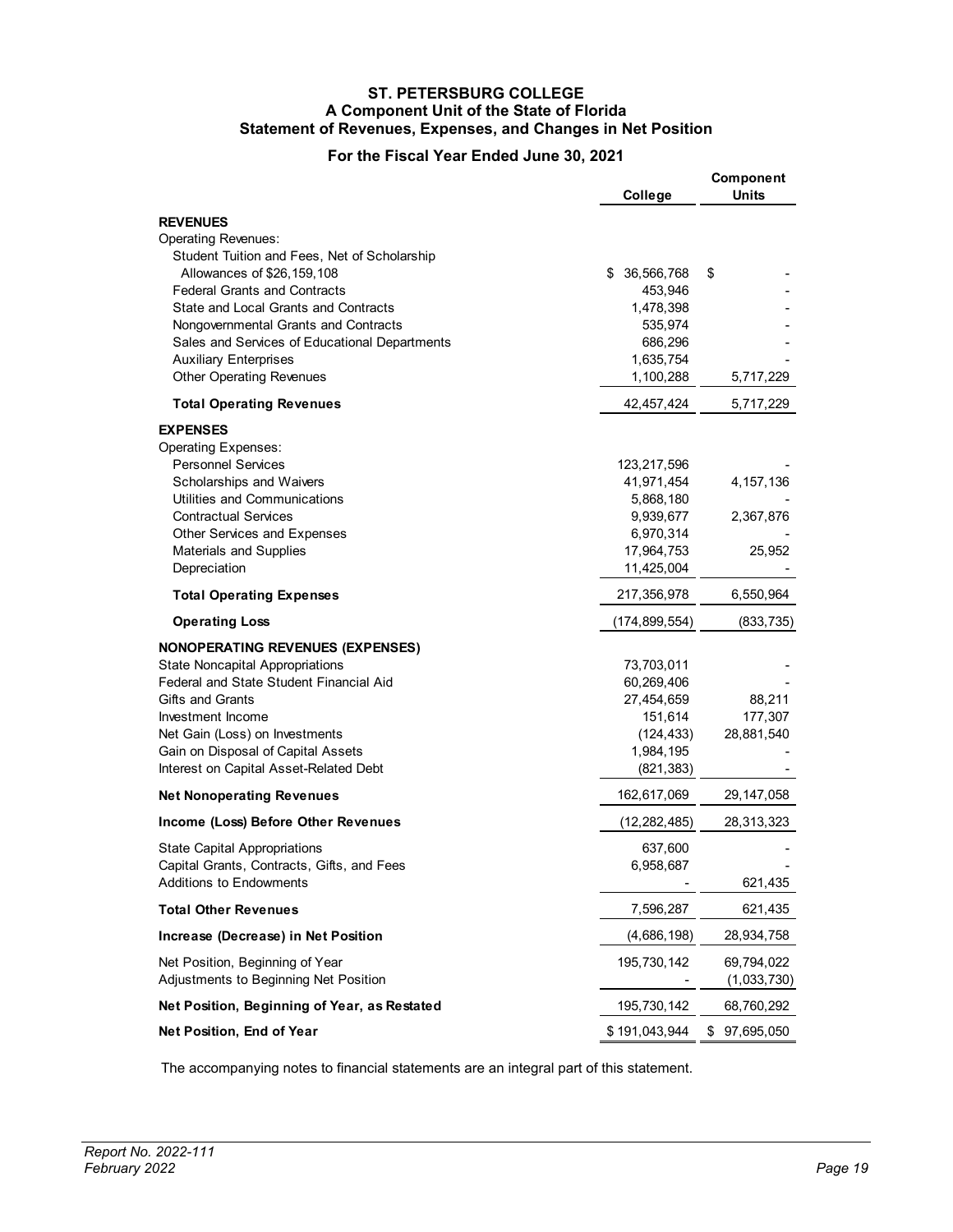#### **ST. PETERSBURG COLLEGE A Component Unit of the State of Florida Statement of Cash Flows**

#### **For the Fiscal Year Ended June 30, 2021**

<span id="page-23-0"></span>

|                                                                        | College         |
|------------------------------------------------------------------------|-----------------|
| <b>CASH FLOWS FROM OPERATING ACTIVITIES</b>                            |                 |
| Student Tuition and Fees, Net                                          | \$ 37,029,973   |
| <b>Grants and Contracts</b>                                            | 1,981,786       |
| <b>Payments to Suppliers</b>                                           | (32, 619, 637)  |
| Payments for Utilities and Communications                              | (5,868,180)     |
| Payments to Employees                                                  | (85,009,644)    |
| Payments for Employee Benefits                                         | (30, 815, 765)  |
| Payments for Scholarships                                              | (41,809,886)    |
| <b>Auxiliary Enterprises</b>                                           | 1,658,951       |
| Sales and Services of Educational Departments                          | 686,296         |
| <b>Other Payments</b>                                                  | (75, 730)       |
| <b>Net Cash Used by Operating Activities</b>                           | (154, 841, 836) |
| <b>CASH FLOWS FROM NONCAPITAL FINANCING ACTIVITIES</b>                 |                 |
| <b>State Noncapital Appropriations</b>                                 | 73,703,011      |
| Federal and State Student Financial Aid                                | 60,369,437      |
| Federal Direct Loan Program Receipts                                   | 37,290,647      |
| Federal Direct Loan Program Disbursements                              | (37, 290, 647)  |
| Gifts and Grants Received for Other Than Capital or Endowment Purposes | 27,454,659      |
| <b>Other Nonoperating Disbursements</b>                                | (6,338,905)     |
| Net Cash Provided by Noncapital Financing Activities                   | 155, 188, 202   |
| <b>CASH FLOWS FROM CAPITAL AND RELATED FINANCING ACTIVITIES</b>        |                 |
| <b>State Capital Appropriations</b>                                    | 5,475,068       |
| Capital Grants and Gifts                                               | 6,908,687       |
| Proceeds from Sale of Capital Assets                                   | 1,984,195       |
| Purchases of Capital Assets                                            | (1,384,060)     |
| Principal Paid on Capital Debt and Leases                              | (2, 540, 714)   |
| Interest Paid on Capital Debt and Leases                               | (821, 383)      |
| Net Cash Provided by Capital and Related Financing Activities          | 9,621,793       |
| <b>CASH FLOWS FROM INVESTING ACTIVITIES</b>                            |                 |
| Proceeds from Sales and Maturities of Investments                      | 4,851,044       |
| Purchases of Investments                                               | (4,984,747)     |
| Investment Income                                                      | 157,505         |
| <b>Net Cash Provided by Investing Activities</b>                       | 23,802          |
| Net Increase in Cash and Cash Equivalents                              | 9,991,961       |
| Cash and Cash Equivalents, Beginning of Year                           | 48,858,995      |
| Cash and Cash Equivalents, End of Year                                 | \$ 58,850,956   |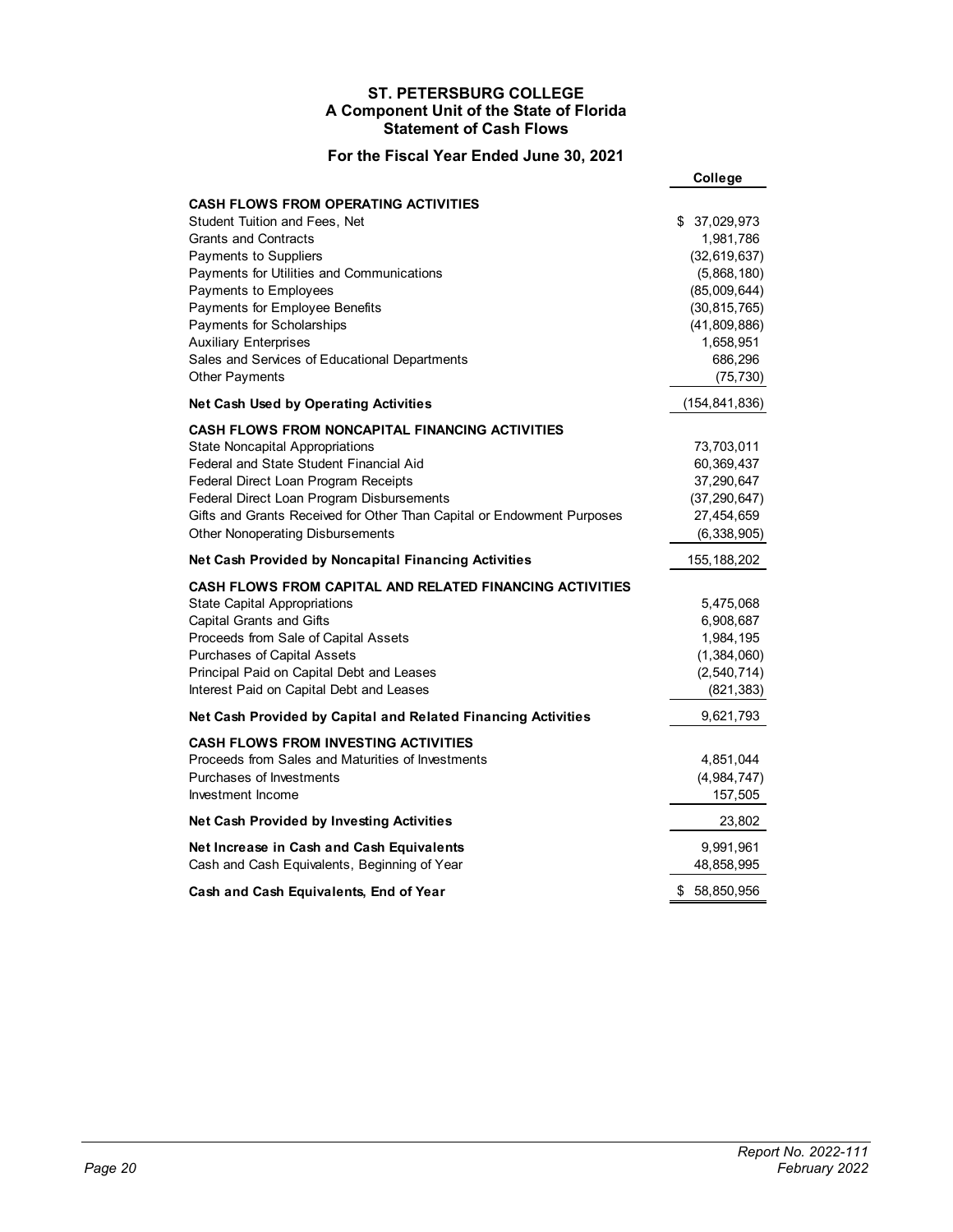|                                                                                                         | College               |
|---------------------------------------------------------------------------------------------------------|-----------------------|
| <b>RECONCILIATION OF OPERATING LOSS</b>                                                                 |                       |
| TO NET CASH USED BY OPERATING ACTIVITIES                                                                |                       |
| <b>Operating Loss</b>                                                                                   | $$$ (174,899,554)     |
| Adjustments to Reconcile Operating Loss                                                                 |                       |
| to Net Cash Used by Operating Activities:                                                               |                       |
| <b>Depreciation Expense</b>                                                                             | 11,425,004            |
| Changes in Assets, Liabilities, Deferred Outflows of Resources,                                         |                       |
| and Deferred Inflows of Resources:<br>Accounts Receivables, Net                                         |                       |
| Due from Other Governmental Agencies                                                                    | 481,117<br>(677, 262) |
| Due from Component Unit                                                                                 | 27,200                |
| Inventories                                                                                             | (12, 654)             |
| <b>Prepaid Expenses</b>                                                                                 | (8, 268)              |
| Deposits Receivable                                                                                     | (720, 820)            |
| <b>Accounts Payable</b>                                                                                 | 2,285,936             |
| Salary and Payroll Taxes Payable                                                                        | (1,075,288)           |
| <b>Unearned Revenue</b>                                                                                 | 320,477               |
| <b>Estimated Insurance Claims Payments</b>                                                              | (1,482,807)           |
| Deposits Held for Others                                                                                | (455, 198)            |
| <b>Compensated Absences Payable</b>                                                                     | 350,775               |
| Other Postemployment Benefits Payable                                                                   | 10,931,617            |
| Net Pension Liability                                                                                   | 9,434,565             |
| Deferred Outflows of Resources Related to Other Postemployment Benefits                                 | (6, 757, 920)         |
| Deferred Inflows of Resources Related to Other Postemployment Benefits                                  | (1,002,715)           |
| Deferred Outflows of Resources Related to Pensions<br>Deferred Inflows of Resources Related to Pensions | (1,499,881)           |
|                                                                                                         | (1,506,160)           |
| <b>NET CASH USED BY OPERATING ACTIVITIES</b>                                                            | $$$ $(154, 841, 836)$ |
| SUPPLEMENTAL DISCLOSURE OF NONCASH INVESTING AND<br><b>CAPITAL FINANCING ACTIVITIES</b>                 |                       |
| Unrealized losses on investments were recognized on the statement of revenues,                          |                       |
| expenses, and changes in net position, but are not cash transactions for the                            |                       |
| statement of cash flows.                                                                                | \$<br>(124, 433)      |
| Donation of capital assets were recognized on the statement of revenues,                                |                       |
| expenses, and changes in net position, but are not cash transactions for the                            |                       |
| statement of cash flows.                                                                                | \$<br>50,000          |
| The College has an installment purchase agreement for a chiller plant. The                              |                       |
| long-term debt was recorded on the statement of net position as an addition to                          |                       |
| installment purchase payable and reduction to capital leases payable, but are                           |                       |
| not cash transactions for the statement of cash flows.                                                  | \$<br>1,444,545       |
| The College entered into capital lease purchases for the acquisition of network                         |                       |
| equipment, copier and printing equipment and vehicles. The new debt and                                 |                       |
| capital assets related to the capital lease purchases were recorded as an                               |                       |
| increase to long-term debt and capital assets on the statement of net position,                         |                       |
| but are not cash transactions for the statement of cash flows.                                          | \$<br>2,044,601       |

The accompanying notes to financial statements are an integral part of this statement.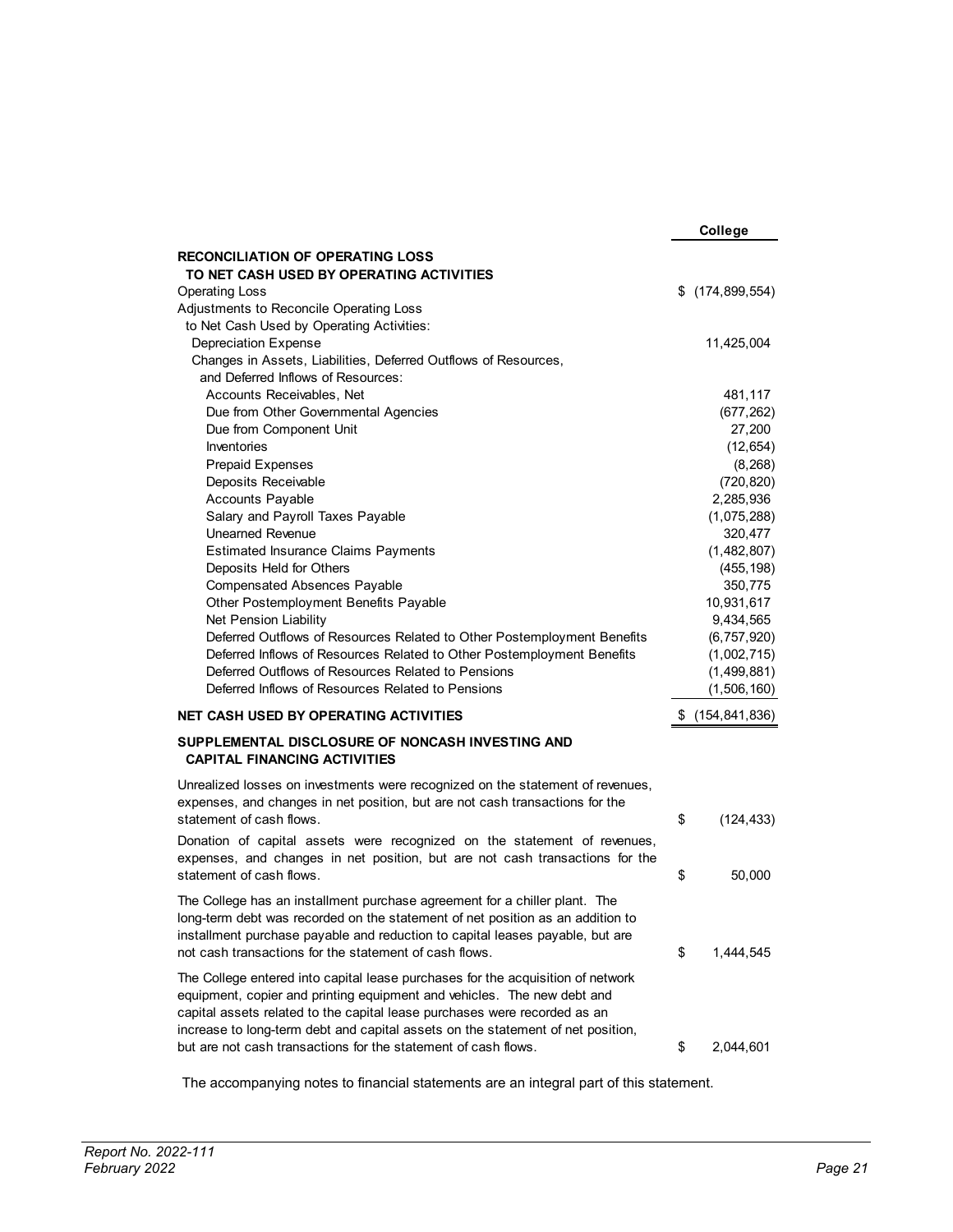## <span id="page-25-0"></span>*NOTES TO FINANCIAL STATEMENTS*

## **1. Summary of Significant Accounting Policies**

**Reporting Entity**. The governing body of St. Petersburg College, a component unit of the State of Florida, is the College Board of Trustees. The Board of Trustees constitutes a corporation and is composed of five members appointed by the Governor and confirmed by the Senate. The Board of Trustees is under the general direction and control of the Florida Department of Education, Division of Florida Colleges, and is governed by State law and State Board of Education (SBE) rules. However, the Board of Trustees is directly responsible for the day-to-day operations and control of the College within the framework of applicable State laws and SBE rules. The College serves Pinellas County.

Criteria for defining the reporting entity are identified and described in the Governmental Accounting Standards Board's (GASB) *Codification of Governmental Accounting and Financial Reporting Standards*, Sections 2100 and 2600. These criteria were used to evaluate potential component units for which the Board of Trustees is financially accountable and other organizations for which the nature and significance of their relationship with the Board of Trustees are such that exclusion would cause the College's financial statements to be misleading. Based on the application of these criteria, the College is a component unit of the State of Florida, and its financial balances and activities are reported in the State's Annual Comprehensive Financial Report by discrete presentation.

**Discretely Presented Component Units**. Based on the application of the criteria for determining component units, the following component units are included within the College's reporting entity:

- St. Petersburg College Foundation, Inc. (Foundation): This legally separate organization is a community advocate for St. Petersburg College and encourages charitable donations to provide financial support for the College and its students. As a public charity, the Foundation accepts donations to enhance the College's many and varied teaching and public service programs, as well as to support capital projects and other related College improvements, and is governed by a separate board.
- The Leepa-Rattner Museum of Art, Inc. (Museum): This legally separate organization benefits the College through the promotion of educational excellence by collecting, preserving and displaying works of art that reflect or support the aesthetic concerns of Abraham Rattner, Esther Gentle, Allen Leepa, and other artists. The Museum also provides a facility for teaching, exhibiting, and promoting all aspects of the art spectra for the benefit of the College and the public, and is governed by a separate board.
- Institute for Strategic Policy Solutions, Inc. (Institute): This legally separate organization benefits the College through the promotion of educational and civic engagement through its operations and activities by providing students, faculty, and the community at large, a forum and center for learning and scholarly public discourse and is governed by a separate board.

The College's component units, as described above, are also direct-support organizations, as defined in Section 1004.70, Florida Statutes, and although legally separate from the College, are financially accountable to the College. The component units are managed independently, outside the College's budgeting process, and their powers generally are vested in a governing board pursuant to various State statutes. The component units receive, hold, invest, and administer property and make expenditures to or for the benefit of the College.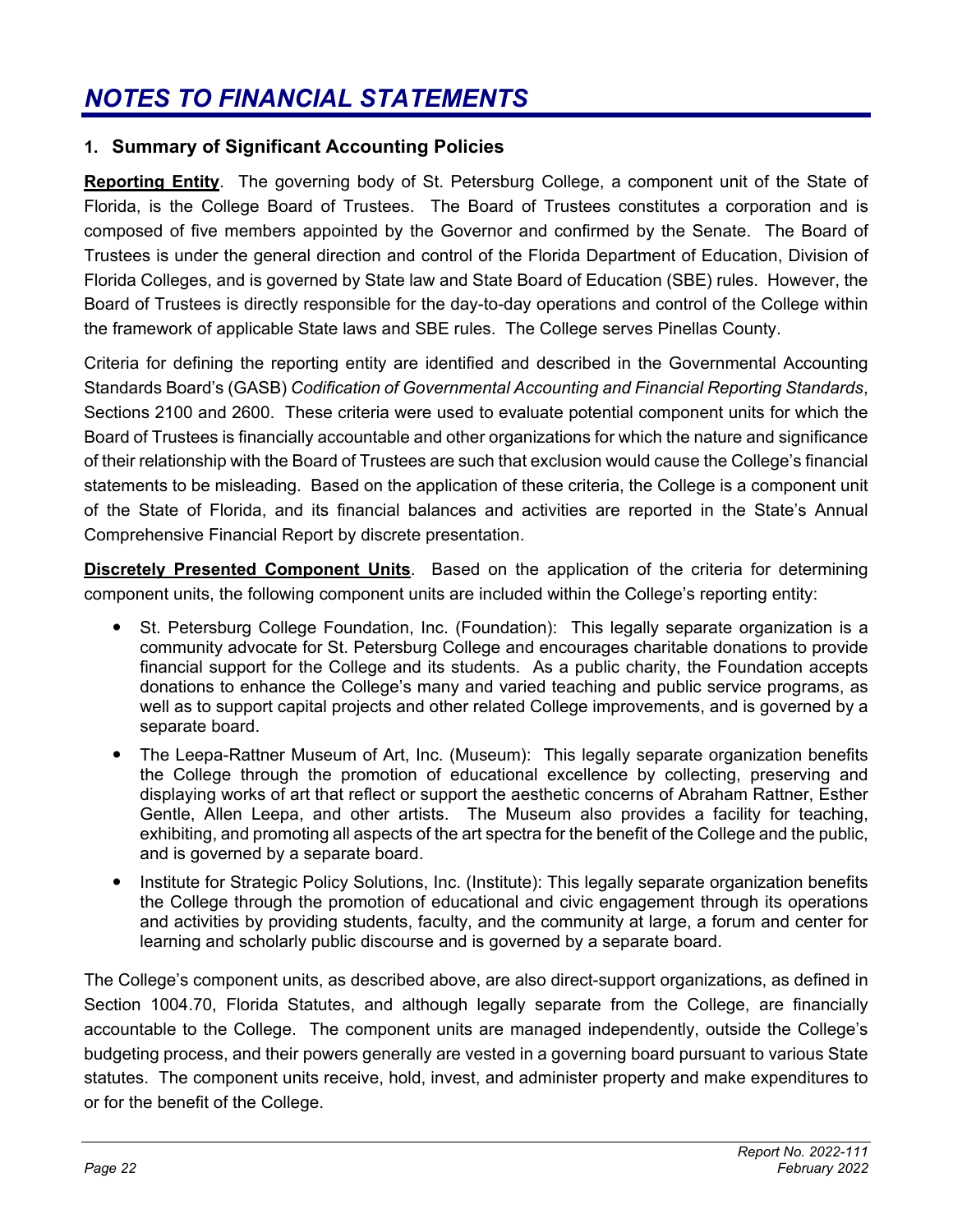The College's component units are audited by other auditors pursuant to Section 1004.70(6), Florida Statutes. The audited financial statements of these organizations are available to the public at the College. The financial data reported on the accompanying financial statements was derived from the audited financial statements of the organizations for the fiscal year ended March 31, 2021. Additional condensed financial statements for the College's component units are included in a subsequent note.

The Museum was dissolved as a Florida nonprofit corporation exempt from taxation under Section 501(c)(3) of the Internal Revenue Code and decertified as a direct-support organization of the College. Dissolution was filed with the State of Florida on June 28, 2021, with an effective date of June 30, 2021. The Museum began operating as a department of the College on July 1, 2021.

**Basis of Presentation**. The College's accounting policies conform with accounting principles generally accepted in the United States of America applicable to public colleges and universities as prescribed by GASB. The National Association of College and University Business Officers (NACUBO) also provides the College with recommendations prescribed in accordance with generally accepted accounting principles promulgated by GASB and the Financial Accounting Standards Board. GASB allows public colleges various reporting options. The College has elected to report as an entity engaged in only business-type activities. This election requires the adoption of the accrual basis of accounting and entitywide reporting including the following components:

- Management's Discussion and Analysis
- Basic Financial Statements:
	- o Statement of Net Position
	- o Statement of Revenues, Expenses, and Changes in Net Position
	- o Statement of Cash Flows
	- o Notes to Financial Statements
- Other Required Supplementary Information

**Measurement Focus and Basis of Accounting**. Basis of accounting refers to when revenues, expenses, assets, deferred outflows of resources, liabilities, and deferred inflows of resources are recognized in the accounts and reported in the financial statements. Specifically, it relates to the timing of the measurements made, regardless of the measurement focus applied. The College's financial statements are presented using the economic resources measurement focus and the accrual basis of accounting. Revenues, expenses, gains, losses, assets, deferred outflows of resources, liabilities, and deferred inflows of resources resulting from exchange and exchange-like transactions are recognized when the exchange takes place. Revenues, expenses, gains, losses, assets, deferred outflows of resources, liabilities, and deferred inflows of resources resulting from nonexchange activities are generally recognized when all applicable eligibility requirements, including time requirements, are met. The College follows GASB standards of accounting and financial reporting.

The College's component units use the economic resources measurement focus and the accrual basis of accounting whereby revenues are recognized when earned and expenses are recognized when incurred, and follows GASB standards of accounting and financial reporting.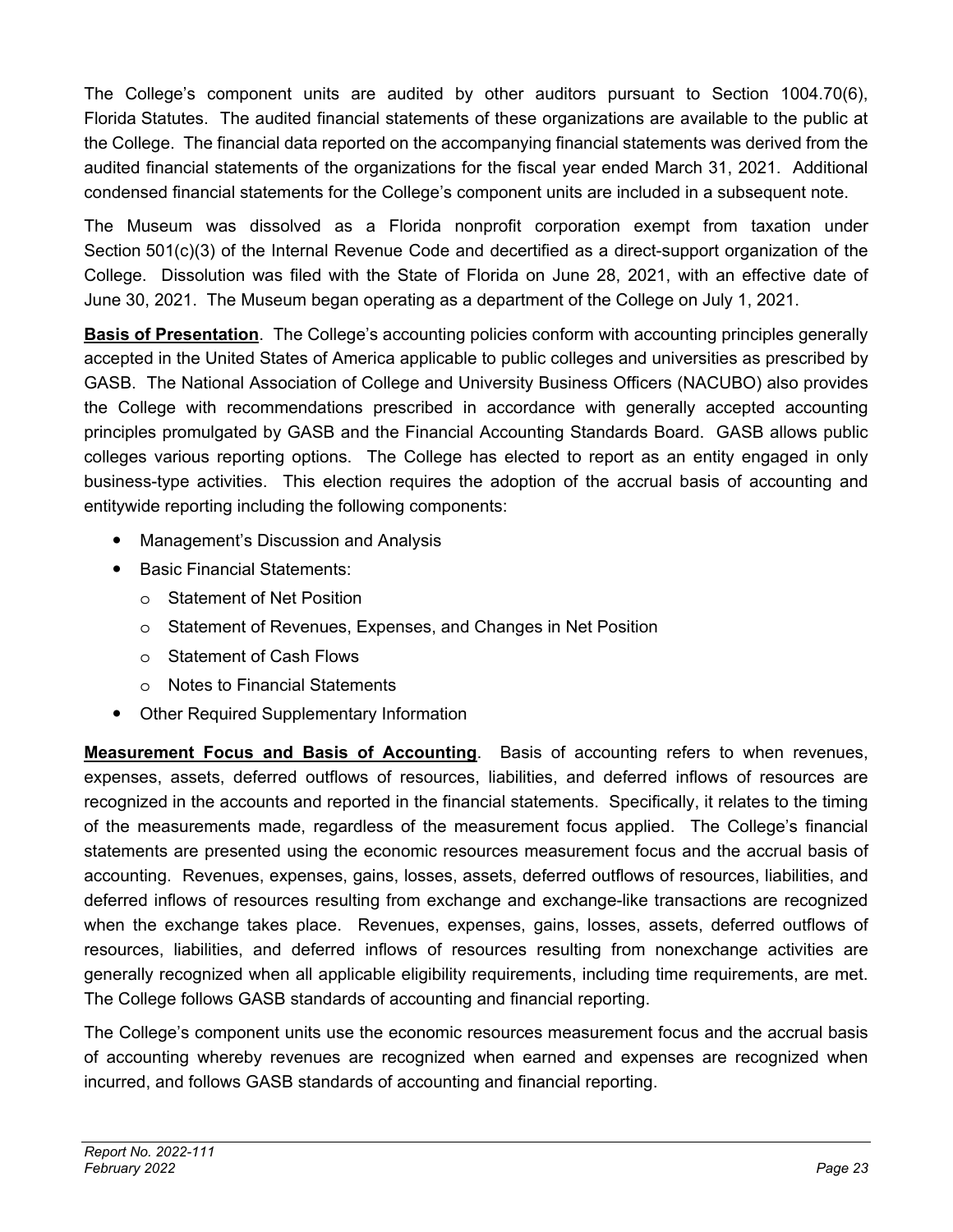Significant interdepartmental sales between auxiliary service departments and other institutional departments have been accounted for as reductions of expenses and not revenues of those departments.

The College's principal operating activity is instruction. Operating revenues and expenses generally include all fiscal transactions directly related to instruction as well as administration, academic support, student services, physical plant operations, and depreciation of capital assets. Nonoperating revenues include State noncapital appropriations, Federal and State student financial aid, and investment income (net of unrealized gains or losses on investments). Interest on capital asset-related debt is a nonoperating expense. Other revenues generally include revenues for capital construction projects.

The statement of net position is presented in a classified format to distinguish between current and noncurrent assets and liabilities. When both restricted and unrestricted resources are available to fund certain programs, it is the College's policy to first apply the restricted resources to such programs followed by the use of the unrestricted resources.

The statement of revenues, expenses, and changes in net position is presented by major sources and is reported net of tuition scholarship allowances. Tuition scholarship allowances are the difference between the stated charge for goods and services provided by the College and the amount that is actually paid by the student or the third party making payment on behalf of the student. The College calculated its scholarship allowances by identifying financial aid applied versus cash payments applied to the student accounts receivable.

The statement of cash flows is presented using the direct method in compliance with GASB Statement No. 9, *Reporting Cash Flows of Proprietary and Nonexpendable Trust Funds and Governmental Entities That Use Proprietary Fund Accounting*.

**Cash and Cash Equivalents**. The amount reported as cash and cash equivalents consists of cash on hand, cash in demand accounts, and cash placed with the State Treasury Special Purpose Investment Account (SPIA) and the State Board of Administration (SBA) Florida PRIME investment pools. For reporting cash flows, the College considers all highly liquid investments with original maturities of 3 months or less, that are not held solely for income or profit, to be cash equivalents. Under this definition, the College considers amounts invested in the State Treasury SPIA and SBA Florida PRIME investment pools to be cash equivalents.

College cash deposits are held in banks qualified as public depositories under Florida law. All such deposits are insured by Federal depository insurance, up to specified limits, or collateralized with securities held in Florida's multiple financial institution collateral pool required by Chapter 280, Florida Statutes. Cash and cash equivalents that are externally restricted to make debt service payments, maintain sinking or reserve funds, or to purchase or construct capital or other restricted assets are classified as restricted.

At June 30, 2021, the College reported as cash equivalents at fair value \$2,667,087 in the State Treasury SPIA investment pool representing ownership of a share of the pool, not the underlying securities (Level 3 inputs, as discussed in Note 3.). Pooled investments with the State Treasury are not registered with the Securities and Exchange Commission. Oversight of the pooled investments with the State Treasury is provided by the Treasury Investment Committee per Section 17.575, Florida Statutes. The authorized investment types are set forth in Section 17.57, Florida Statutes. The State Treasury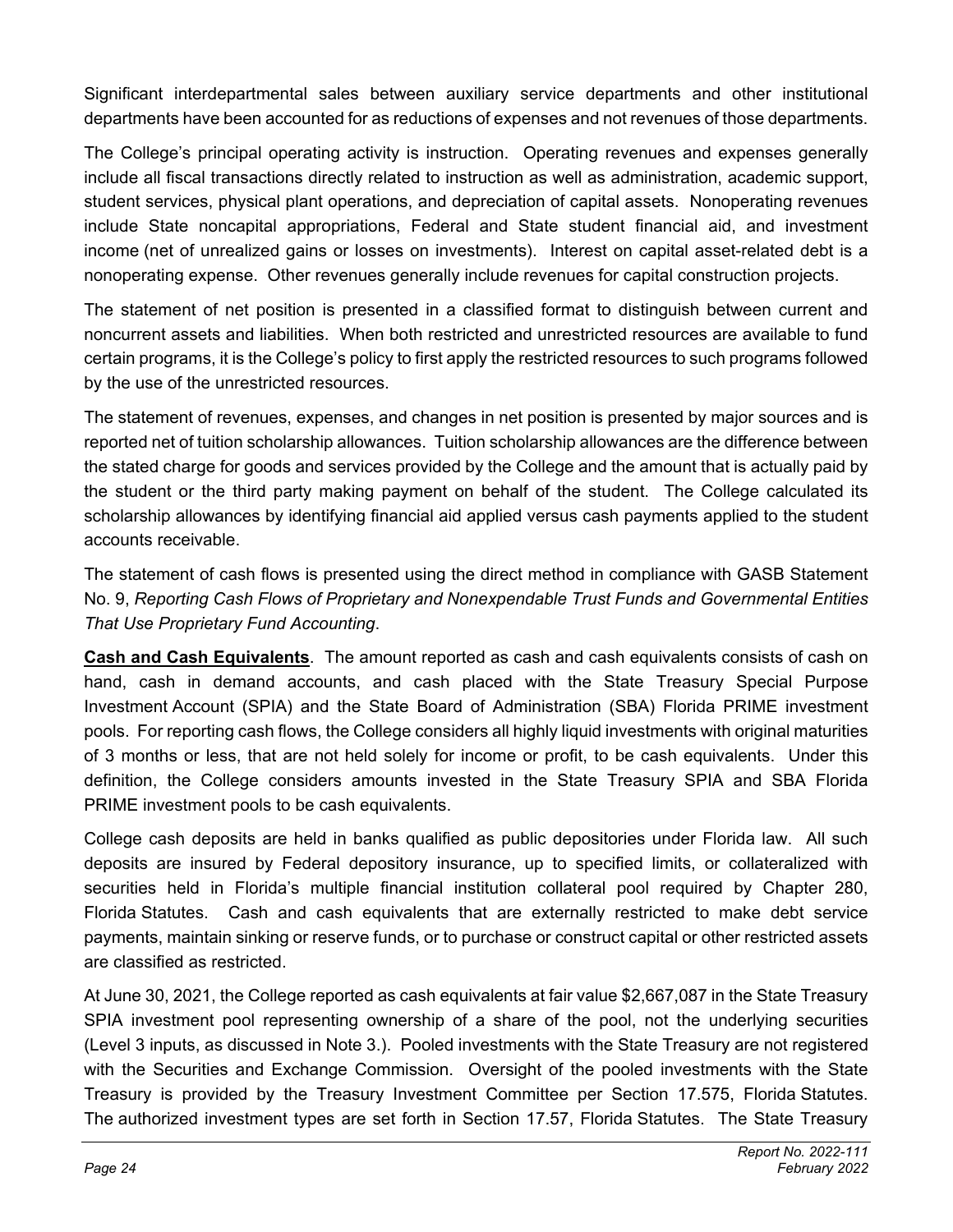SPIA investment pool carried a credit rating of AA-f by Standard & Poor's, had an effective duration of 2.6 years and fair value factor of 0.984 at June 30, 2021. Participants contribute to the State Treasury SPIA investment pool on a dollar basis. These funds are commingled and a fair value of the pool is determined from the individual values of the securities. The fair value of the securities is summed and a total pool fair value is determined. A fair value factor is calculated by dividing the pool's total fair value by the pool participant's total cash balance. The fair value factor is the ratio used to determine the fair value of an individual participant's pool balance. The College relies on policies developed by the State Treasury for managing interest rate risk or credit risk for this investment pool. Disclosures for the State Treasury SPIA investment pool are included in the notes to financial statements of the State's Annual Comprehensive Financial Report.

At June 30, 2021, the College reported as cash equivalents \$25,931,769 in the Florida PRIME investment pool administered by the SBA pursuant to Section 218.405, Florida Statutes. The College's investments in the Florida PRIME investment pool, which the SBA indicates is a Securities and Exchange Commission Rule 2a7-like external investment pool, are similar to money market funds in which shares are owned in the fund rather than the underlying investments. The Florida PRIME investment pool carried a credit rating of AAAm by Standard & Poor's and had a weighted-average days to maturity (WAM) of 50 days as of June 30, 2021. A portfolio's WAM reflects the average maturity in days based on final maturity or reset date, in the case of floating-rate instruments. WAM measures the sensitivity of the Florida PRIME investment pool to interest rate changes. The investments in the Florida PRIME investment pool are reported at amortized cost.

Section 218.409(8)(a), Florida Statutes, provides that "the principal, and any part thereof, of each account constituting the trust fund is subject to payment at any time from the moneys in the trust fund. However, the executive director may, in good faith, on the occurrence of an event that has a material impact on liquidity or operations of the trust fund, for 48 hours limit contributions to or withdrawals from the trust fund to ensure that the Board [State Board of Administration] can invest moneys entrusted to it in exercising its fiduciary responsibility. Such action must be immediately disclosed to all participants, the trustees, the Joint Legislative Auditing Committee, and the Investment Advisory Council. The trustees shall convene an emergency meeting as soon as practicable from the time the executive director has instituted such measures and review the necessity of those measures. If the trustees are unable to convene an emergency meeting before the expiration of the 48-hour moratorium on contributions and withdrawals, the moratorium may be extended by the executive director until the trustees are able to meet to review the necessity for the moratorium. If the trustees agree with such measures, the trustees shall vote to continue the measures for up to an additional 15 days. The trustees must convene and vote to continue any such measures before the expiration of the time limit set, but in no case may the time limit set by the trustees exceed 15 days." As of June 30, 2021, there were no redemption fees or maximum transaction amounts, or any other requirements that serve to limit a participant's daily access to 100 percent of their account value.

**Capital Assets**. College capital assets consist of land, construction in progress, buildings, other structures and improvements, furniture, machinery, and equipment, and assets under capital leases. These assets are capitalized and recorded at cost at the date of acquisition or at acquisition value at the date received in the case of gifts and purchases of State surplus property. Additions, improvements, and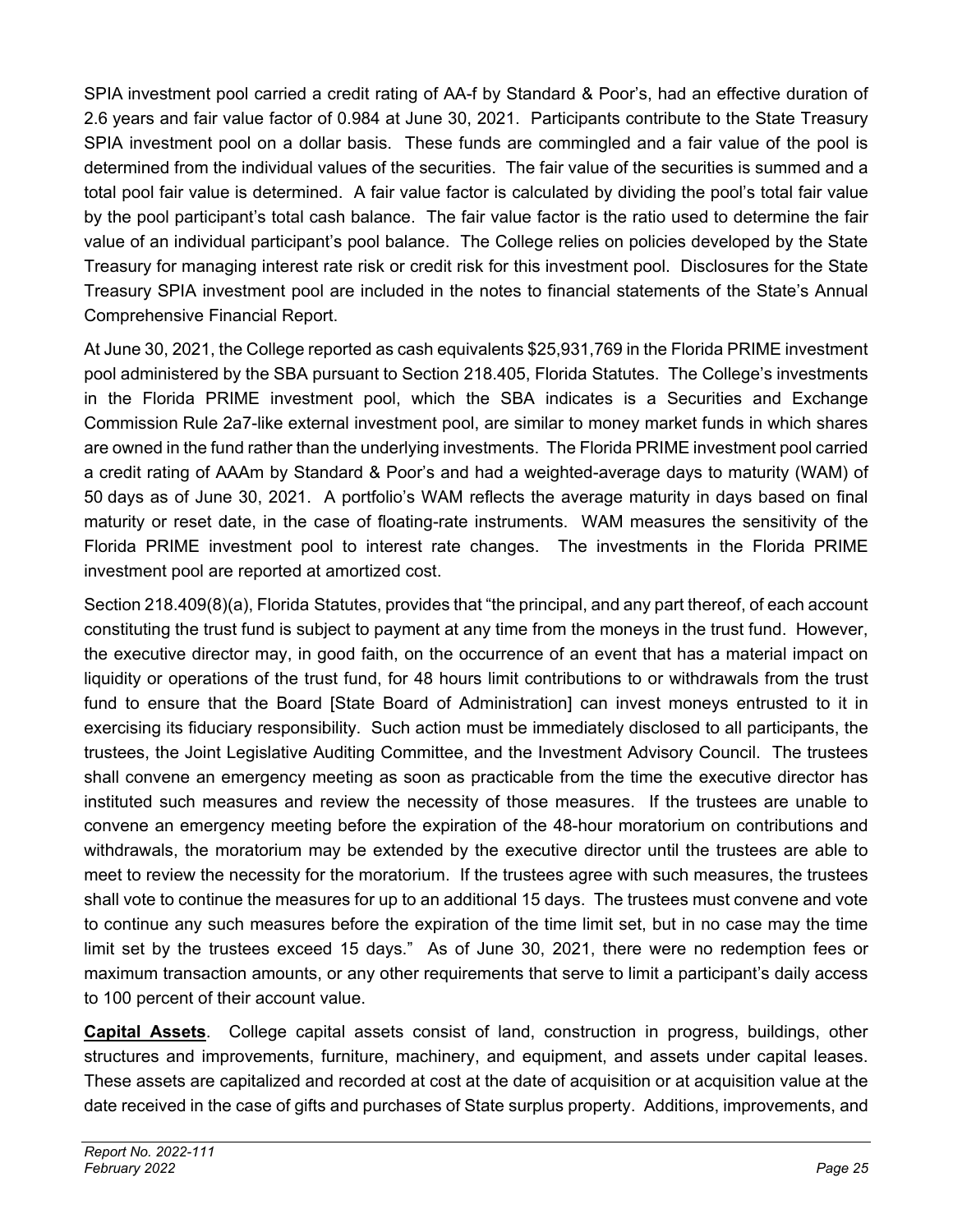other outlays that significantly extend the useful life of an asset are capitalized. Other costs incurred for repairs and maintenance are expensed as incurred. The College has a capitalization threshold of \$5,000 for tangible personal property and \$25,000 for buildings and other structures and improvements. Depreciation is computed on the straight-line basis over the following estimated useful lives:

- $\bullet$  Buildings 10 to 40 years
- Other Structures and Improvements 10 years
- Furniture, Machinery, and Equipment:
	- o Computer Equipment 3 years
	- o Vehicles, Office Machines, and Educational Equipment 5 years
	- $\circ$  Furniture 7 years
- Assets Under Capital Leases 2 to 5 years

**Noncurrent Liabilities**. Noncurrent liabilities include bonds payable, installment purchases payable, capital leases payable, compensated absences payable, other postemployment benefits payable (OPEB), and net pension liabilities that are not scheduled to be paid within the next fiscal year.

**Pensions**. For purposes of measuring the net pension liability, deferred outflows of resources and deferred inflows of resources related to pensions, and pension expense, information about the fiduciary net positions of the Florida Retirement System (FRS) defined benefit plan and the Health Insurance Subsidy (HIS) defined benefit plan and additions to/deductions from the FRS and HIS fiduciary net positions have been determined on the same basis as they are reported by the FRS and the HIS plans. Benefit payments (including refunds of employee contributions) are recognized when due and payable in accordance with benefit terms. Investments are reported at fair value.

## **2. Deficit Net Position in Individual Funds**

The College reported an unrestricted net position which included a deficit in the current funds - unrestricted, as shown below. This deficit can be attributed to the full recognition of long-term liabilities (i.e., compensated absences payable, OPEB payable, and net pension liabilities) in the current unrestricted funds.

| <b>Fund</b>                                                   | <b>Net Position</b> |                           |  |  |  |
|---------------------------------------------------------------|---------------------|---------------------------|--|--|--|
| <b>Current Funds - Unrestricted</b><br><b>Auxiliary Funds</b> |                     | (86,025,491)<br>2,915,346 |  |  |  |
| Total                                                         |                     | (83, 110, 145)            |  |  |  |

## **3. Investments**

The Board of Trustees has adopted a written investment policy providing that surplus funds of the College shall be invested in those institutions and instruments permitted under the provisions of Florida Statutes. Section 218.415(16), Florida Statutes, authorizes the College to invest in the Florida PRIME investment pool administered by the SBA; Securities and Exchange Commission registered money market funds with the highest credit quality rating from a nationally recognized rating agency; interest-bearing time deposits and savings accounts in qualified public depositories, as defined by Section 280.02,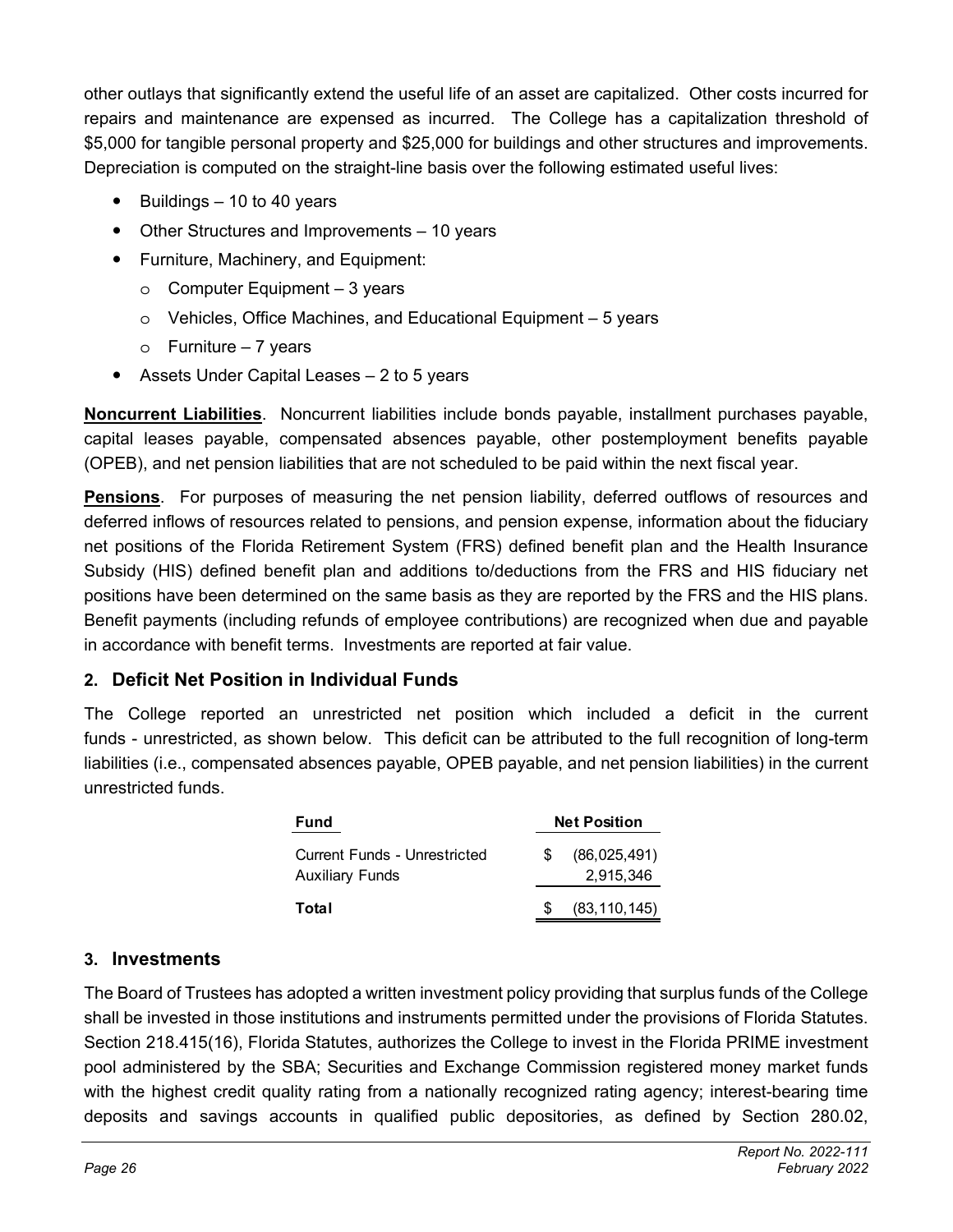Florida Statutes; direct obligations of the United States Treasury; obligations of Federal agencies and instrumentalities; securities of, or interests in, certain open-end or closed-end management type investment companies; and other investments approved by the Board of Trustees as authorized by law. SBE Rule 6A-14.0765(3), Florida Administrative Code, provides that College loan, endowment, annuity, and life income funds may also be invested pursuant to Section 215.47, Florida Statutes. Investments authorized by Section 215.47, Florida Statutes, include bonds, notes, commercial paper, and various other types of investments.

Investments set aside to make debt service payments, maintain sinking or reserve funds, or to purchase or construct capital assets are classified as restricted.

**Fair Value Measurement**. The College categorizes its fair value measurements within the fair value hierarchy established by generally accepted accounting principles. The hierarchy is based on the valuation inputs used to measure the fair value of the asset. Level 1 inputs are quoted prices in active markets for identical assets, Level 2 inputs are significant other observable inputs, and Level 3 inputs are significant unobservable inputs.

|                                                                                 |    |                     |    | <b>Fair Value Measurements Using</b>                                                            |                                                                                       |        |                                                           |  |
|---------------------------------------------------------------------------------|----|---------------------|----|-------------------------------------------------------------------------------------------------|---------------------------------------------------------------------------------------|--------|-----------------------------------------------------------|--|
| Investments by fair value level                                                 |    | Amount              |    | <b>Quoted Prices</b><br>in Active<br><b>Markets for</b><br><b>Identical Assets</b><br>(Level 1) | <b>Significant</b><br><b>Other</b><br><b>Observable</b><br><b>Inputs</b><br>(Level 2) |        | Significant<br>Unobservable<br><b>Inputs</b><br>(Level 3) |  |
| <b>SBA Debt Service Accounts</b><br>Certificate of Deposit/Bank Deposit Program | \$ | 23.672<br>4,982,592 | \$ | 23.672<br>4,982,592                                                                             | \$                                                                                    | $\sim$ | \$                                                        |  |
| Total investments by fair value level                                           |    | 5,006,264           | S  | 5,006,264                                                                                       | \$                                                                                    | ۰.     | \$.                                                       |  |

The College's investments at June 30, 2021, are reported as follows:

**State Board of Administration Debt Service Accounts**. The College reported investments totaling \$23,672 at June 30, 2021, in the SBA Debt Service Accounts. These investments are used to make debt service payments on bonds issued by the SBE for the benefit of the College. The College's investments consist of United States Treasury securities, with maturity dates of 6 months or less, and are reported at fair value. The College relies on policies developed by the SBA for managing interest rate risk and credit risk for these accounts. Disclosures for the Debt Service Accounts are included in the notes to financial statements of the State's Annual Comprehensive Financial Report.

**Certificates of Deposit and Bank Deposit Program**. At June 30, 2021, the College had a financial institution purchase investment in individual certificates of deposit (CDs) with 20 different banks in the College's name totaling \$4,697,870 and none of those investments exceeded \$250,000 per bank. The CDs are insured by the Federal Deposit Insurance Corporation. The CDs carry originally maturity dates ranging from 18 months to 39 months with annual percentage interest rates ranging from 0.15 percent to 2.50 percent.

In addition, the College reported investments totaling \$284,722 at June 30, 2021, in the Bank Deposit Program with 1 bank. The Bank Deposit Program is an account investment used to hold cash balances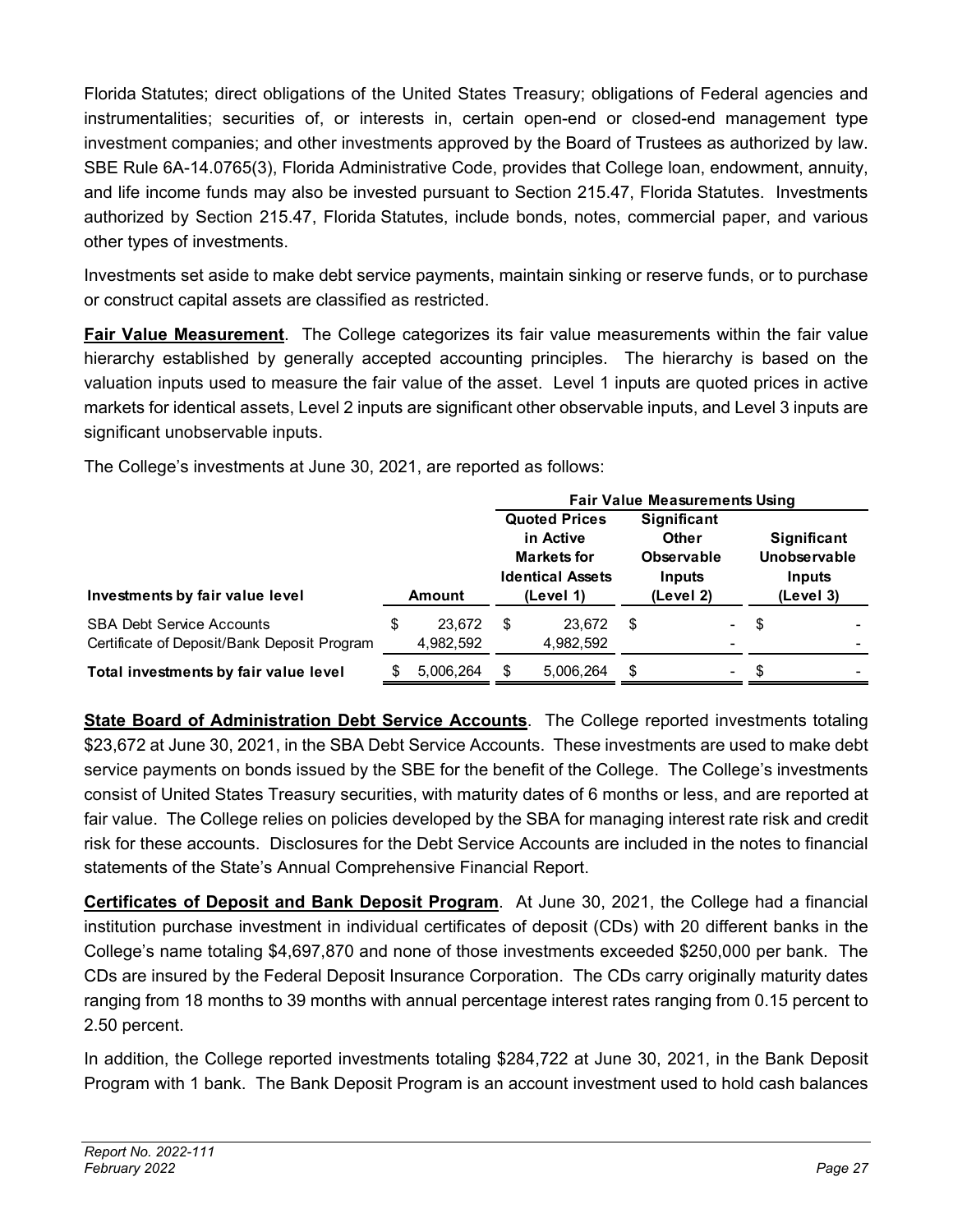until the funds are reinvested in CDs. The Federal Deposit Insurance Corporation insures up to \$250,000 per bank.

**Component Unit Investments**. The College's component unit, the Foundation categorizes fair value measurements within the fair value hierarchy established by generally accepted accounting principles. The hierarchy is based on the valuation inputs used to measure the fair value of the asset. Level 1 inputs are quoted prices in active markets for identical assets and level 2 inputs are significant other observable inputs measured based on quoted prices for similar securities in active markets. As of March 31, 2021, investments held by the Foundation is reported at fair value as follows:

|                                           |               |              | <b>Fair Value Measurements Using</b> |                         |           |                   |  |
|-------------------------------------------|---------------|--------------|--------------------------------------|-------------------------|-----------|-------------------|--|
|                                           |               |              | <b>Quoted Prices</b>                 |                         |           | Significant       |  |
|                                           |               |              |                                      | in Active               |           | <b>Other</b>      |  |
|                                           |               |              |                                      | <b>Markets for</b>      |           | <b>Observable</b> |  |
|                                           |               |              |                                      | <b>Identical Assets</b> |           | Inputs            |  |
| Investments by fair value level           | <b>Amount</b> |              | (Level 1)                            |                         | (Level 2) |                   |  |
| United States Government Obligations      | S             | 704,475      | \$                                   | 704.475                 | \$        |                   |  |
| <b>Federal Agency Obligations</b>         |               | 2,205,919    |                                      |                         |           | 2,205,919         |  |
| <b>Bonds and Notes</b>                    |               | 10.866.016   |                                      |                         |           | 10.866.016        |  |
| <b>Stocks and Other Equity Securities</b> |               | 69,824,384   |                                      | 69,824,384              |           |                   |  |
| <b>Mutual Funds</b>                       |               | 3,837,135    |                                      | 3,837,135               |           |                   |  |
| <b>Real Estate Investment Trusts</b>      |               | 280,196      |                                      | 280,196                 |           |                   |  |
| Total investments by fair value level     |               | \$87,718,125 | \$                                   | 74,646,190              | S         | 13,071,935        |  |

The Foundation has a written investment policy to provide the basis for the management of a prudent investment program appropriate to the particular fund type.

*Interest Rate and Credit Risk*:Interest rate risk is the risk that changes when interest rates will adversely affect the fair market value of an investment. Credit risk is the risk that an insurer or other counterparty to an investment will not fulfill its obligation. The Foundation's investment policy limits investments in fixed income securities to maturities of no longer than 30 years. The Foundation has \$13,776,410 in obligations of United States Government, Federal agency obligations, and bonds and notes that include embedded options including of the option, at the discretion of the issuer, to call their obligation.

The Foundation's investment policy provides that debt issues of investment grade "BBB" or better is preferred. However, investment managers may purchase lesser quality debt investments as long as the purchases represent no more than 25 percent of a manager's fixed income portfolio.

The following are maturities and credit quality ratings for the Foundation investments at March 31, 2021: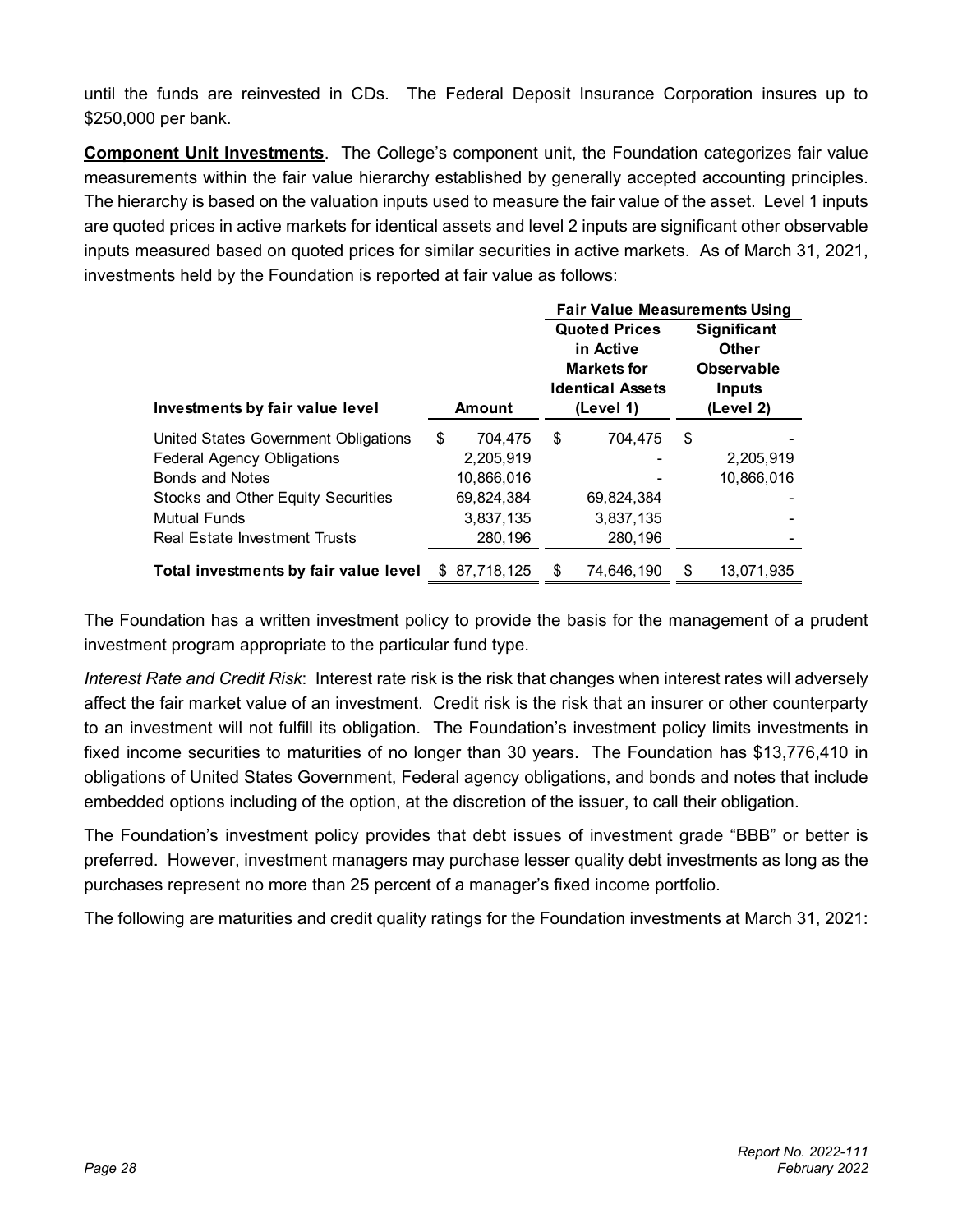|                                      | <b>Investment Maturities (In Years)</b> |               |               |               |                 |                                      |  |  |  |  |  |  |  |
|--------------------------------------|-----------------------------------------|---------------|---------------|---------------|-----------------|--------------------------------------|--|--|--|--|--|--|--|
| <b>Investment Type</b>               | <b>Fair Value</b>                       | Less Than 1   | $1-5$         | $6 - 10$      | More Than<br>10 | <b>Credit Quality</b><br>Range $(1)$ |  |  |  |  |  |  |  |
| <b>United States</b>                 |                                         |               |               |               |                 |                                      |  |  |  |  |  |  |  |
| Government Obligations               | 704.475<br>\$                           | \$<br>118,899 | \$<br>246.990 | \$<br>338.586 | \$              | (2)                                  |  |  |  |  |  |  |  |
| Federal Agency Obligations           | 2,205,919                               | 40,732        | 428,874       | 742,631       | 993,682         | $AA+$                                |  |  |  |  |  |  |  |
| <b>Bonds and Notes</b>               | 10,866,016                              | 223.894       | 2,477,507     | 2,720,422     | 5.444.193       | AAA-NA                               |  |  |  |  |  |  |  |
| Fixed Income Mutual Funds (3)        | 91,113                                  |               |               | 91,113        |                 | AAA                                  |  |  |  |  |  |  |  |
| Fixed Income Mutual Funds (3)        | 152,086                                 |               | 152,086       |               |                 | AAA-BBB                              |  |  |  |  |  |  |  |
| Fixed Income Mutual Funds (3)        | 74,365                                  |               |               |               | 74,365          | AAA-NR                               |  |  |  |  |  |  |  |
| <b>Fixed Income Mutual Funds</b>     | 2,156,998                               |               |               | 2,156,998     |                 | AAA-NA                               |  |  |  |  |  |  |  |
| <b>Fixed Income Mutual Funds</b>     | 940,686                                 |               |               |               | 940,686         | BBB-BB                               |  |  |  |  |  |  |  |
| <b>Real Estate Investment Trusts</b> | 280,196                                 | 280,196       |               |               |                 | Not Rated                            |  |  |  |  |  |  |  |
| <b>Equity Mutual Funds</b>           | 421,887                                 | 421,887       |               |               |                 | Not Rated                            |  |  |  |  |  |  |  |
| <b>Equity Securities</b>             | 69,824,384                              | 69.824,384    |               |               |                 | Not Rated                            |  |  |  |  |  |  |  |
| <b>Total Component Units</b>         |                                         |               |               |               |                 |                                      |  |  |  |  |  |  |  |
| Investments                          | \$87,718,125                            | \$70,909,992  | \$3,305,457   | \$ 6,049,750  | \$7,452,926     |                                      |  |  |  |  |  |  |  |

(1) Rated by Standard & Poor's.

(2) Disclosure of credit risk is not required for this investment type.

(3) Fixed income mutual funds with a weighted average maturity of less than 5 years.

*Custodial Credit Risk*:Custodial credit risk is the risk that, in the event of the failure of the counterparty, the Foundation will not be able to recover the value of its investments. The Foundation's investment policy does not address custodial risk. Foundation investments in debt securities are uninsured, not registered in the name of the Foundation, and held by financial institutions and, as such, are exposed to custodial credit risk.

*Concentration of Credit Risk*:Concentration of credit risk is the risk of loss attributed to the magnitude of the Foundation's investment in a single issuer. The Foundation's investment policy provides that investments in fixed income securities of a single issue must not exceed 5 percent of fair value total investment assets with each money manager. United States Government and Federal agency obligations are not subject to this limitation. For equities, no single major industry may represent more than 15 percent of the market value of the total amount each investment firm has to invest at the time of purchase, and in no case shall an individual security be purchased that exceeds 5 percent of the portfolio total without approval from the investment committee. The policy also provides that the target asset allocation for the investment portfolio be 70 percent in equities and 30 percent in fixed income.

## **4. Accounts Receivable**

Accounts receivable represent amounts for student fee deferments, uncollected commissions for food or rent from vendors under food, vending, and bookstore operations, accrued interest, and contract and grant reimbursements due from third parties. The accounts receivable are reported net of a \$1,035,606 allowance for doubtful accounts.

## **5. Due From Other Governmental Agencies**

The amount due from other governmental agencies primarily consists of \$64,834 of Public Education Capital Outlay allocations due from the State for construction of College facilities, \$2,309,255 of grant contract reimbursements due from third parties, and \$669,126 due from the Florida Prepaid College Board for payment of tuition and fees for students under contract enrolled in summer term.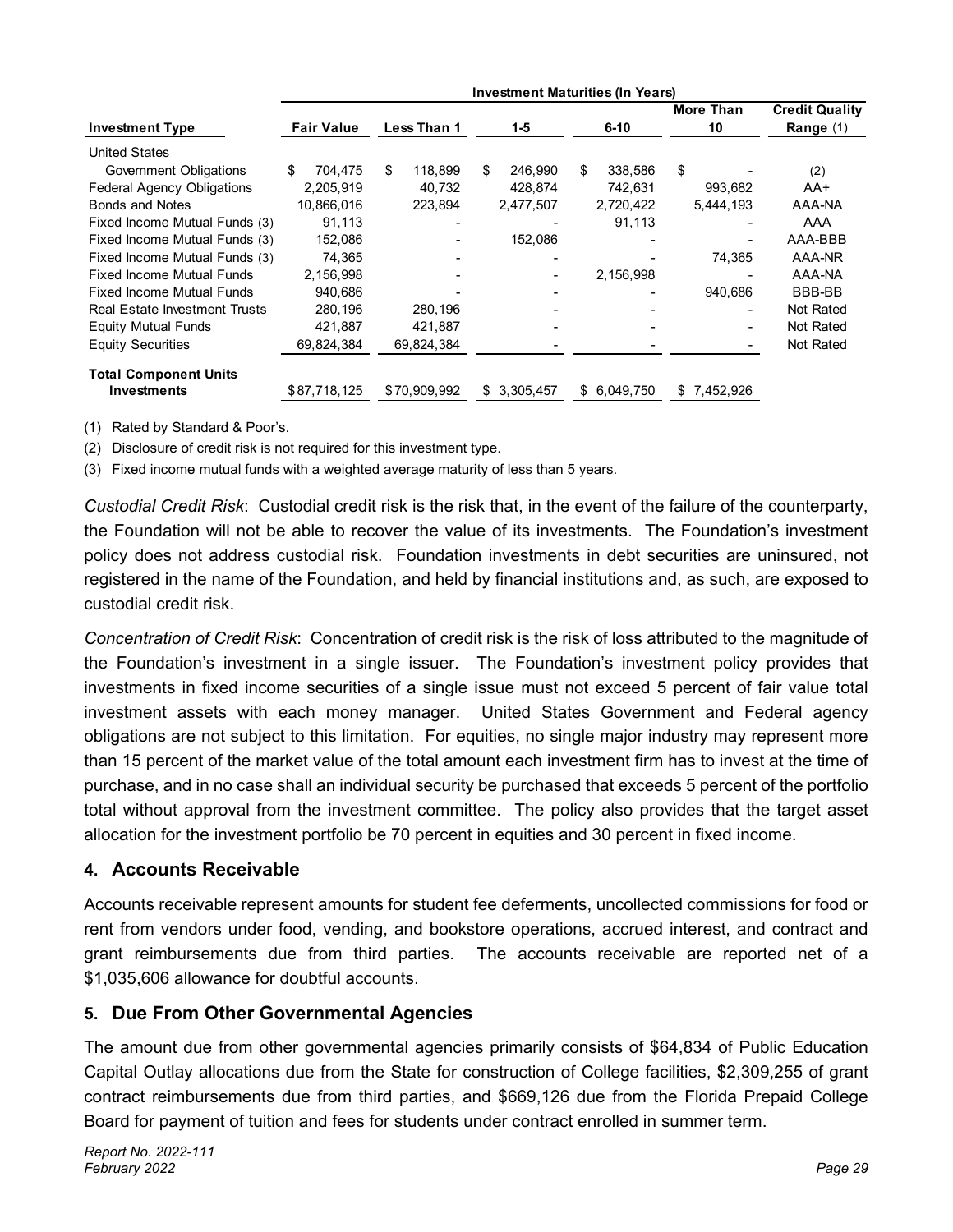## **6. Due From Component Unit/College**

The \$167,614 reported as due from component unit consists of amounts owed to the College by the Foundation for programs and scholarships. The \$6,338,905 reported as a noncurrent amount due to component unit in the prior fiscal year, was repaid to the Foundation in June 2021. The College's financial statements are reported for the fiscal year ended June 30, 2021. The College's component units' financial statements are reported for the fiscal year ended March 31, 2021. Accordingly, the amount reported by the College as due from component unit on the statement of net position does not agree with the amount reported by the component unit as due to the College.

## **7. Capital Assets**

Capital assets activity for the fiscal year ended June 30, 2021, is shown in the following table:

| <b>Description</b>                           | <b>Beginning</b><br><b>Balance</b> | <b>Additions</b> | <b>Reductions</b> | Ending<br><b>Balance</b> |
|----------------------------------------------|------------------------------------|------------------|-------------------|--------------------------|
| Nondepreciable Capital Assets:               |                                    |                  |                   |                          |
| Land                                         | 25,606,841<br>\$                   | \$               | 1,401,300<br>\$   | 24,205,541<br>\$         |
| <b>Construction in Progress</b>              | 22,116,010                         | 3,374,689        | 22,362,714        | 3,127,985                |
| <b>Total Nondepreciable Capital Assets</b>   | 47,722,851<br>\$                   | \$<br>3,374,689  | 23,764,014<br>\$  | 27,333,526<br>S          |
| Depreciable Capital Assets:                  |                                    |                  |                   |                          |
| <b>Buildings</b>                             | \$361,678,765                      | 22,362,714<br>\$ | \$<br>4,835,047   | \$379,206,432            |
| Other Structures and Improvements            | 12,903,762                         | 1,511,514        |                   | 14,415,276               |
| Furniture, Machinery, and Equipment          | 15,663,573                         | 9,023,880        | 1,284,869         | 23,402,584               |
| Assets Under Capital Leases                  | 11,354,814                         | 2,044,601        | 9,105,791         | 4,293,624                |
| <b>Total Depreciable Capital Assets</b>      | 401,600,914                        | 34,942,709       | 15,225,707        | 421,317,916              |
| Less, Accumulated Depreciation:              |                                    |                  |                   |                          |
| <b>Buildings</b>                             | 138,409,830                        | 9,590,392        | 1,813,142         | 146, 187, 080            |
| Other Structures and Improvements            | 12,351,970                         | 575,749          |                   | 12,927,719               |
| Furniture, Machinery, and Equipment          | 13,954,154                         | 8,173,482        | 1,284,869         | 20,842,767               |
| Assets Under Capital Leases                  | 9,068,982                          | 1,013,123        | 8,042,926         | 2,039,179                |
| <b>Total Accumulated Depreciation</b>        | 173,784,936                        | 19,352,746       | 11,140,937        | 181,996,745              |
| <b>Total Depreciable Capital Assets, Net</b> | \$227,815,978                      | 15,589,963<br>\$ | 4,084,770<br>\$   | \$239,321,171            |

#### **8. Unearned Revenue**

Unearned revenue at June 30, 2021, includes restricted grants and contracts revenue, auxiliary enterprises revenue, and student tuition and fees received prior to fiscal year end related to subsequent accounting periods. As of June 30, 2021, the College reported the following amounts as unearned revenue:

| <b>Description</b>              | <b>Amount</b> |          |  |  |
|---------------------------------|---------------|----------|--|--|
| <b>Grants and Contracts</b>     |               | 298.731  |  |  |
| <b>Auxiliary Revenue</b>        |               | 39.453   |  |  |
| <b>Student Tuition and Fees</b> |               | 240, 155 |  |  |
| <b>Total Unearned Revenue</b>   |               | 578,339  |  |  |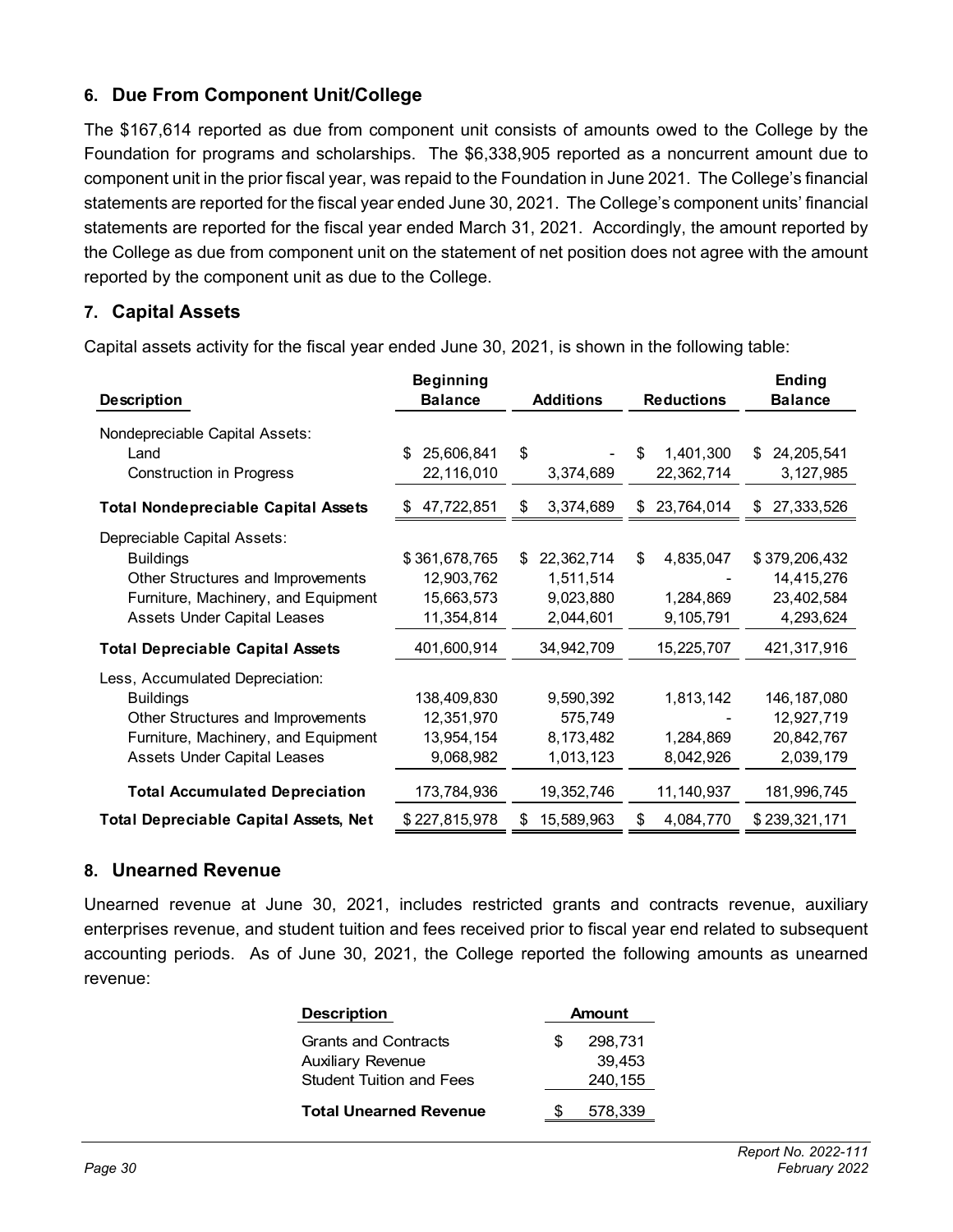## **9. Long-Term Liabilities**

| <b>Description</b>                  |   | <b>Beginning</b><br><b>Balance</b> |    | <b>Additions</b> |    | <b>Reductions</b> |     | <b>Ending</b><br><b>Balance</b> |     | <b>Current</b><br><b>Portion</b> |
|-------------------------------------|---|------------------------------------|----|------------------|----|-------------------|-----|---------------------------------|-----|----------------------------------|
|                                     |   |                                    |    |                  |    |                   |     |                                 |     |                                  |
| <b>Bonds Payable</b>                | S | 14,968,000                         | \$ | ۰                | \$ | 1,575,000         | \$. | 13,393,000                      | \$  | 1,649,000                        |
| Installment Purchase Payable        |   |                                    |    | 1.444.545        |    | 33,667            |     | 1,410,878                       |     | 53,200                           |
| Capital Leases Payable              |   | 2,596,741                          |    | 2,044,601        |    | 2,381,398         |     | 2,259,944                       |     | 895,016                          |
| <b>Compensated Absences Payable</b> |   | 11,470,778                         |    | 1,836,598        |    | 1,485,824         |     | 11,821,552                      |     | 1, 182, 155                      |
| Other Postemployment                |   |                                    |    |                  |    |                   |     |                                 |     |                                  |
| <b>Benefits Payable</b>             |   | 32,649,189                         |    | 19,098,317       |    | 8,166,700         |     | 43,580,806                      |     | 219,475                          |
| Net Pension Liability               |   | 74,101,992                         |    | 44,613,050       |    | 35, 178, 485      |     | 83,536,557                      |     | 6,583,427                        |
| <b>Total Long-Term Liabilities</b>  |   | \$135,786,700                      | S  | 69,037,111       | S  | 48,821,074        |     | \$156,002,737                   | \$. | 10,582,273                       |

Long-term liabilities activity for the fiscal year ended June 30, 2021, is shown in the following table:

**Bonds Payable**. Various bonds were issued to finance capital outlay projects of the College. The following is a description of the bonded debt issues:

- SBE Capital Outlay Bonds. The SBE issues capital outlay bonds on behalf of the College. These bonds mature serially and are secured by a pledge of the College's portion of the State-assessed motor vehicle license tax and by the State's full faith and credit. The SBE and the SBA administer the principal and interest payments, investment of debt service resources, and compliance with reserve requirements.
- Capital Improvement Revenue Bonds, Series 2006A, 2010A and 2018A. These bonds are authorized by Article VII, Section 11(d) of the Florida Constitution; Sections 215.57 through 215.83 and 1009.23, Florida Statutes; and other applicable provisions of law. Principal and interest on these bonds are secured by and payable solely from a first lien pledge of the capital improvement fees collected pursuant to Section 1009.23(11), Florida Statutes, by the Series 2006A participating colleges on a parity with any additional bonds issued subsequent to the issuance of the Series 2006A bonds. The Series 2006A bonds constitute the first series of bonds to be issued pursuant to a Master Authorizing Resolution. The Governing Board authorized the sale of Series 2010A Bonds by the Third Supplemental Resolution adopted on May 11, 2010, which also amended the Master Authorizing Resolution. Upon the issuance of additional bonds, all bonds will share a parity first lien on the pledged revenues of all colleges participating in any series of bonds then outstanding. The Series 2010A and 2018A bonds will share the lien on the revenues pledged by the colleges participating in such additional bonds. The Series 2010A and 2018A bonds finance the new construction and renovation and remodeling of educational facilities.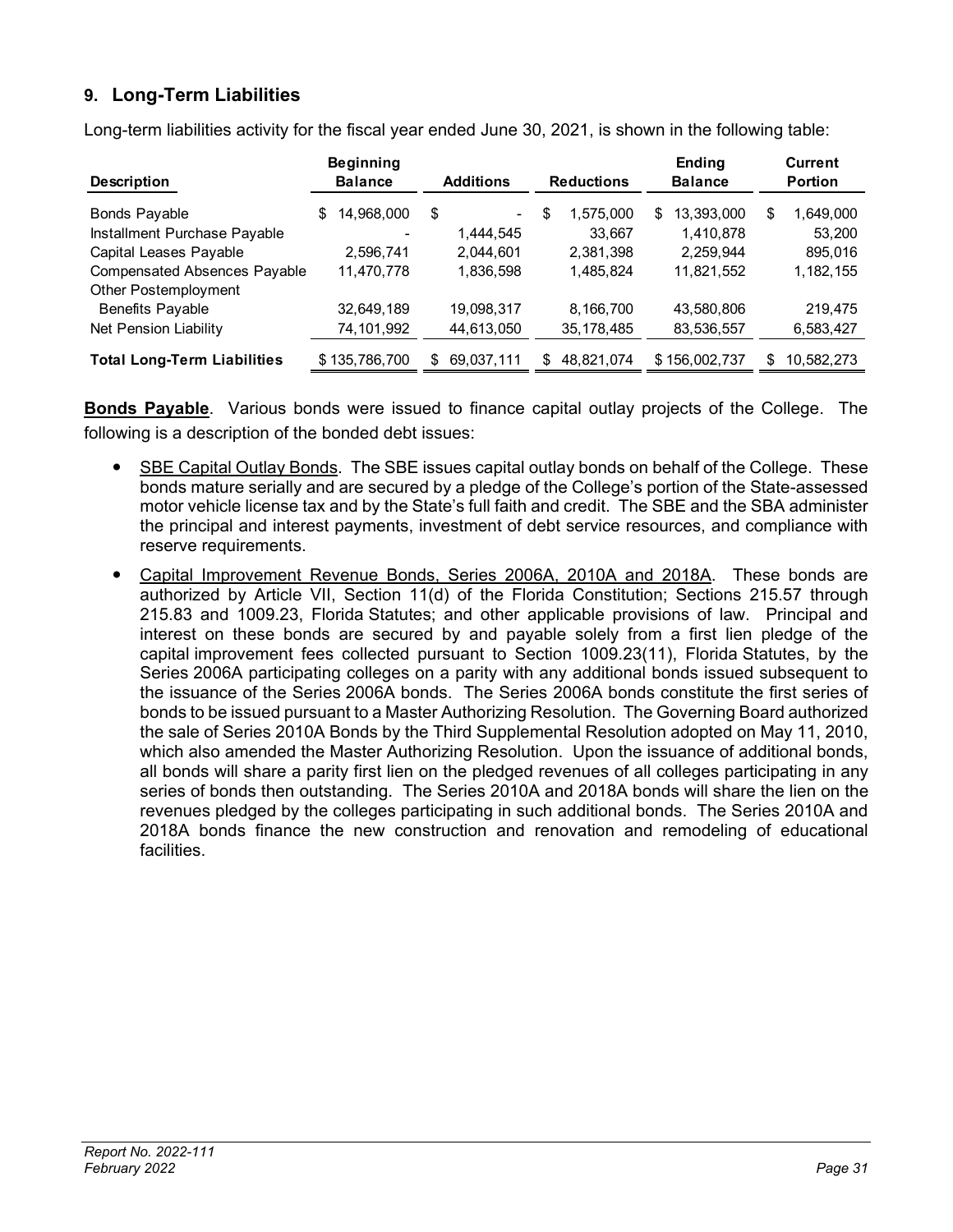The College had the following bonds payable at June 30, 2021:

| <b>Bond Type</b>                                 | Amount<br>Outstanding | Interest<br><b>Rates</b><br>(Percent) | Annual<br><b>Maturity</b><br>To |
|--------------------------------------------------|-----------------------|---------------------------------------|---------------------------------|
| <b>SBE Capital Outlay Bonds:</b><br>Series 2020A | 1,003,000<br>\$       | 2.00-5.00                             | 2030                            |
| Florida Department of Education                  |                       |                                       |                                 |
| Capital Improvement Revenue Bonds:               |                       |                                       |                                 |
| Series 2010A                                     | 5,110,000             | 4.00-4.375                            | 2030                            |
| Series 2018A                                     | 7,280,000             | 5.00                                  | 2027                            |
| Total                                            | \$13,393,000          |                                       |                                 |

Annual requirements to amortize all bonded debt outstanding as of June 30, 2021, are as follows:

| Fiscal Year           | <b>SBE Capital Outlay Bonds and</b><br><b>Capital Improvement Revenue Bonds</b> |                  |                  |
|-----------------------|---------------------------------------------------------------------------------|------------------|------------------|
| <b>Ending June 30</b> | Principal                                                                       | Interest         | Total            |
| 2022                  | 1,649,000<br>\$                                                                 | \$<br>622,007    | 2,271,007<br>\$. |
| 2023                  | 1,721,000                                                                       | 544.408          | 2,265,408        |
| 2024                  | 1,799,000                                                                       | 466,237          | 2,265,237        |
| 2025                  | 1,889,000                                                                       | 381,488          | 2,270,488        |
| 2026                  | 1,975,000                                                                       | 292,487          | 2,267,487        |
| 2027-2030             | 4,360,000                                                                       | 405,669          | 4,765,669        |
| Total                 | 13,393,000                                                                      | 2,712,296<br>\$. | \$16,105,296     |

**Installment Purchase Payable**. The College has an installment purchase agreement for the purchase of a chiller plant reported at \$1,511,514. The stated interest rate is 3.4 percent. At expiration of the lease term, and payment in full of all installment payments and \$1, the College will own the equipment free and clear. The installment purchase contains a provision that, in an event of default, the College will cease the use of the equipment and peaceably remove and deliver the equipment, at the College's expense, to a location specified by the lessor. In addition, there is a prepayment premium of the remaining balance equal to 2 percent. Future minimum payments remaining under the installment purchase agreement and the present value of the minimum payments as of June 30, 2021, are as follows: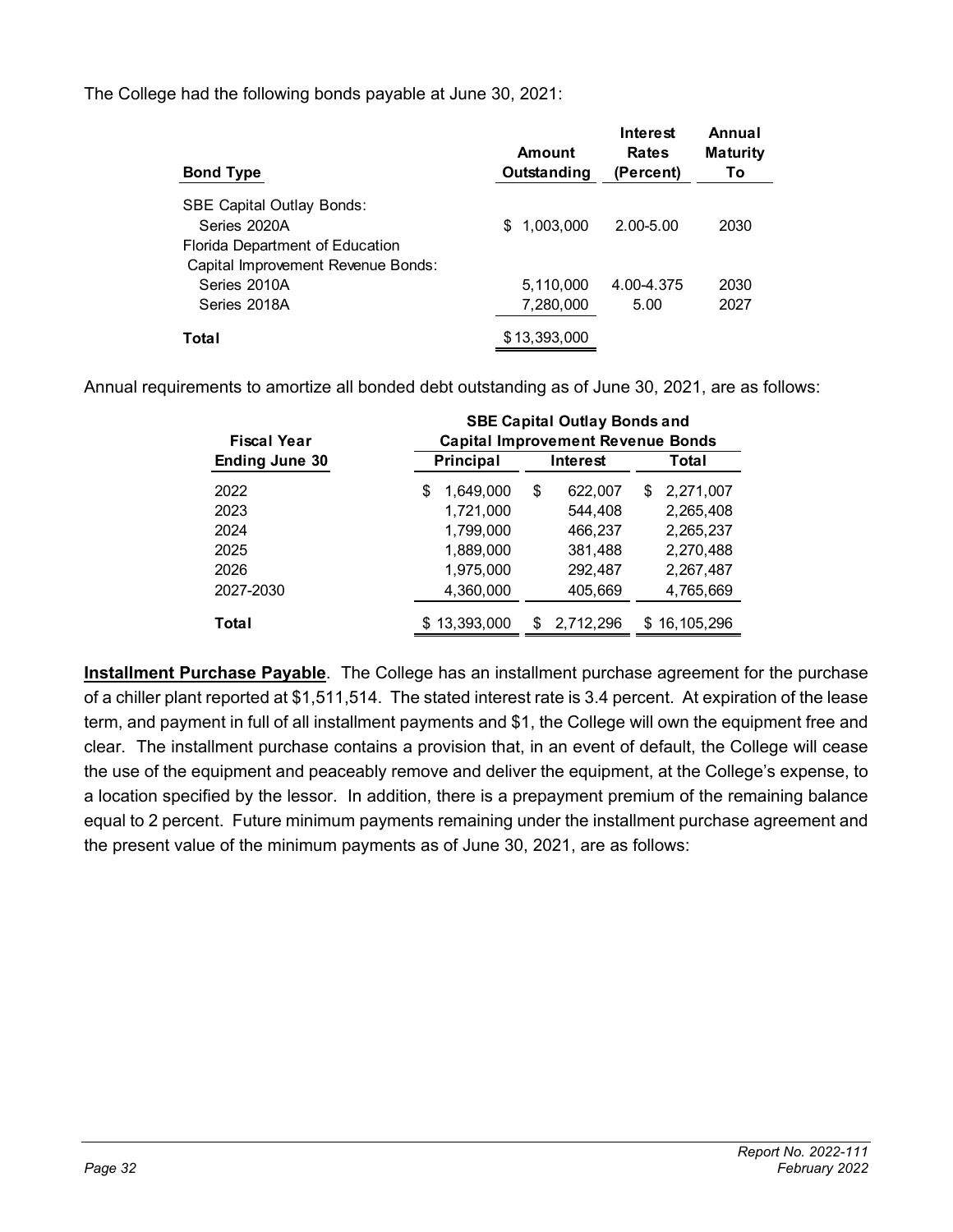| <b>Fiscal Year Ending June 30</b>        |    | <b>Amount</b> |
|------------------------------------------|----|---------------|
| 2022                                     | \$ | 100.376       |
| 2023                                     |    | 103,387       |
| 2024                                     |    | 106.489       |
| 2025                                     |    | 109,684       |
| 2026                                     |    | 112,974       |
| 2027-2031                                |    | 617,790       |
| 2032-2036                                |    | 677,382       |
| <b>Total Minimum Payments</b>            |    | 1.828.082     |
| Less, Amount Representing Interest       |    | (417, 204)    |
| <b>Present Value of Minimum Payments</b> | S  | 1.410.878     |

**Capital Leases Payable**. Network server equipment in the amount of \$3,318,195, copier and printing equipment in the amount of \$675,711, audio-visual equipment in the amount of \$193,048, and vehicles in the amount of \$106,669 are recorded as capital leases. The stated interest rates range from 3.37 percent to 14.11 percent. Future minimum payments under the capital lease agreements and the present value of the minimum payments as of June 30, 2021, are as follows:

| <b>Fiscal Year Ending June 30</b>        |    | Amount    |  |
|------------------------------------------|----|-----------|--|
| 2022                                     | \$ | 974,985   |  |
| 2023                                     |    | 651,634   |  |
| 2024                                     |    | 545,819   |  |
| 2025                                     |    | 197,650   |  |
| 2026                                     |    | 88,094    |  |
| <b>Total Minimum Payments</b>            |    | 2,458,182 |  |
| Less, Amount Representing Interest       |    | (198,238) |  |
| <b>Present Value of Minimum Payments</b> |    | 2,259,944 |  |

**Compensated Absences Payable**. College employees may accrue annual and sick leave based on length of service, subject to certain limitations regarding the amount that will be paid upon termination. The College reports a liability for the accrued leave; however, State noncapital appropriations fund only the portion of accrued leave that is used or paid in the current fiscal year. Although the College expects the liability to be funded primarily from future appropriations, generally accepted accounting principles do not permit the recording of a receivable in anticipation of future appropriations. At June 30, 2021, the estimated liability for compensated absences, which includes the College's share of the Florida Retirement System and FICA contributions, totaled \$11,821,552. The current portion of the compensated absences liability, \$1,182,155, is the amount expected to be paid in the coming fiscal year. The current portion of the compensated absences was determined by calculating 10 percent of the compensated absences liability as of June 30, 2021.

**Other Postemployment Benefits Payable**. The College follows GASB Statement No. 75, *Accounting and Financial Reporting for Postemployment Benefits Other Than Pensions*, for certain other postemployment benefits administered by the College/Consortium and life insurance benefits through purchased commercial insurance.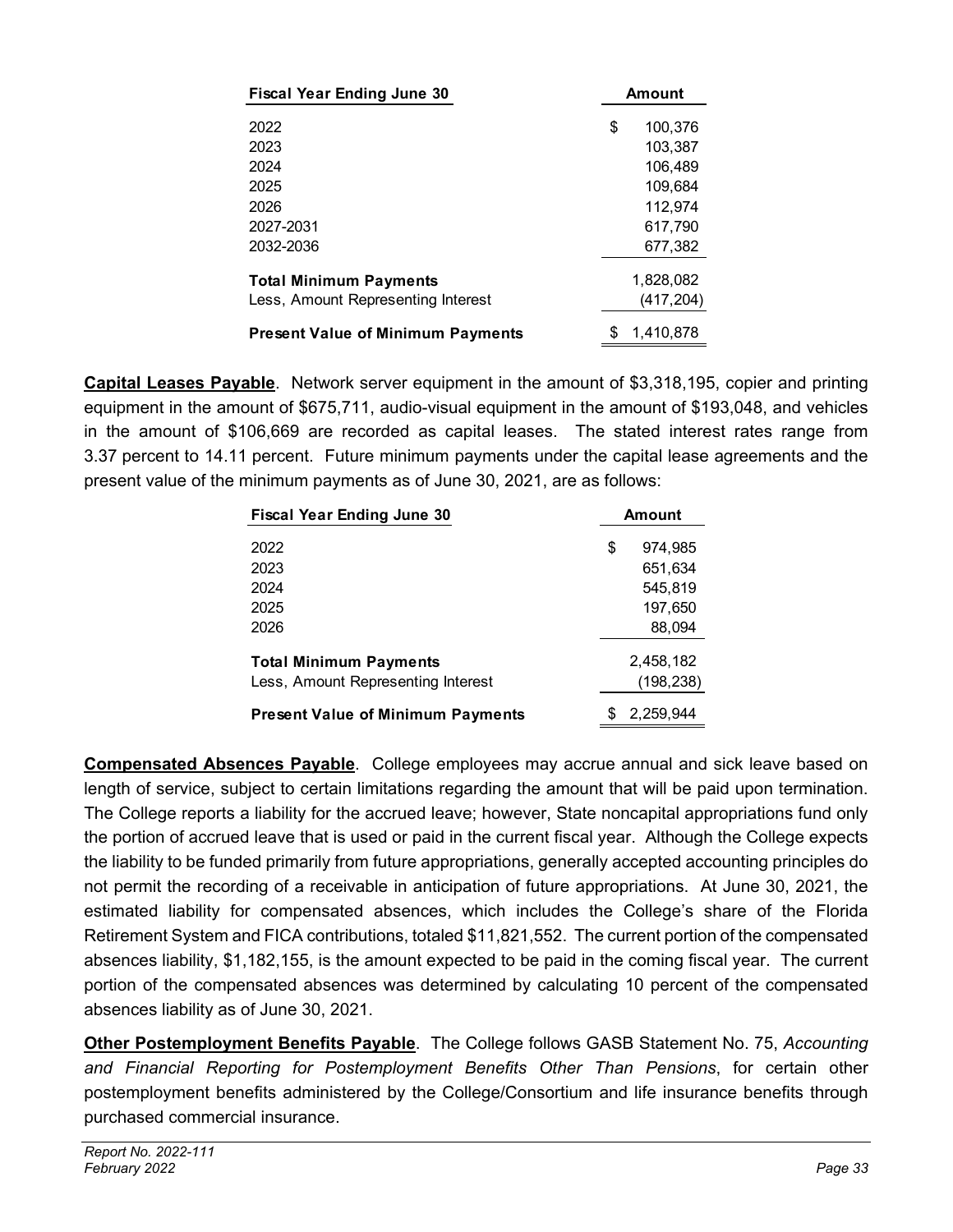## *General Information about the OPEB Plan*

*Plan Description*. The Other Postemployment Benefits Plan (OPEB Plan) is a single-employer defined benefit plan administered by the College that provides OPEB for all employees who satisfy the College's retirement eligibility provisions. Pursuant to the provisions of Section 112.0801, Florida Statutes, former employees who retire from the College are eligible to participate in the College's self-insured dental, health and hospitalization plan for medical and prescription drug, and life insurance coverage. The College subsidizes the premium rates paid by retirees by allowing them to participate in the OPEB Plan at reduced or blended group (implicitly subsidized) premium rates for both active and retired employees. These rates provide an implicit subsidy for retirees because, on an actuarial basis, their current and future claims are expected to result in higher costs to the OPEB Plan on average than those of active employees. The College does not offer any explicit subsidies for retiree coverage. Retirees are required to enroll in the Federal Medicare (Medicare) program for their primary coverage as soon as they are eligible. The OPEB Plan contribution requirements and benefit terms of the College and the OPEB Plan members are established and may be amended by action from the Board. No assets are accumulated in a trust that meet the criteria in paragraph 4 of GASB Statement No. 75.

*Benefits Provided*. The OPEB Plan provides healthcare benefits for retirees and their dependents. The OPEB Plan only provides an implicit subsidy as described above.

*Employees Covered by Benefit Terms*. At June 30, 2019, the following employees were covered by the benefit terms:

| Inactive Employees or Beneficiaries Currently Receiving Benefits | 49    |
|------------------------------------------------------------------|-------|
| DROP members                                                     | 45    |
| <b>Active Employees</b>                                          | 1.162 |
| Total                                                            | 1.256 |

## *Total OPEB Liability*

The College's total OPEB liability of \$43,580,806 was measured as of June 30, 2020, and was determined by an actuarial valuation as of June 30, 2019.

*Actuarial Assumptions and Other Inputs*. The total OPEB liability in the June 30, 2019, actuarial valuation was determined using the following actuarial assumptions and other inputs, applied to all periods included in the measurement, unless otherwise specified: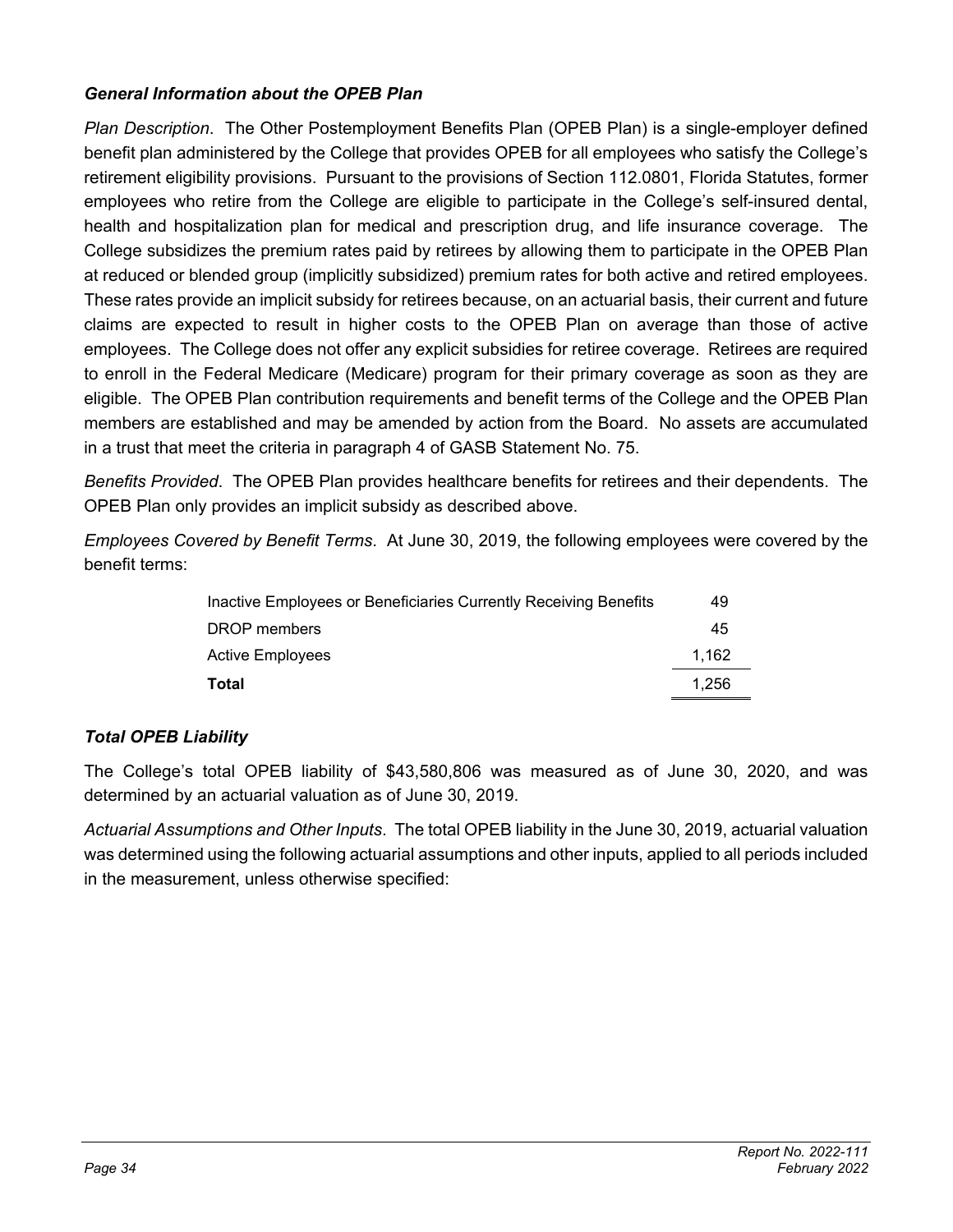| Inflation<br>Real Wage Growth<br>Wage Inflation | 2.40 percent<br>0.85 percent<br>3.25 percent                                     |
|-------------------------------------------------|----------------------------------------------------------------------------------|
| Salary increases, including wage inflation      |                                                                                  |
| <b>Regular Employees</b>                        | 3.40-7.80 percent                                                                |
| Senior Management                               | 4.10-8.20 percent                                                                |
| Discount rate-Municipal Bond Index Rate         |                                                                                  |
| <b>Prior Measurement Date</b>                   | 3.50 percent                                                                     |
| Measurement Date                                | 2.21 percent                                                                     |
| Healthcare cost trend rates                     |                                                                                  |
| Pre-Medicare                                    | 7.00 percent for 2019, decreasing to an<br>ultimate rate of 4.60 percent by 2026 |
| Medicare                                        | 5.00 percent for 2019, decreasing to an<br>ultimate rate of 4.60 percent by 2021 |

The discount rate was based on the Bond Buyer General Obligation 20-year Municipal Bond Index.

Mortality rates were based on the PUB-2010 mortality tables, with adjustments for FRS experience and generational mortality improvements using Scale MP-2018.

The demographic actuarial assumptions for retirement, disability incidence, and withdrawal used in the June 30, 2020, valuation were based on the results of an actuarial experience study for the period July 1, 2013 through June 30, 2018, adopted by the FRS.

The remaining actuarial assumptions (e.g., initial per capita costs, health care cost trends, rate of plan participation, rates of plan election, etc.) used in the June 30, 2020, valuation were based on a review of recent plan experience done concurrently with the June 30, 2019, valuation.

## *Changes in the Total OPEB Liability*

|                                        |   | Amount     |
|----------------------------------------|---|------------|
| Balance at 6/30/20                     | S | 32.649.189 |
| Changes for the year:                  |   |            |
| Service Cost                           |   | 2,308,660  |
| Interest                               |   | 1,219,275  |
| Changes of Benefit Terms               |   | 76,396     |
| Changes in Assumptions or Other Inputs |   | 7,572,244  |
| <b>Benefit Payments</b>                |   | (244, 958) |
| <b>Net Changes</b>                     |   | 10,931,617 |
| Balance at 6/30/21                     |   | 43,580,806 |

Changes of assumptions and other inputs reflect a change in the discount rate from 3.50 percent in 2019 to 2.21 percent in 2020.

*Sensitivity of the Total OPEB Liability to Changes in the Discount Rate*. The following table presents the total OPEB liability of the College, as well as what the College's total OPEB liability would be if it were calculated using a discount rate that is 1 percentage point lower (1.21 percent) or 1 percentage point higher (3.21 percent) than the current rate: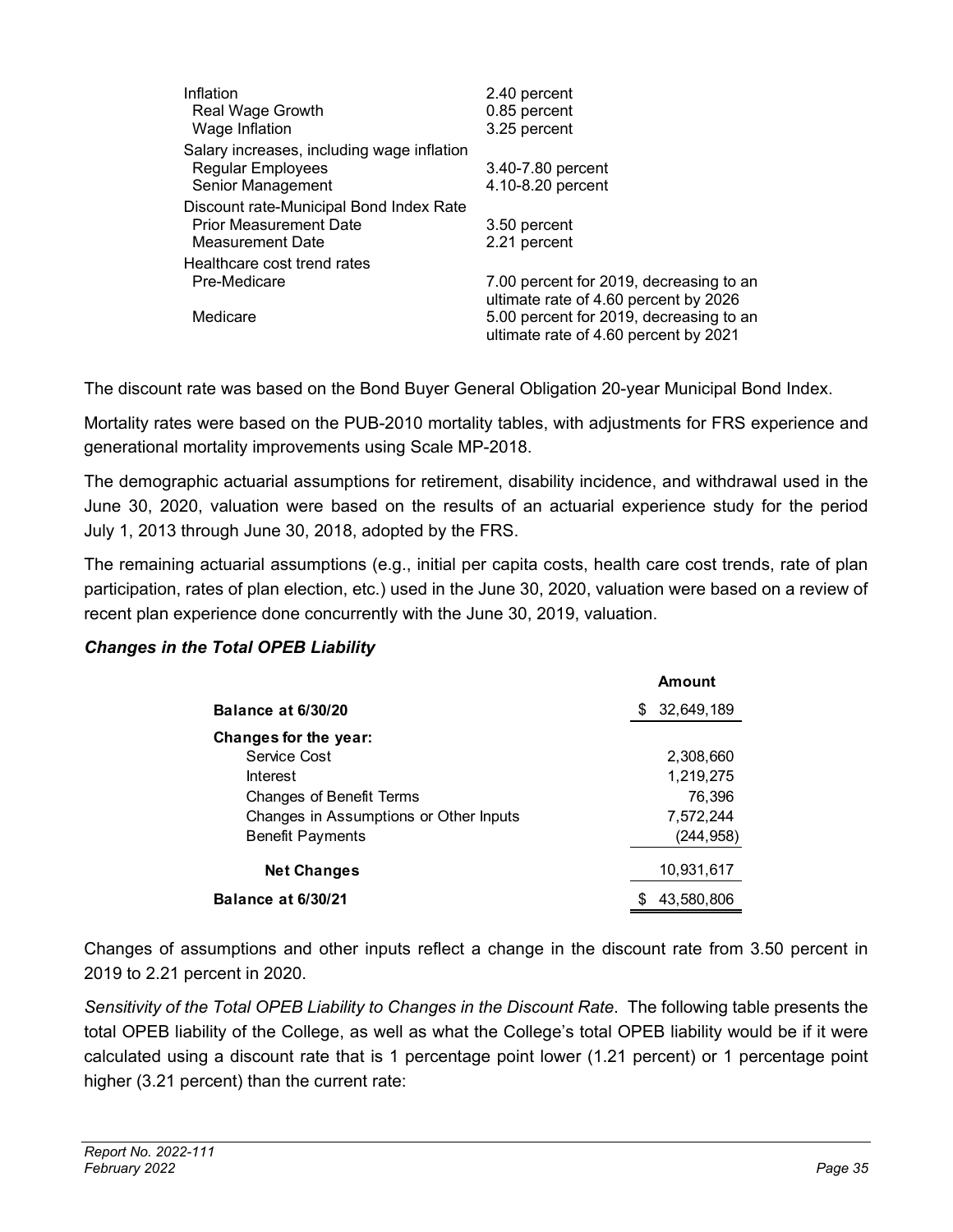|                      | $1\%$                         | Current                            | $1\%$                         |
|----------------------|-------------------------------|------------------------------------|-------------------------------|
|                      | <b>Decrease</b><br>$(1.21\%)$ | <b>Discount Rate</b><br>$(2.21\%)$ | <b>Increase</b><br>$(3.21\%)$ |
| Total OPEB liability | \$33,298,080                  | \$43,580,806                       | \$57,860,161                  |

*Sensitivity of the Total OPEB Liability to Changes in the Healthcare Cost Trend Rates*. The following table presents the total OPEB liability of the College, as well as what the College's total OPEB liability would be if it were calculated using healthcare cost trend rates that are 1 percentage point lower or 1 percentage point higher than the current healthcare cost trend rates:

|                      | <b>1% Decrease</b> | <b>Rates</b> | 1% Increase  |
|----------------------|--------------------|--------------|--------------|
| Total OPEB liability | \$33.627.936       | \$43,580,806 | \$57,298,710 |

## *OPEB Expense and Deferred Outflows of Resources and Deferred Inflows of Resources Related to OPEB*

For the fiscal year ended June 30, 2021, the College recognized OPEB expense of \$3,465,550. At June 30, 2021, the College reported deferred outflows of resources and deferred inflows of resources related to OPEB from the following sources:

| <b>Description</b>                                                                                                               | <b>Deferred Outflows</b><br>of Resources | <b>Deferred Inflows</b><br>of Resources |
|----------------------------------------------------------------------------------------------------------------------------------|------------------------------------------|-----------------------------------------|
| Differences between expected<br>and actual experience<br>Change of assumptions or other inputs<br>Transactions subsequent to the | \$<br>748,639<br>6,815,775               | \$<br>6,676,298                         |
| measurement date                                                                                                                 | 219,475                                  |                                         |
| Total                                                                                                                            | \$<br>7,783,889                          | \$<br>6,676,298                         |

Of the total amount reported as deferred outflows of resources related to OPEB, \$219,475 resulting from benefits paid subsequent to the measurement date and before the end of the fiscal year will be included as a reduction of the total OPEB liability in the year ended June 30, 2022. Other amounts reported as deferred outflows of resources and deferred inflows of resources related to OPEB will be recognized in OPEB expense as follows:

| <b>Fiscal Year Ending June 30</b> | Amount     |            |
|-----------------------------------|------------|------------|
| 2022                              | \$         | (138, 782) |
| 2023                              |            | (138, 782) |
| 2024                              | (138, 782) |            |
| 2025                              |            | (138, 782) |
| 2026                              | (138, 782) |            |
| Thereafter                        |            | 1,582,026  |
| Total                             |            | 888,116    |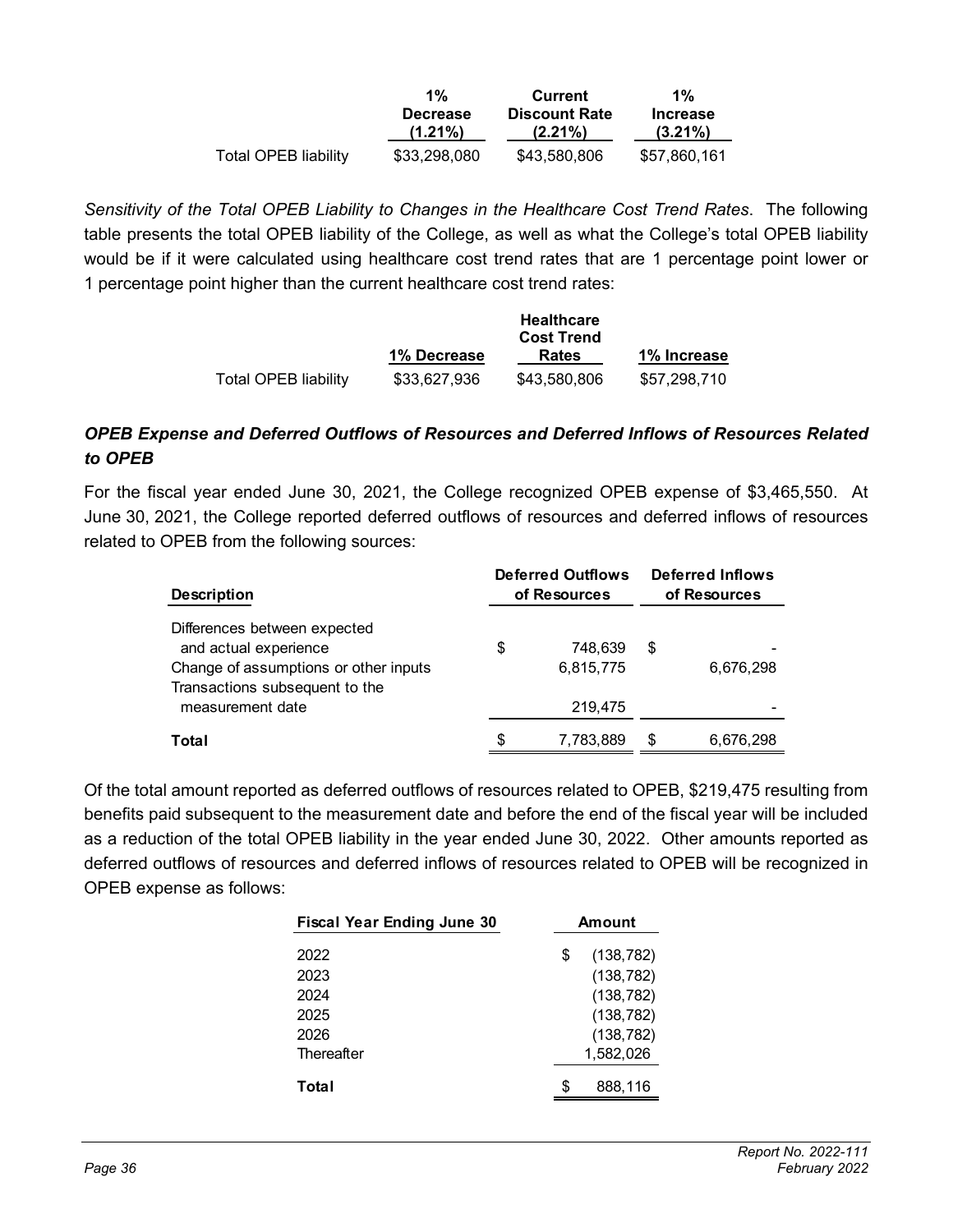**Net Pension Liability**. As a participating employer in the FRS, the College recognizes its proportionate share of the collective net pension liabilities of the FRS cost-sharing multiple-employer defined benefit plans. As of June 30, 2021, the College's proportionate share of the net pension liabilities totaled \$83,536,557. Note 10. includes a complete discussion of defined benefit pension plans.

## **10. Retirement Plans – Defined Benefit Pension Plans**

## *General Information about the Florida Retirement System (FRS)*

The FRS was created in Chapter 121, Florida Statutes, to provide a defined benefit pension plan for participating public employees. The FRS was amended in 1998 to add the Deferred Retirement Option Program (DROP) under the defined benefit plan and amended in 2000 to provide a defined contribution plan alternative to the defined benefit plan for FRS members effective July 1, 2002. This integrated defined contribution pension plan is the FRS Investment Plan. Chapter 121, Florida Statutes, also provides for nonintegrated, optional retirement programs in lieu of the FRS to certain members of the Senior Management Service Class employed by the State and faculty and specified employees of State colleges. Chapter 112, Florida Statutes, established the HIS Program, a cost-sharing multiple-employer defined benefit pension plan to assist retired members of any State-administered retirement system in paying the costs of health insurance.

Essentially all regular employees of the College are eligible to enroll as members of the State-administered FRS. Provisions relating to the FRS are established by Chapters 121 and 122, Florida Statutes; Chapter 112, Part IV, Florida Statutes; Chapter 238, Florida Statutes; and FRS Rules, Chapter 60S, Florida Administrative Code; wherein eligibility, contributions, and benefits are defined and described in detail. Such provisions may be amended at any time by further action from the Florida Legislature. The FRS is a single retirement system administered by the Florida Department of Management Services, Division of Retirement, and consists of two cost-sharing multiple-employer defined benefit plans and other nonintegrated programs. An annual comprehensive financial report of the FRS, which includes its financial statements, required supplementary information, actuarial report, and other relevant information, is available from the Florida Department of Management Services Web site (www.dms.myflorida.com).

The College's FRS and HIS pension expense totaled \$12,989,050 for the fiscal year ended June 30, 2021.

## **FRS Pension Plan**

*Plan Description*. The FRS Pension Plan (Plan) is a cost-sharing multiple-employer defined benefit pension plan, with a DROP for eligible employees. The general classes of membership are as follows:

- *Regular Class* Members of the FRS who do not qualify for membership in the other classes.
- *Senior Management Service Class* (SMSC) Members in senior management level positions.

Employees enrolled in the Plan prior to July 1, 2011, vest at 6 years of creditable service and employees enrolled in the Plan on or after July 1, 2011, vest at 8 years of creditable service. All vested members, enrolled prior to July 1, 2011, are eligible for normal retirement benefits at age 62 or at any age after 30 years of creditable service. All members enrolled in the Plan on or after July 1, 2011, once vested,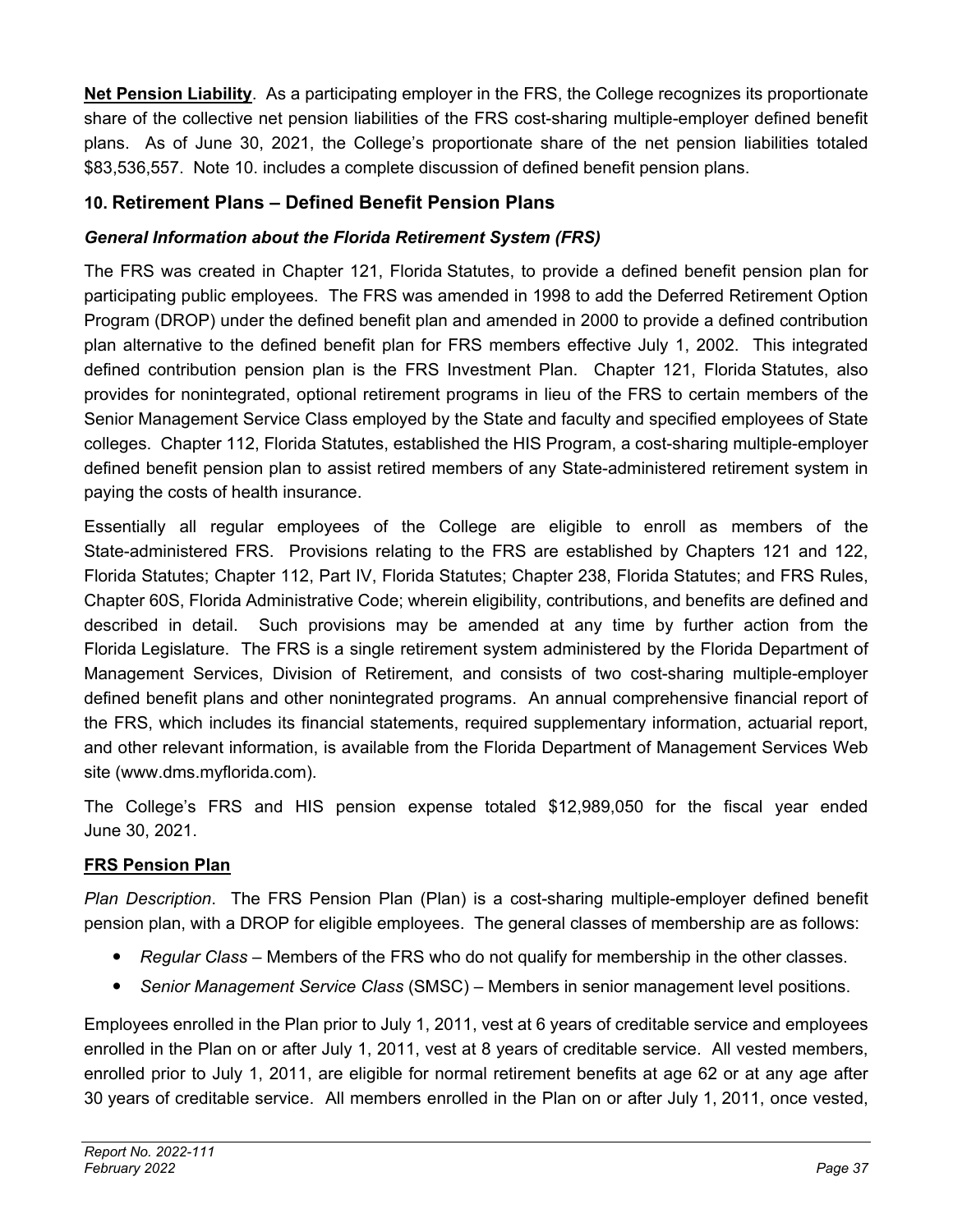are eligible for normal retirement benefits at age 65 or any time after 33 years of creditable service. Employees enrolled in the Plan may include up to 4 years of credit for military service toward creditable service. The Plan also includes an early retirement provision; however, there is a benefit reduction for each year a member retires before his or her normal retirement date. The Plan provides retirement, disability, death benefits, and annual cost-of-living adjustments to eligible participants.

The DROP, subject to provisions of Section 121.091, Florida Statutes, permits employees eligible for normal retirement under the Plan to defer receipt of monthly benefit payments while continuing employment with an FRS-participating employer. An employee may participate in DROP for a period not to exceed 60 months after electing to participate. During the period of DROP participation, deferred monthly benefits are held in the FRS Trust Fund and accrue interest. The net pension liability does not include amounts for DROP participants, as these members are considered retired and are not accruing additional pension benefits.

*Benefits Provided*. Benefits under the Plan are computed on the basis of age and/or years of service, average final compensation, and service credit. Credit for each year of service is expressed as a percentage of the average final compensation. For members initially enrolled before July 1, 2011, the average final compensation is the average of the 5 highest fiscal years' earnings; for members initially enrolled on or after July 1, 2011, the average final compensation is the average of the 8 highest fiscal years' earnings. The total percentage value of the benefit received is determined by calculating the total value of all service, which is based on retirement plan and/or the class to which the member belonged when the service credit was earned. Members are eligible for in-line-of-duty or regular disability and survivors' benefits. The following table shows the percentage value for each year of service credit earned:

| <b>Class, Initial Enrollment, and Retirement Age/Years of Service</b> | % Value |
|-----------------------------------------------------------------------|---------|
| Regular Class members initially enrolled before July 1, 2011          |         |
| Retirement up to age 62 or up to 30 years of service                  | 1.60    |
| Retirement at age 63 or with 31 years of service                      | 1.63    |
| Retirement at age 64 or with 32 years of service                      | 1.65    |
| Retirement at age 65 or with 33 or more years of service              | 1.68    |
| Regular Class members initially enrolled on or after July 1, 2011     |         |
| Retirement up to age 65 or up to 33 years of service                  | 1.60    |
| Retirement at age 66 or with 34 years of service                      | 1.63    |
| Retirement at age 67 or with 35 years of service                      | 1.65    |
| Retirement at age 68 or with 36 or more years of service              | 1.68    |
| <b>Senior Management Service Class</b>                                | 2.00    |

As provided in Section 121.101, Florida Statutes, if the member was initially enrolled in the Plan before July 1, 2011, and all service credit was accrued before July 1, 2011, the annual cost-of-living adjustment is 3 percent per year. If the member was initially enrolled before July 1, 2011, and has service credit on or after July 1, 2011, there is an individually calculated cost-of-living adjustment. The annual cost-of-living adjustment is a proportion of 3 percent determined by dividing the sum of the pre-July 2011 service credit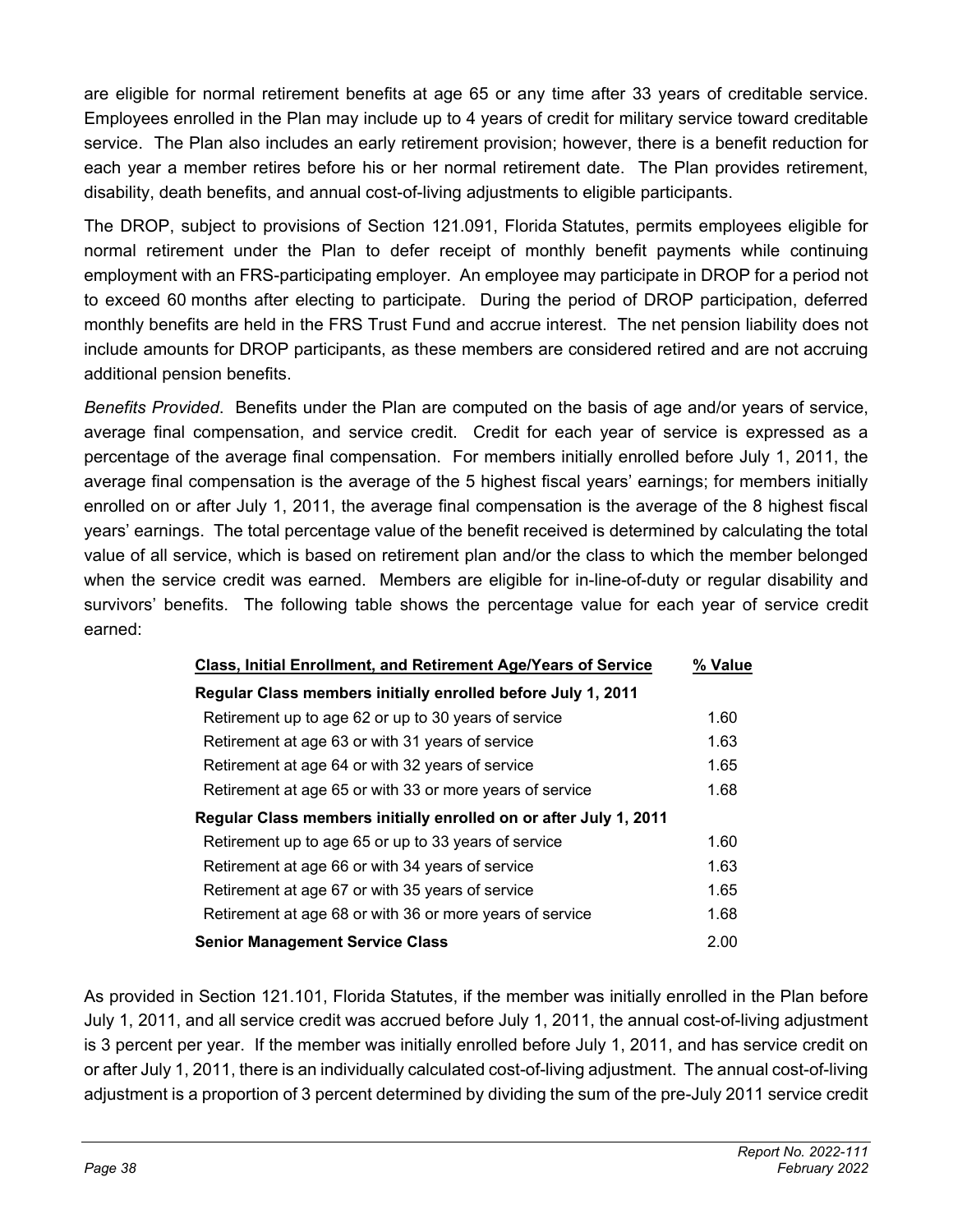by the total service credit at retirement multiplied by 3 percent. Plan members initially enrolled on or after July 1, 2011, will not have a cost-of-living adjustment after retirement.

*Contributions*. The Florida Legislature establishes contribution rates for participating employers and employees. Contribution rates during the 2020-21 fiscal year were:

|                                                                                             | <b>Percent of Gross Salary</b> |                |
|---------------------------------------------------------------------------------------------|--------------------------------|----------------|
| <b>Class</b>                                                                                | <b>Employee</b>                | Employer $(1)$ |
| FRS, Regular                                                                                | 3.00                           | 10.00          |
| FRS, Senior Management Service                                                              | 3.00                           | 27.29          |
| Deferred Retirement Option Program (applicable to<br>members from all of the above classes) | 0.00                           | 16.98          |
| FRS, Reemployed Retiree                                                                     |                                |                |

(1) Employer rates include 1.66 percent for the postemployment health insurance subsidy. Also, employer rates, other than for DROP participants, include 0.06 percent for administrative costs of the Investment Plan.

(2) Contribution rates are dependent upon retirement class in which reemployed.

The College's contributions to the Plan totaled \$5,505,514 for the fiscal year ended June 30, 2021.

*Pension Liabilities, Pension Expense, and Deferred Outflows of Resources and Deferred Inflows of Resources Related to Pensions*. At June 30, 2021, the College reported a liability of \$60,218,585 for its proportionate share of the net pension liability. The net pension liability was measured as of June 30, 2020, and the total pension liability used to calculate the net pension liability was determined by an actuarial valuation as of July 1, 2020. The College's proportionate share of the net pension liability was based on the College's 2019-20 fiscal year contributions relative to the total 2019-20 fiscal year contributions of all participating members. At June 30, 2020, the College's proportionate share was 0.138939864 percent, which was a decrease of 0.010468145 from its proportionate share measured as of June 30, 2019.

For the fiscal year ended June 30, 2021, the College recognized pension expense of \$11,602,413. In addition, the College reported deferred outflows of resources and deferred inflows of resources related to pensions from the following sources:

| <b>Description</b>                            | <b>Deferred Outflows</b><br>of Resources |            | <b>Deferred Inflows</b><br>of Resources |           |
|-----------------------------------------------|------------------------------------------|------------|-----------------------------------------|-----------|
| Differences between expected and              |                                          |            |                                         |           |
| actual experience                             | \$                                       | 2,304,688  | \$                                      |           |
| Change of assumptions                         |                                          | 10,901,478 |                                         |           |
| Net difference between projected and actual   |                                          |            |                                         |           |
| earnings on FRS Plan investments              |                                          | 3,585,472  |                                         |           |
| Changes in proportion and differences between |                                          |            |                                         |           |
| College FRS contributions and proportionate   |                                          |            |                                         |           |
| share of contributions                        |                                          | 30.948     |                                         | 4.851.445 |
| College FRS contributions subsequent to       |                                          |            |                                         |           |
| the measurement date                          |                                          | 5,505,514  |                                         |           |
| Total                                         | \$.                                      | 22,328,100 | \$.                                     | 4,851,445 |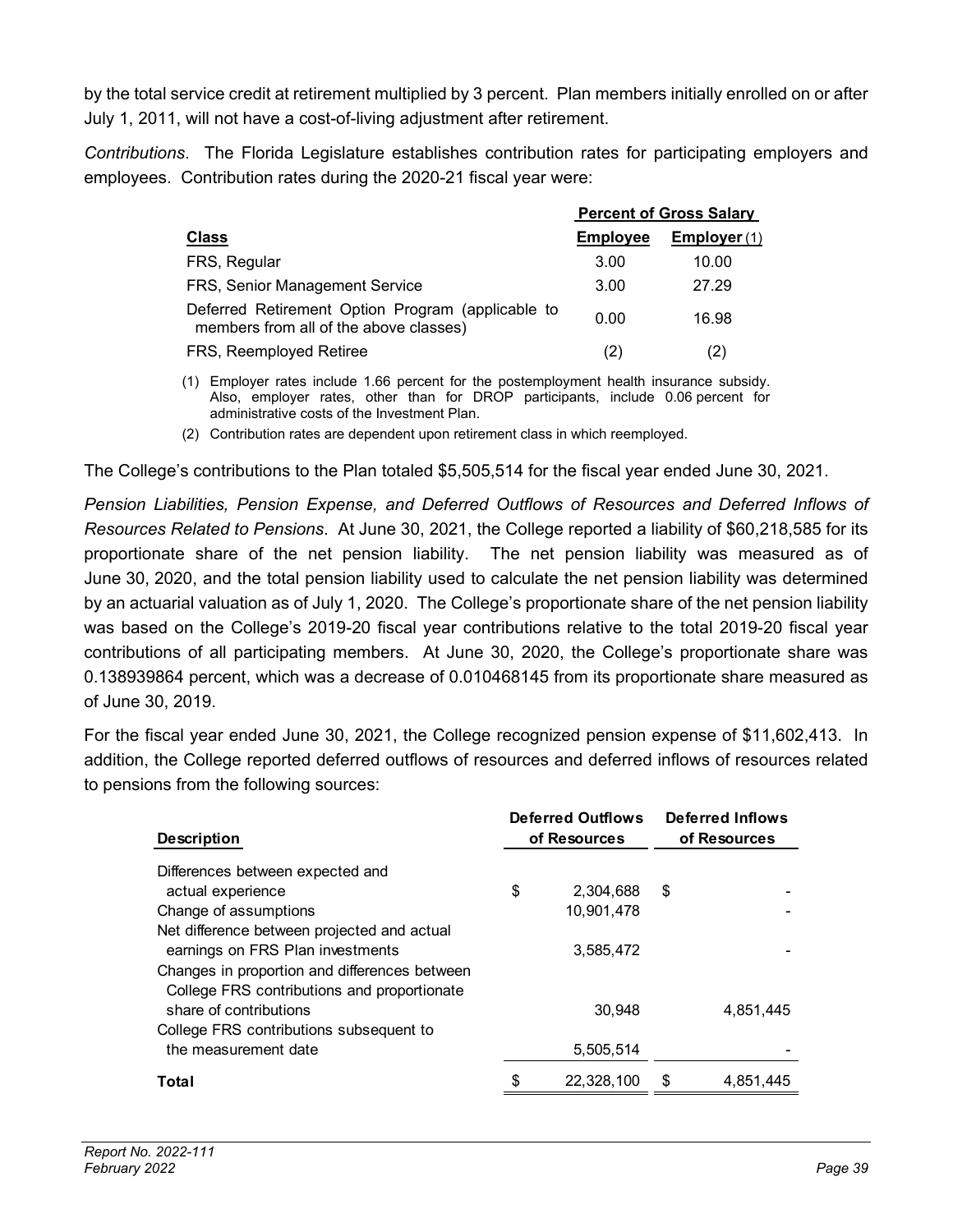The deferred outflows of resources totaling \$5,505,514, resulting from College contributions subsequent to the measurement date will be recognized as a reduction of the net pension liability in the fiscal year ending June 30, 2022. Other amounts reported as deferred outflows of resources and deferred inflows of resources related to pensions will be recognized in pension expense as follows:

| <b>Fiscal Year Ending June 30</b> | <b>Amount</b>    |
|-----------------------------------|------------------|
| 2022                              | 2,186,439<br>\$. |
| 2023                              | 4,198,140        |
| 2024                              | 3,559,537        |
| 2025                              | 1,920,230        |
| 2026                              | 106,795          |
| Total                             | \$11,971,141     |

*Actuarial Assumptions*. The total pension liability in the July 1, 2020, actuarial valuation was determined using the following actuarial assumptions, applied to all periods included in the measurement:

| Inflation                 | 2.40 percent                                                                 |
|---------------------------|------------------------------------------------------------------------------|
| Salary increases          | 3.25 percent, average, including inflation                                   |
| Investment rate of return | 6.80 percent, net of pension plan investment<br>expense, including inflation |

Mortality rates were based on the PUB-2010 base table, projected generationally with Scale MP-2018.

The actuarial assumptions used in the July 1, 2020, valuation were based on the results of an actuarial experience study for the period July 1, 2013, through June 30, 2018.

The long-term expected rate of return on pension plan investments was not based on historical returns, but instead is based on a forward-looking capital market economic model. The allocation policy's description of each asset class was used to map the target allocation to the asset classes shown below. Each asset class assumption is based on a consistent set of underlying assumptions, and includes an adjustment for the inflation assumption. The target allocation and best estimates of arithmetic and geometric real rates of return for each major asset class are summarized in the following table:

| <b>Asset Class</b>           | <b>Target</b><br><b>Allocation</b> (1) | Annual<br><b>Arithmetic</b><br>Return | Compound<br>Annual<br>(Geometric)<br>Return | <b>Standard</b><br><b>Deviation</b> |
|------------------------------|----------------------------------------|---------------------------------------|---------------------------------------------|-------------------------------------|
| Cash                         | 1.0%                                   | $2.2\%$                               | $2.2\%$                                     | $1.2\%$                             |
| Fixed Income                 | 19.0%                                  | $3.0\%$                               | 2.9%                                        | 3.5%                                |
| <b>Global Equity</b>         | 54.2%                                  | $8.0\%$                               | 6.7%                                        | 17.1%                               |
| Real Estate (Property)       | 10.3%                                  | $6.4\%$                               | 5.8%                                        | 11.7%                               |
| <b>Private Equity</b>        | 11.1%                                  | 10.8%                                 | 8.1%                                        | 25.7%                               |
| <b>Strategic Investments</b> | 4.4%                                   | 5.5%                                  | 5.3%                                        | 6.9%                                |
| Total                        | 100.0%                                 |                                       |                                             |                                     |
| Assumed inflation - Mean     |                                        |                                       | 2.4%                                        | 1.7%                                |

(1) As outlined in the Plan's investment policy.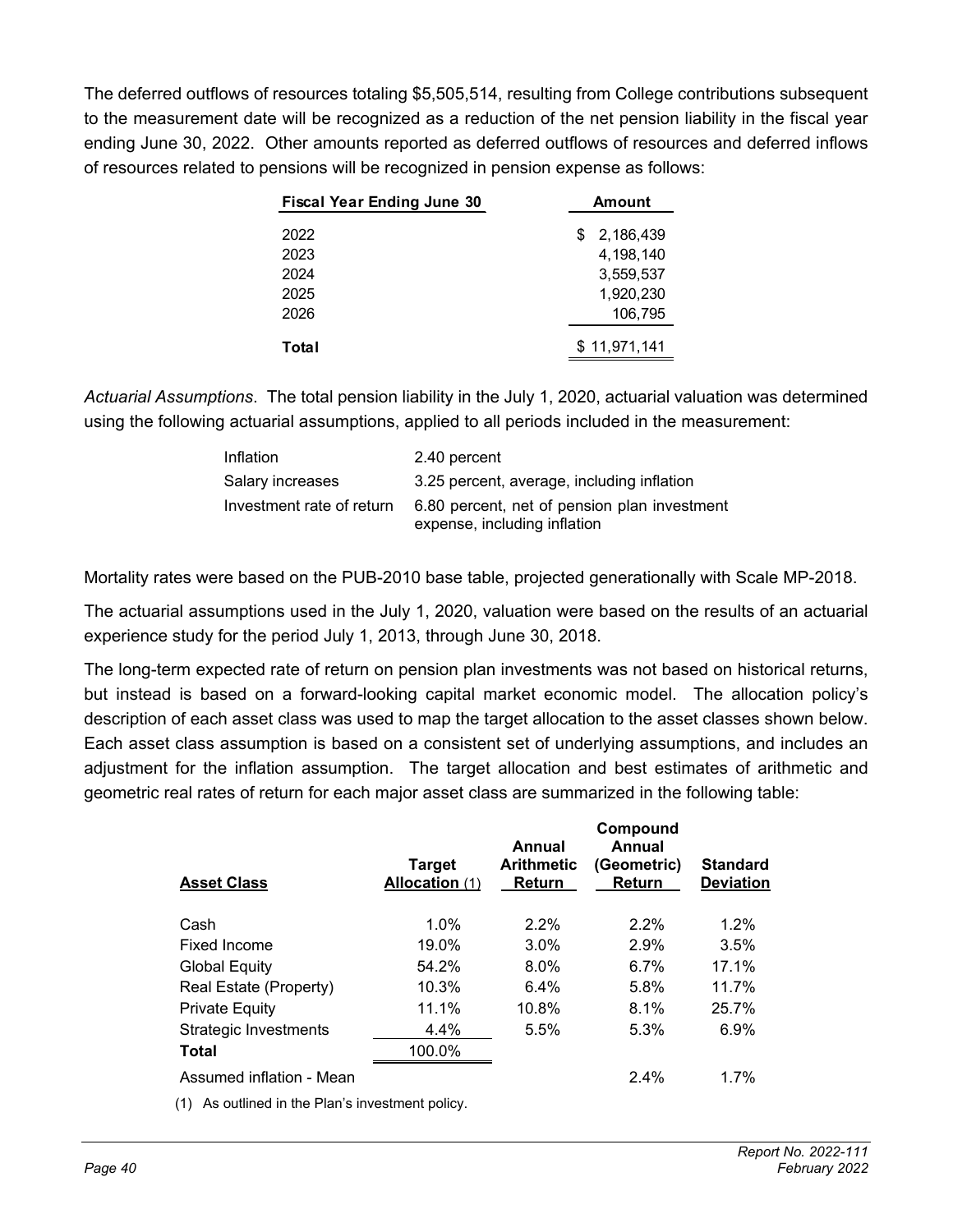*Discount Rate*. The discount rate used to measure the total pension liability was 6.80 percent. The Plan's fiduciary net position was projected to be available to make all projected future benefit payments of current active and inactive employees. Therefore, the discount rate for calculating the total pension liability is equal to the long-term expected rate of return. The discount rate used in the 2020 valuation was updated from 6.90 percent to 6.80 percent.

*Sensitivity of the College's Proportionate Share of the Net Pension Liability to Changes in the Discount Rate*. The following presents the College's proportionate share of the net pension liability calculated using the discount rate of 6.80 percent, as well as what the College's proportionate share of the net pension liability would be if it were calculated using a discount rate that is 1 percentage point lower (5.80 percent) or 1 percentage point higher (7.80 percent) than the current rate:

|                                                               | $1\%$           | Current              | $1\%$           |
|---------------------------------------------------------------|-----------------|----------------------|-----------------|
|                                                               | <b>Decrease</b> | <b>Discount Rate</b> | <b>Increase</b> |
|                                                               | $(5.80\%)$      | $(6.80\%)$           | $(7.80\%)$      |
| College's proportionate share<br>of the net pension liability | \$96,158,960    | \$60,218,585         | \$30,201,027    |

*Pension Plan Fiduciary Net Position*. Detailed information about the Plan's fiduciary net position is available in the separately issued FRS Pension Plan and Other State Administered Systems Annual Comprehensive Financial Report.

*Payables to the Pension Plan*. At June 30, 2021, the College reported a payable of \$48,421 for the outstanding amount of contributions to the Plan required for the fiscal year ended June 30, 2021.

## **HIS Pension Plan**

*Plan Description*. The HIS Pension Plan (HIS Plan) is a cost-sharing multiple-employer defined benefit pension plan established under Section 112.363, Florida Statutes. The benefit is a monthly payment to assist retirees of State-administered retirement systems in paying their health insurance costs and is administered by the Florida Department of Management Services, Division of Retirement.

*Benefits Provided*. For the fiscal year ended June 30, 2021, eligible retirees and beneficiaries received a monthly HIS payment of \$5 for each year of creditable service completed at the time of retirement with a minimum HIS payment of \$30 and a maximum HIS payment of \$150 per month, pursuant to Section 112.363, Florida Statutes. To be eligible to receive a HIS benefit, a retiree under a State-administered retirement system must provide proof of health insurance coverage, which can include Medicare.

*Contributions*. The HIS Plan is funded by required contributions from FRS participating employers as set by the Florida Legislature. Employer contributions are a percentage of gross compensation for all active FRS members. For the fiscal year ended June 30, 2021, the contribution rate was 1.66 percent of payroll pursuant to Section 112.363, Florida Statutes. The College contributed 100 percent of its statutorily required contributions for the current and preceding 3 years. HIS Plan contributions are deposited in a separate trust fund from which HIS payments are authorized. HIS Plan benefits are not guaranteed and are subject to annual legislative appropriation. In the event the legislative appropriation or available funds fail to provide full subsidy benefits to all participants, benefits may be reduced or canceled.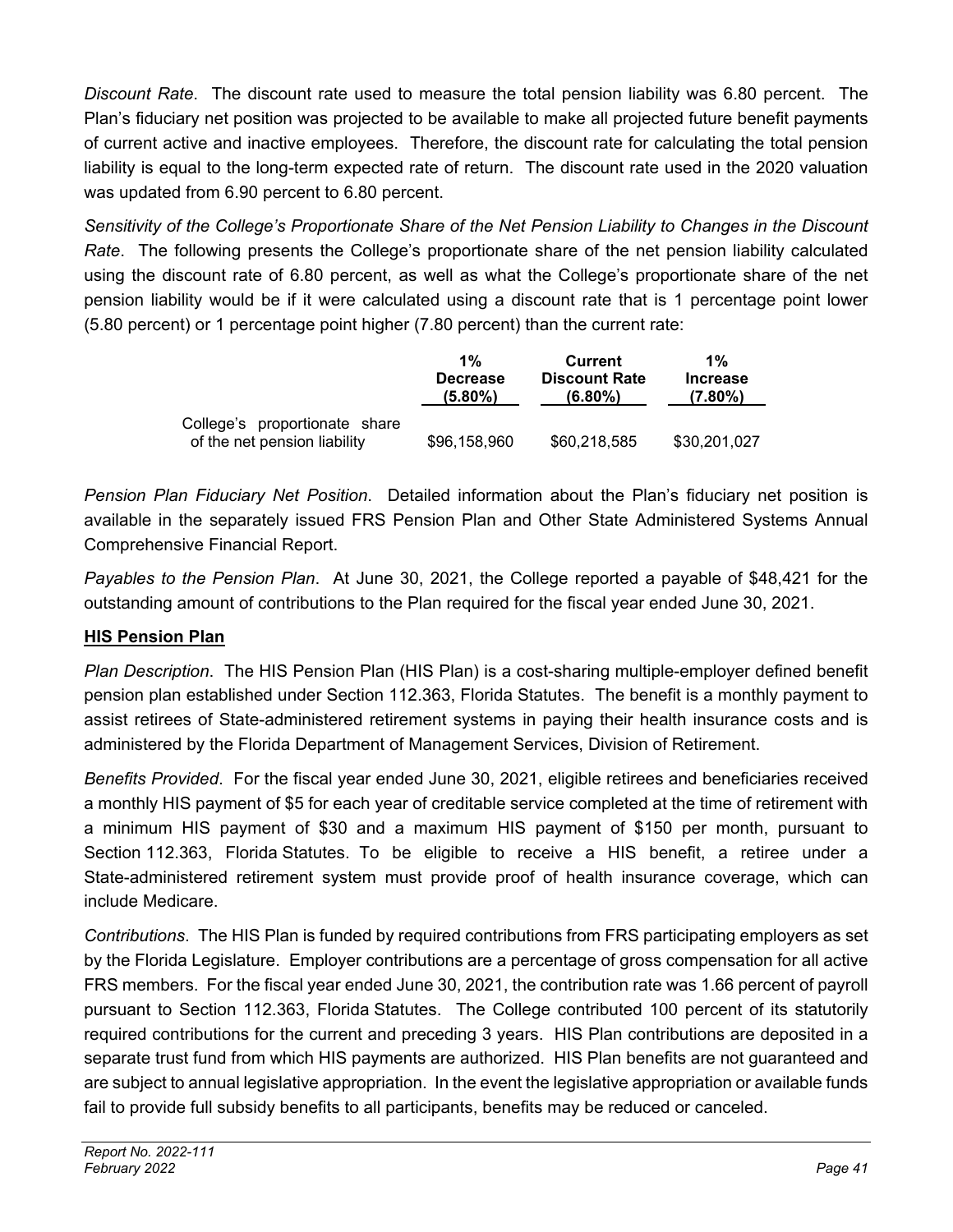The College's contributions to the HIS Plan totaled \$1,077,913 for the fiscal year ended June 30, 2021.

*Pension Liabilities, Pension Expense, and Deferred Outflows of Resources and Deferred Inflows of Resources Related to Pensions*. At June 30, 2021, the College reported a net pension liability of \$23,317,972 for its proportionate share of the net pension liability. The current portion of the net pension liability is the College's proportionate share of benefit payments expected to be paid within 1 year, net of the College's proportionate share of the HIS Plan's fiduciary net position available to pay that amount. The net pension liability was measured as of June 30, 2020, and the total pension liability used to calculate the net pension liability was determined by an actuarial valuation as of July 1, 2020. The College's proportionate share of the net pension liability was based on the College's 2019-20 fiscal year contributions relative to the total 2019-20 fiscal year contributions of all participating members. At June 30, 2020, the College's proportionate share was 0.190976918 percent, which was a decrease of 0.011435776 from its proportionate share measured as of June 30, 2019.

For the fiscal year ended June 30, 2021, the College recognized pension expense of \$1,386,637. In addition, the College reported deferred outflows of resources and deferred inflows of resources related to pensions from the following sources:

| <b>Description</b>                            | <b>Deferred Outflows</b><br>of Resources |           | <b>Deferred Inflows</b><br>of Resources |           |
|-----------------------------------------------|------------------------------------------|-----------|-----------------------------------------|-----------|
| Difference between expected and actual        |                                          |           |                                         |           |
| experience                                    | \$                                       | 953,846   | \$                                      | 17,988    |
| Change of assumptions                         |                                          | 2,507,347 |                                         | 1,355,849 |
| Net difference between projected and actual   |                                          |           |                                         |           |
| earnings on HIS Plan investments              |                                          | 18,617    |                                         |           |
| Changes in proportion and differences between |                                          |           |                                         |           |
| College HIS contributions and proportionate   |                                          |           |                                         |           |
| share of HIS contributions                    |                                          | 272,967   |                                         | 3,317,190 |
| College contributions subsequent to the       |                                          |           |                                         |           |
| measurement date                              |                                          | 1,077,913 |                                         |           |
| Total                                         | \$                                       | 4.830.690 | S                                       | 4.691.027 |

The deferred outflows of resources totaling \$1,077,913, resulting from College contributions subsequent to the measurement date will be recognized as a reduction of the net pension liability in the fiscal year ending June 30, 2022. Other amounts reported as deferred outflows of resources and deferred inflows of resources related to pensions will be recognized in pension expense as follows:

| <b>Fiscal Year Ending June 30</b> |    | <b>Amount</b> |  |
|-----------------------------------|----|---------------|--|
| 2022                              | \$ | 23,367        |  |
| 2023                              |    | (166, 535)    |  |
| 2024                              |    | (567, 895)    |  |
| 2025                              |    | (314, 565)    |  |
| 2026                              |    | (1, 918)      |  |
| Thereafter                        |    | 89,296        |  |
| Total                             | S. | (938, 250)    |  |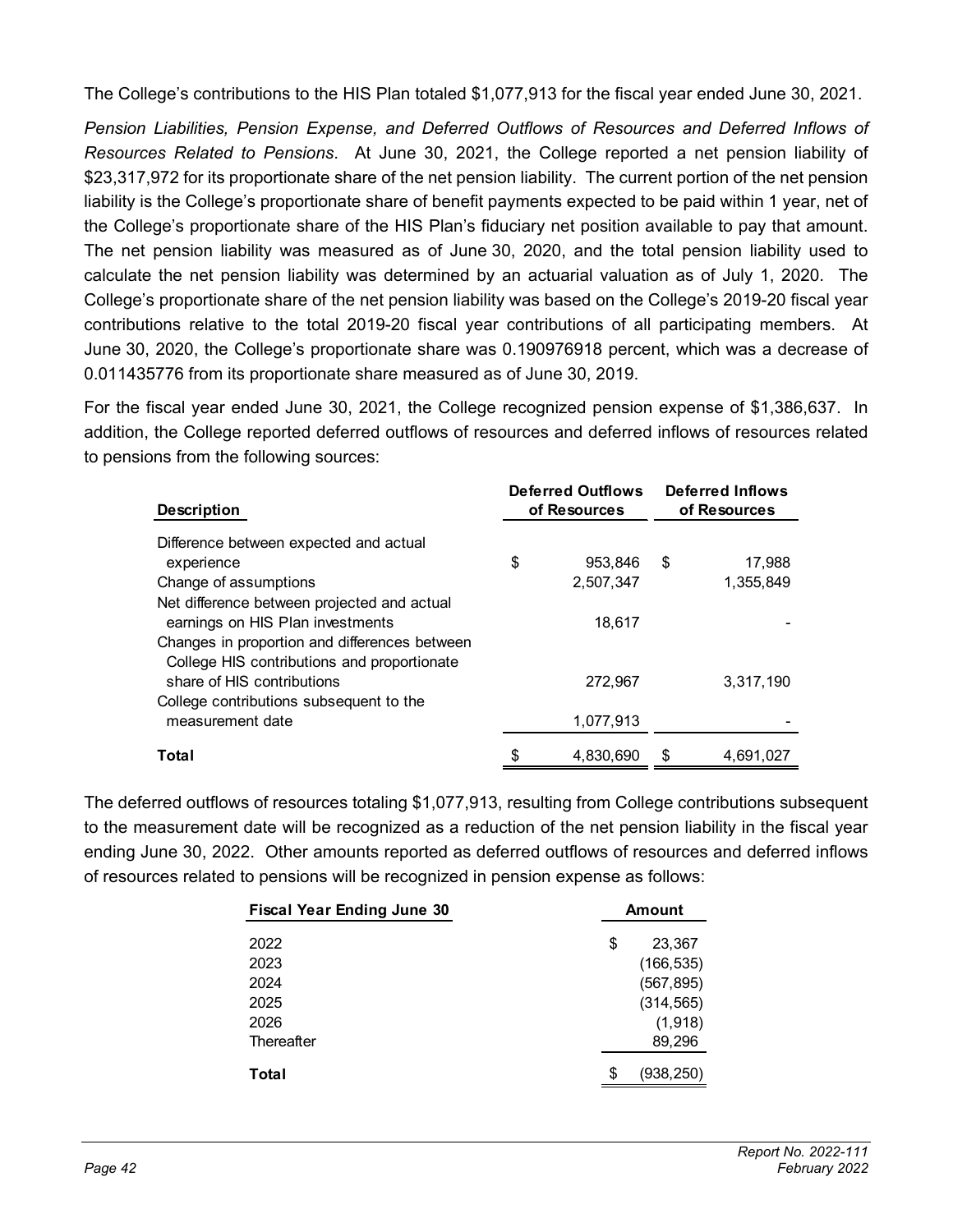*Actuarial Assumptions.* The total pension liability at July 1, 2020, actuarial valuation was determined using the following actuarial assumptions, applied to all periods included in the measurement:

| Inflation           | 2.40 percent                               |
|---------------------|--------------------------------------------|
| Salary increases    | 3.25 percent, average, including inflation |
| Municipal bond rate | 2.21 percent                               |

Mortality rates were based on the PUB-2010 base table, projected generationally with Scale MP-2018. This is a change from the prior year mortality assumption which was based on the Generational RP-2000 with Projection Scale BB tables.

While an experience study had not been completed for the HIS Plan, the actuarial assumptions that determined the total pension liability for the HIS Plan were based on certain results of the most recent experience study for the FRS Plan.

*Discount Rate*. The discount rate used to measure the total pension liability was 2.21 percent. In general, the discount rate for calculating the total pension liability is equal to the single rate equivalent to discounting at the long-term expected rate of return for benefit payments prior to the projected depletion date. Because the HIS benefit is essentially funded on a pay-as-you-go basis, the depletion date is considered to be immediate, and the single equivalent discount rate is equal to the municipal bond rate selected by the plan sponsor. The Bond Buyer General Obligation 20-Bond Municipal Bond Index was adopted as the applicable municipal bond index. The discount rate used in the 2020 valuation was updated from 3.50 percent to 2.21 percent.

*Sensitivity of the College's Proportionate Share of the Net Pension Liability to Changes in the Discount Rate*. The following presents the College's proportionate share of the net pension liability calculated using the discount rate of 2.21 percent, as well as what the College's proportionate share of the net pension liability would be if it were calculated using a discount rate that is 1 percentage point lower (1.21 percent) or 1 percentage point higher (3.21 percent) than the current rate:

|                                                               | 1%              | <b>Current</b>       | 1%              |
|---------------------------------------------------------------|-----------------|----------------------|-----------------|
|                                                               | <b>Decrease</b> | <b>Discount Rate</b> | <b>Increase</b> |
|                                                               | $(1.21\%)$      | $(2.21\%)$           | $(3.21\%)$      |
| College's proportionate share<br>of the net pension liability | \$26,954,533    | \$23,317,972         | \$20,341,455    |

*Pension Plan Fiduciary Net Position*. Detailed information about the HIS Plan's fiduciary net position is available in the separately issued FRS Pension Plan and Other State Administered Systems Annual Comprehensive Financial Report.

*Payables to the Pension Plan*. At June 30, 2021, the College reported a payable of \$9,638 for the outstanding amount of contributions to the HIS Plan required for the fiscal year ended June 30, 2021.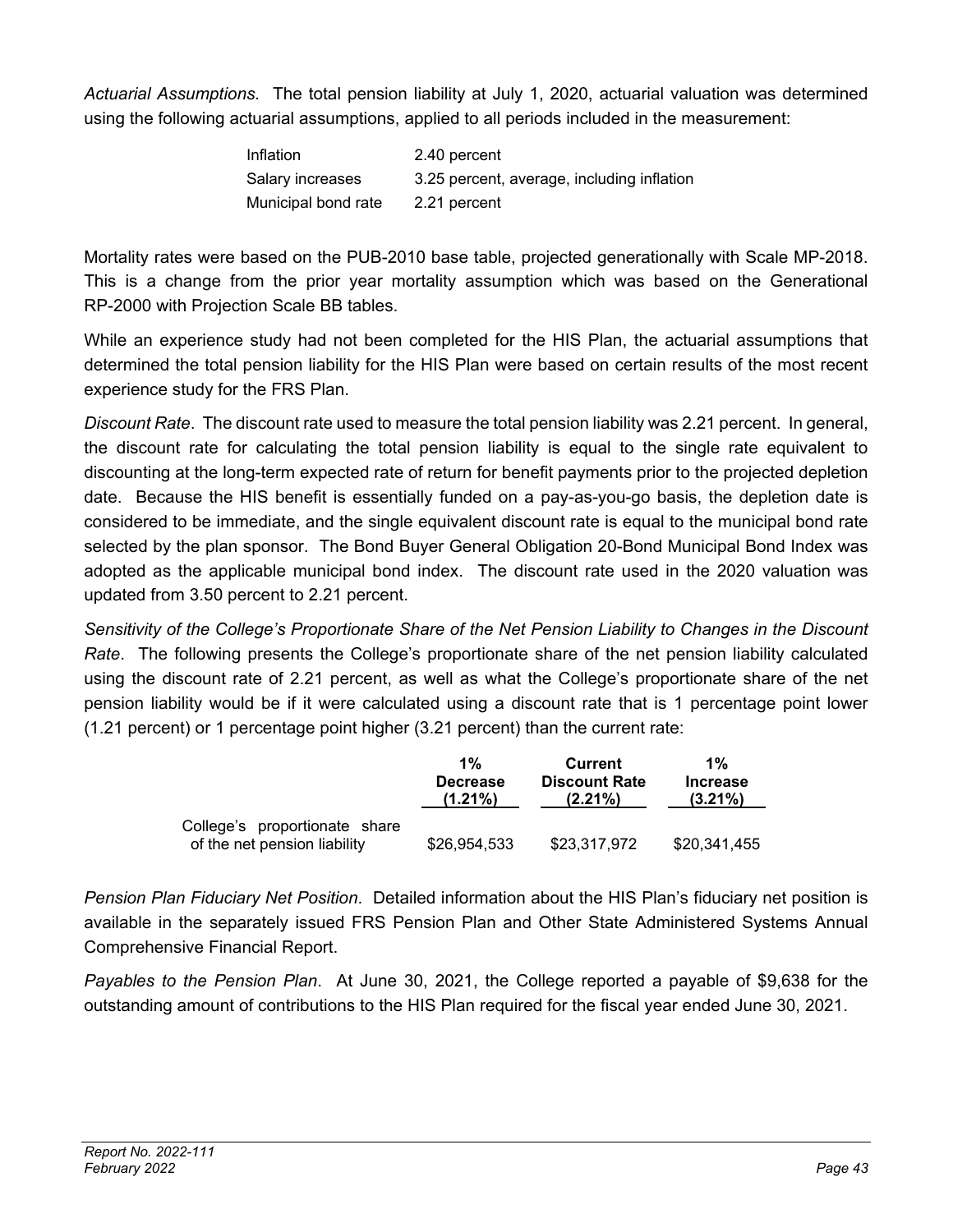## **11. Retirement Plans – Defined Contribution Pension Plans**

**FRS Investment Plan**. The SBA administers the defined contribution plan officially titled the FRS Investment Plan (Investment Plan). The Investment Plan is reported in the SBA's annual financial statements and in the State's Annual Comprehensive Financial Report.

As provided in Section 121.4501, Florida Statutes, eligible FRS members may elect to participate in the Investment Plan in lieu of the FRS defined benefit plan. College employees already participating in the State College System Optional Retirement Program or DROP are not eligible to participate in the Investment Plan. Employer and employee contributions are defined by law, but the ultimate benefit depends in part on the performance of investment funds. Service retirement benefits are based upon the value of the member's account upon retirement. Benefit terms, including contribution requirements, are established and may be amended by the Florida Legislature. The Investment Plan is funded with the same employer and employee contributions rates, that are based on salary and membership class (Regular Class, Senior Management Service Class, etc.), as the FRS defined benefit plan. Contributions are directed to individual member accounts and the individual members allocate contributions and account balances among various approved investment choices. Costs of administering the Investment Plan, including the FRS Financial Guidance Program, are funded through an employer contribution of 0.06 percent of payroll and by forfeited benefits of Investment Plan members. Allocations to the Investment Plan member accounts during the 2020-21 fiscal year were as follows:

|                                       | <b>Percent of</b> |  |
|---------------------------------------|-------------------|--|
|                                       | Gross             |  |
| Class                                 | Compensation      |  |
| FRS, Regular                          | 6.30              |  |
| <b>FRS, Senior Management Service</b> | 767               |  |

For all membership classes, employees are immediately vested in their own contributions and are vested after 1 year of service for employer contributions and investment earnings regardless of membership class. If an accumulated benefit obligation for service credit originally earned under the FRS Pension Plan is transferred to the Investment Plan, the member must have the years of service required for FRS Pension Plan vesting (including the service credit represented by the transferred funds) to be vested for these funds and the earnings on the funds. Nonvested employer contributions are placed in a suspense account for up to 5 years. If the employee returns to FRS-covered employment within the 5-year period, the employee will regain control over their account. If the employee does not return within the 5-year period, the employee will forfeit the accumulated account balance. For the fiscal year ended June 30, 2021, the information for the amount of forfeitures was unavailable from the SBA; however, management believes that these amounts, if any, would be immaterial to the College.

After termination and applying to receive benefits, the member may roll over vested funds to another qualified plan, structure a periodic payment under the Investment Plan, receive a lump-sum distribution, leave the funds invested for future distribution, or any combination of these options. Disability coverage is provided in which the member may either transfer the account balance to the FRS Pension Plan when approved for disability retirement to receive guaranteed lifetime monthly benefits under the FRS Pension Plan, or remain in the Investment Plan and rely upon that account balance for retirement income.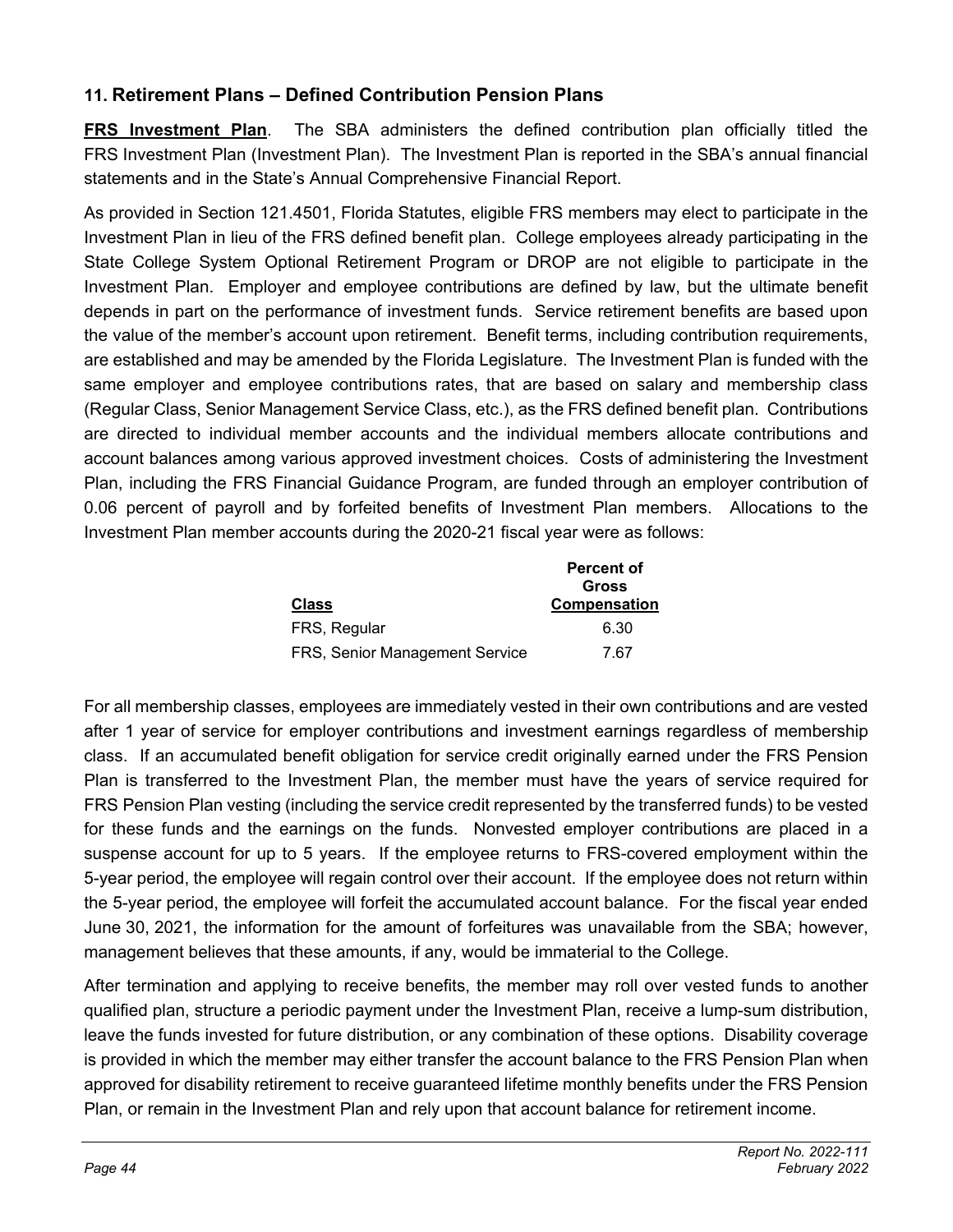The College's Investment Plan pension expense totaled \$1,939,747 for the fiscal year ended June 30, 2021.

**State College System Optional Retirement Program**. Section 1012.875, Florida Statutes, provides for an Optional Retirement Program (Program) for eligible college instructors and administrators. The Program is designed to aid colleges in recruiting employees by offering more portability to employees not expected to remain in the FRS for 8 or more years.

The Program is a defined contribution plan, which provides full and immediate vesting of all contributions submitted to the participating companies on behalf of the participant. Employees in eligible positions can make an irrevocable election to participate in the Program, rather than the FRS, and purchase retirement and death benefits through contracts provided by certain insurance carriers. The employing college contributes 5.15 percent of the participant's salary to the participant's account and 3.44 percent to cover the unfunded actuarial liability of the FRS pension plan, for a total of 8.59 percent, and employees contribute 3 percent of the employee's salary. Additionally, the employee may contribute, by payroll deduction, an amount not to exceed the percentage contributed by the college to the participant's annuity account. The contributions are invested in the company or companies selected by the participant to create a fund for the purchase of annuities at retirement.

The College's contributions to the Program totaled \$414,666 and employee contributions totaled \$244,400 for the 2020-21 fiscal year.

**Senior Management Service Optional Annuity Program**. Section 121.055, Florida Statutes, created the Senior Management Service Optional Annuity Program (Annuity Program) as an optional retirement program for College employees who are members of the FRS Senior Management Service Class.

The Annuity Program is a defined contribution plan, which provides full and immediate vesting of all contributions submitted to the participating companies on behalf of the participant. College employees in eligible positions make an irrevocable election to participate in the Annuity Program in lieu of the Senior Management Service Class of FRS and purchase retirement and death benefits through contracts with participating provider companies. The College contributes 6.27 percent of the participant's salary to the participant's account and 19.18 percent to cover the unfunded actuarial liability of the FRS pension plan for a total of 25.45 percent, and employees contribute 3 percent of the employee's salary. Additionally, the employee may contribute, by salary reduction, an additional amount not to exceed the percentage contributed by the College. These contributions are invested in the companies selected by the employee to create a fund for the purchase of annuities at retirement.

The College's contributions to the Annuity Program totaled \$16,304 and employee contributions totaled \$7,801 for the 2020-21 fiscal year.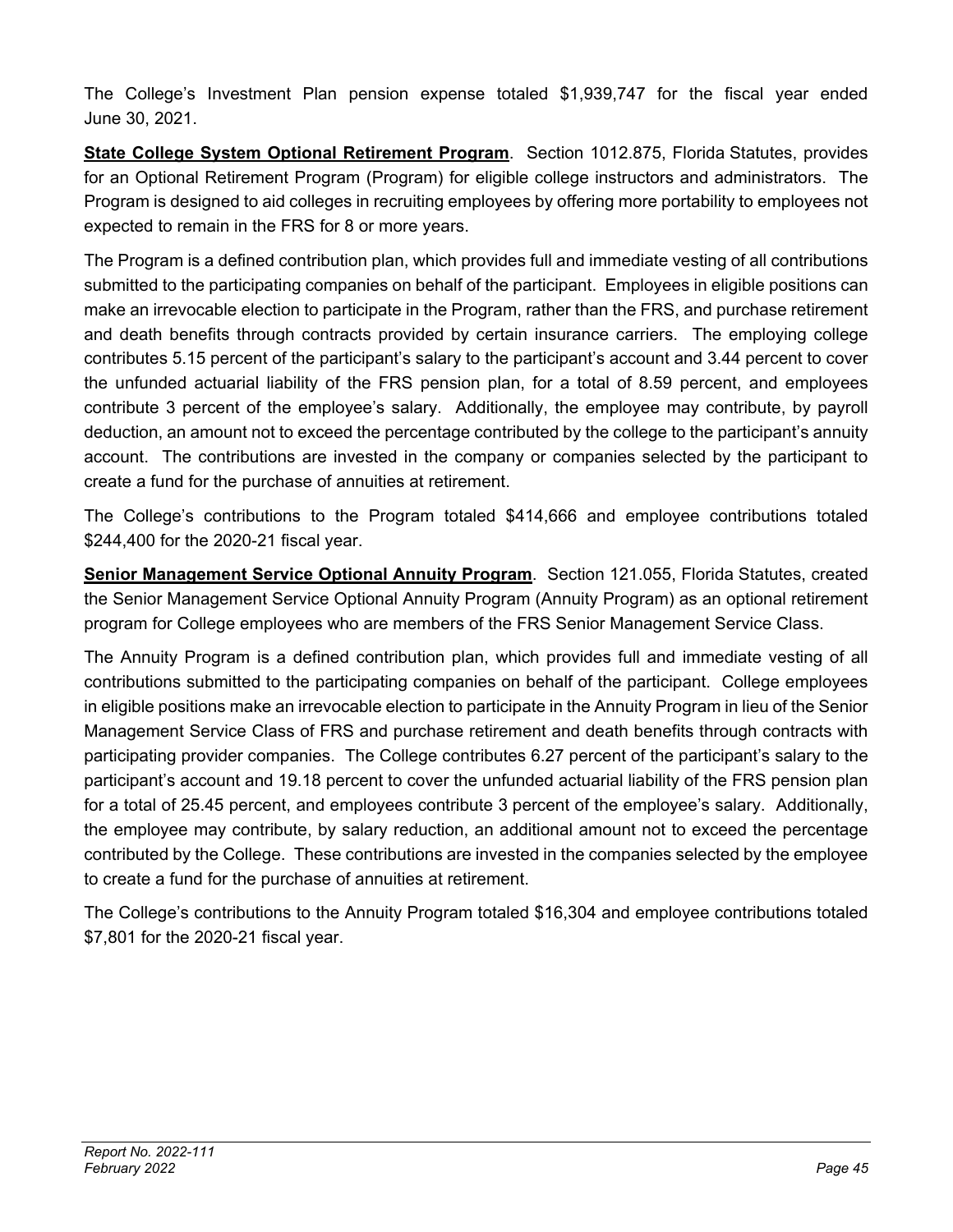## **12. Construction Commitments**

| <b>Project Description</b>                                              |   | Total<br><b>Commitment</b>        |   | <b>Completed</b><br>to Date   |    | <b>Balance</b><br><b>Committed</b> |
|-------------------------------------------------------------------------|---|-----------------------------------|---|-------------------------------|----|------------------------------------|
| Downtown Buildout<br><b>Gibbs Cooling Tower</b><br>Smaller Projects (1) | S | 2.635.822<br>834.340<br>1,246,827 | S | 2,629,114<br>491.871<br>7,000 | S  | 6,708<br>342.469<br>1,239,827      |
| Total                                                                   |   | 4,716,989                         | S | 3,127,985                     | \$ | 1,589,004                          |

The College's construction commitments at June 30, 2021, were as follows:

(1) Individual projects with total commitment of less than \$1 million each at June 30, 2021.

## **13. Operating Lease Commitments**

The College leased computer equipment, copiers, and audio-visual equipment under operating leases, with various expiration dates through 2025. These leased assets and the related commitments are not reported on the College's statement of net position. Operating lease payments are recorded as expenses when paid or incurred. Outstanding commitments resulting from these lease agreements are contingent upon future appropriations. Future minimum lease commitments for these noncancelable operating leases are as follows:

| <b>Fiscal Year Ending June 30</b>      |   | Amount    |  |  |
|----------------------------------------|---|-----------|--|--|
| 2022                                   | S | 862,507   |  |  |
| 2023                                   |   | 594.027   |  |  |
| 2024                                   |   | 477,706   |  |  |
| 2025                                   |   | 257,647   |  |  |
| <b>Total Minimum Payments Required</b> |   | 2,191,887 |  |  |

## **14. Risk Management Programs**

The College is exposed to various risks of loss related to torts; theft of, damage to, and destruction of assets; errors and omissions; injuries to employees; and natural disasters. The College provided coverage for these risks primarily through the Florida College System Risk Management Consortium (Consortium), which was created under authority of Section 1001.64(27), Florida Statutes, by the boards of trustees of the Florida public colleges for the purpose of joining a cooperative effort to develop, implement, and participate in a coordinated Statewide college risk management program. The Consortium is self-sustaining through member assessments (premiums) and purchases excess insurance through commercial companies for claims in excess of specified amounts. Excess insurance from commercial companies provided coverage of up to \$110 million to February 28, 2021, and up to \$100 million from March 1, 2021, for property insurance. Insurance coverage obtained through the Consortium included fire and extended property, general and automobile liability, workers' compensation, and other liability coverage. Health and hospitalization coverage was added beginning January 1, 2021. Prior to January 1, 2021, the Board was self-insured for its group health and hospitalization for employees, retirees, former employees, and their dependents. The College's liability was limited by the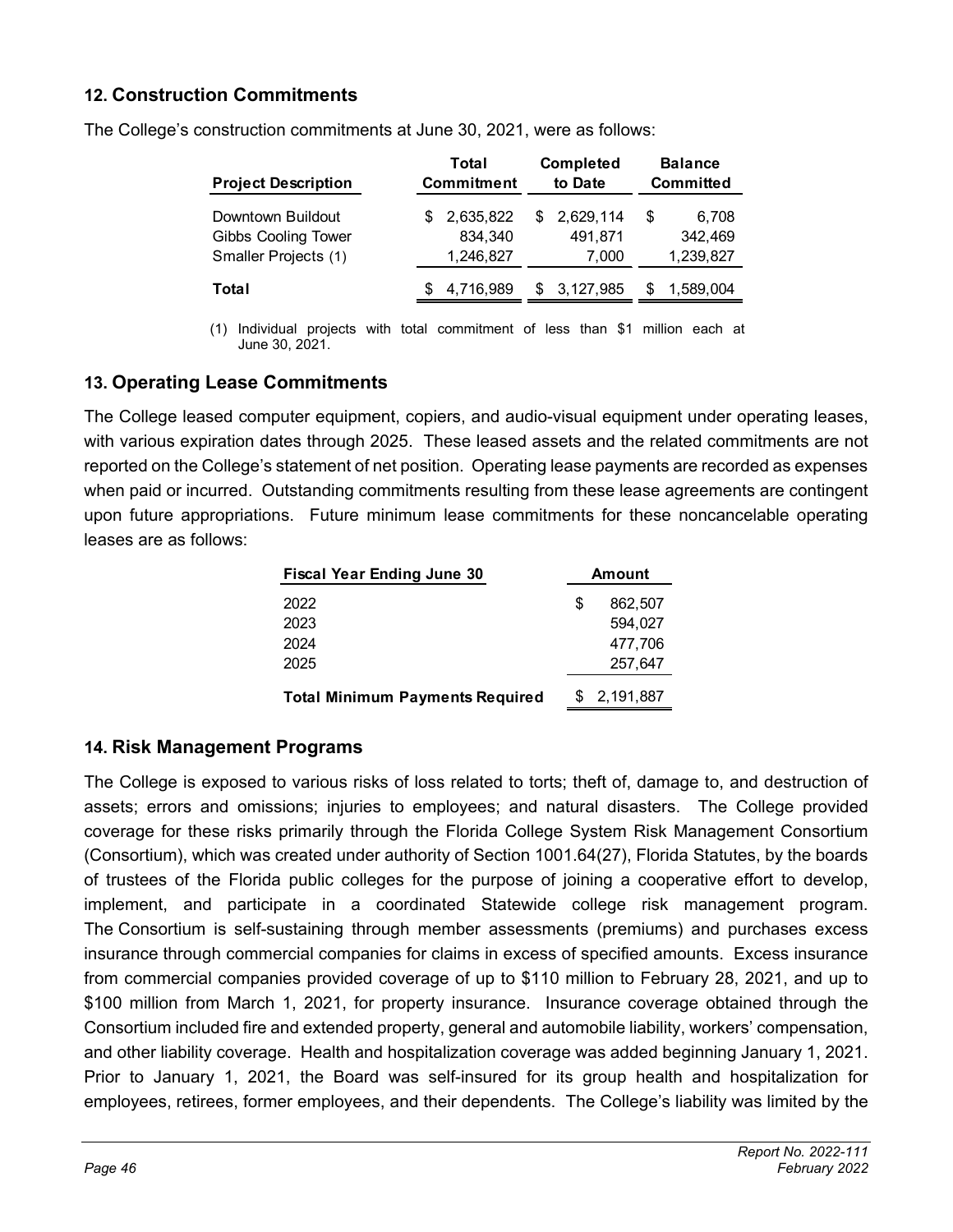excess insurance of \$350,000 per insured person. The plan was provided by an insurance company licensed by the Florida Office of Insurance Regulation.

Life insurance, dental and eye coverage for employees is provided through purchased commercial insurance. The College contributes employee premiums as a fringe benefit. Employee dependent coverage is by payroll deduction and coverage for retirees, former employees, and their dependents by prepaid premiums.

Settled claims resulting from these risks have not exceeded commercial coverage in any of the past 3 fiscal years.

## **15. Functional Distribution of Operating Expenses**

The functional classification of an operating expense (instruction, academic support, etc.) is assigned to a department based on the nature of the activity, which represents the material portion of the activity attributable to the department. For example, activities of an academic department for which the primary departmental function is instruction may include some activities other than direct instruction such as public service. However, when the primary mission of the department consists of instructional program elements, all expenses of the department are reported under the instruction classification. The operating expenses on the statement of revenues, expenses, and changes in net position are presented by natural classifications. The following are those same expenses presented in functional classifications as recommended by NACUBO:

| <b>Functional Classification</b>   |   | Amount        |
|------------------------------------|---|---------------|
| Instruction                        | S | 72,829,697    |
| <b>Public Services</b>             |   | 83,206        |
| Academic Support                   |   | 26,897,483    |
| <b>Student Services</b>            |   | 23,670,208    |
| Institutional Support              |   | 22.035.043    |
| Operation and Maintenance of Plant |   | 18,357,556    |
| Scholarships and Waivers           |   | 41,971,454    |
| Depreciation                       |   | 11,425,004    |
| <b>Auxiliary Enterprises</b>       |   | 87,327        |
| <b>Total Operating Expenses</b>    |   | \$217,356,978 |

## **16. Discretely Presented Component Units**

The College has three discretely presented component units as discussed in Note 1. These component units represent 100 percent of the transactions and account balances of the aggregate discretely presented component units columns of the financial statements. The following financial information is from the most recently available audited financial statements for the component units: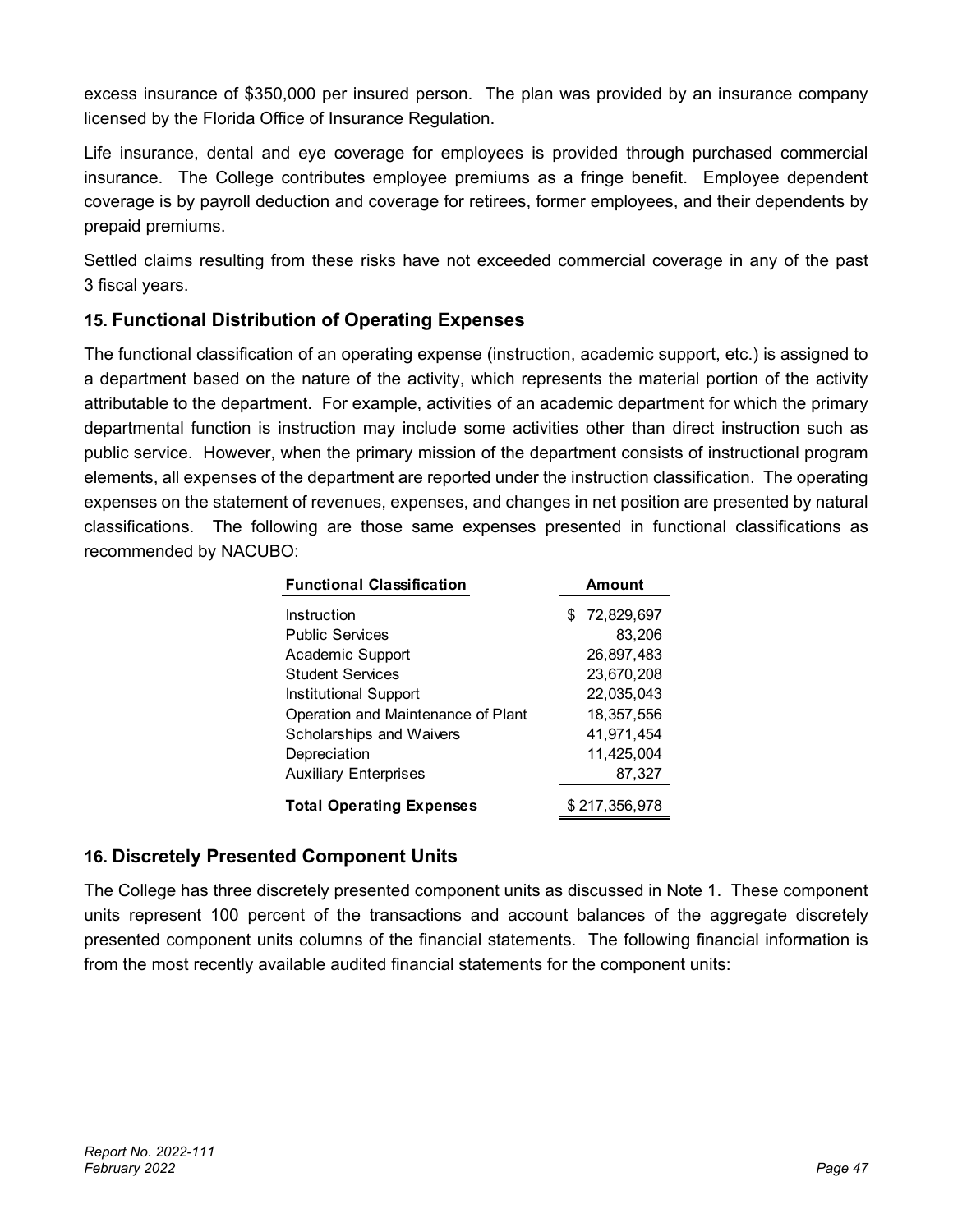### **Condensed Statement of Net Position**

|                                |    | St. Petersburg<br>College<br>Foundation, Inc.<br>3/31/2021 |    | The Leepa-Rattner<br>Museum of Art.<br>Inc.<br>3/31/2021 | Institute for<br><b>Strategic Policy</b><br>Solutions, Inc.<br>3/31/2021 | Total            |
|--------------------------------|----|------------------------------------------------------------|----|----------------------------------------------------------|--------------------------------------------------------------------------|------------------|
| Assets:                        |    |                                                            |    |                                                          |                                                                          |                  |
| <b>Current Assets</b>          | \$ | 64,681,978                                                 | \$ | 474,188                                                  | \$<br>422,079                                                            | \$<br>65,578,245 |
| <b>Other Noncurrent Assets</b> |    | 32,139,055                                                 |    | 17,500                                                   |                                                                          | 32, 156, 555     |
| <b>Total Assets</b>            |    | 96,821,033                                                 |    | 491,688                                                  | 422,079                                                                  | 97,734,800       |
| Liabilities:                   |    |                                                            |    |                                                          |                                                                          |                  |
| <b>Current Liabilities</b>     |    | 27,000                                                     |    | 11,705                                                   | 1,045                                                                    | 39,750           |
| <b>Total Liabilities</b>       |    | 27,000                                                     |    | 11,705                                                   | 1,045                                                                    | 39,750           |
| <b>Net Position:</b>           |    |                                                            |    |                                                          |                                                                          |                  |
| Restricted Nonexpendable       |    | 32,111,406                                                 |    |                                                          |                                                                          | 32,111,406       |
| <b>Restricted Expendable</b>   |    | 60,190,748                                                 |    | 83,998                                                   |                                                                          | 60,274,746       |
| Unrestricted                   |    | 4,491,879                                                  |    | 395,985                                                  | 421,034                                                                  | 5,308,898        |
| <b>Total Net Position</b>      | \$ | 96.794,033                                                 | \$ | 479,983                                                  | \$<br>421,034                                                            | \$<br>97,695,050 |

#### **Condensed Statement of Revenues, Expenses, and Changes in Net Position**

|                                      |                                                            | <b>Direct-Support Organizations</b> |                                                          |                                                                          |    |               |
|--------------------------------------|------------------------------------------------------------|-------------------------------------|----------------------------------------------------------|--------------------------------------------------------------------------|----|---------------|
|                                      | St. Petersburg<br>College<br>Foundation, Inc.<br>3/31/2021 |                                     | The Leepa-Rattner<br>Museum of Art.<br>Inc.<br>3/31/2021 | Institute for<br><b>Strategic Policy</b><br>Solutions, Inc.<br>3/31/2021 |    | Total         |
| <b>Operating Revenues</b>            | \$                                                         | 4,740,585                           | \$<br>504,221                                            | \$<br>472,423                                                            | \$ | 5,717,229     |
| <b>Operating Expenses</b>            |                                                            | (5,594,947)                         | (644, 340)                                               | (311,677)                                                                |    | (6, 550, 964) |
| <b>Operating Income (Loss)</b>       |                                                            | (854, 362)                          | (140,119)                                                | 160,746                                                                  |    | (833, 735)    |
| Net Nonoperating Revenues            |                                                            | 29,058,472                          | 88,586                                                   |                                                                          |    | 29, 147, 058  |
| <b>Other Revenues</b>                |                                                            | 621,435                             |                                                          |                                                                          |    | 621,435       |
| Increase (Decrease) in Net Position  |                                                            | 28,825,545                          | (51, 533)                                                | 160,746                                                                  |    | 28,934,758    |
| Net Position, Beginning of Year      |                                                            | 69,002,218                          | 531,516                                                  | 260,288                                                                  |    | 69,794,022    |
| Adjustment to Beginning Net Position |                                                            | (1,033,730)                         |                                                          |                                                                          |    | (1,033,730)   |
| Net Position, Beginning of Year      |                                                            | 67,968,488                          | 531,516                                                  | 260,288                                                                  |    | 68,760,292    |
| Net Position, End of Year            |                                                            | 96,794,033                          | \$<br>479,983                                            | \$<br>421,034                                                            | S  | 97,695,050    |

## **17. Related Party Transactions**

The Foundation holds funds for the Institute for Strategic Policy Solutions, Inc. (Institute). The Institute is a legally separate 501(c)(3) support group organized to advance academic excellence, community engagement, economic vitality and public understanding through high-quality, solutions-directed public policy programs. The Foundation reflects this balance in the financial statements as part of the Investments. During the year ended March 31, 2018, the Foundation transferred to the College \$6,338,905 from funds held by the Foundation for the Institute from the Institute's investment earnings.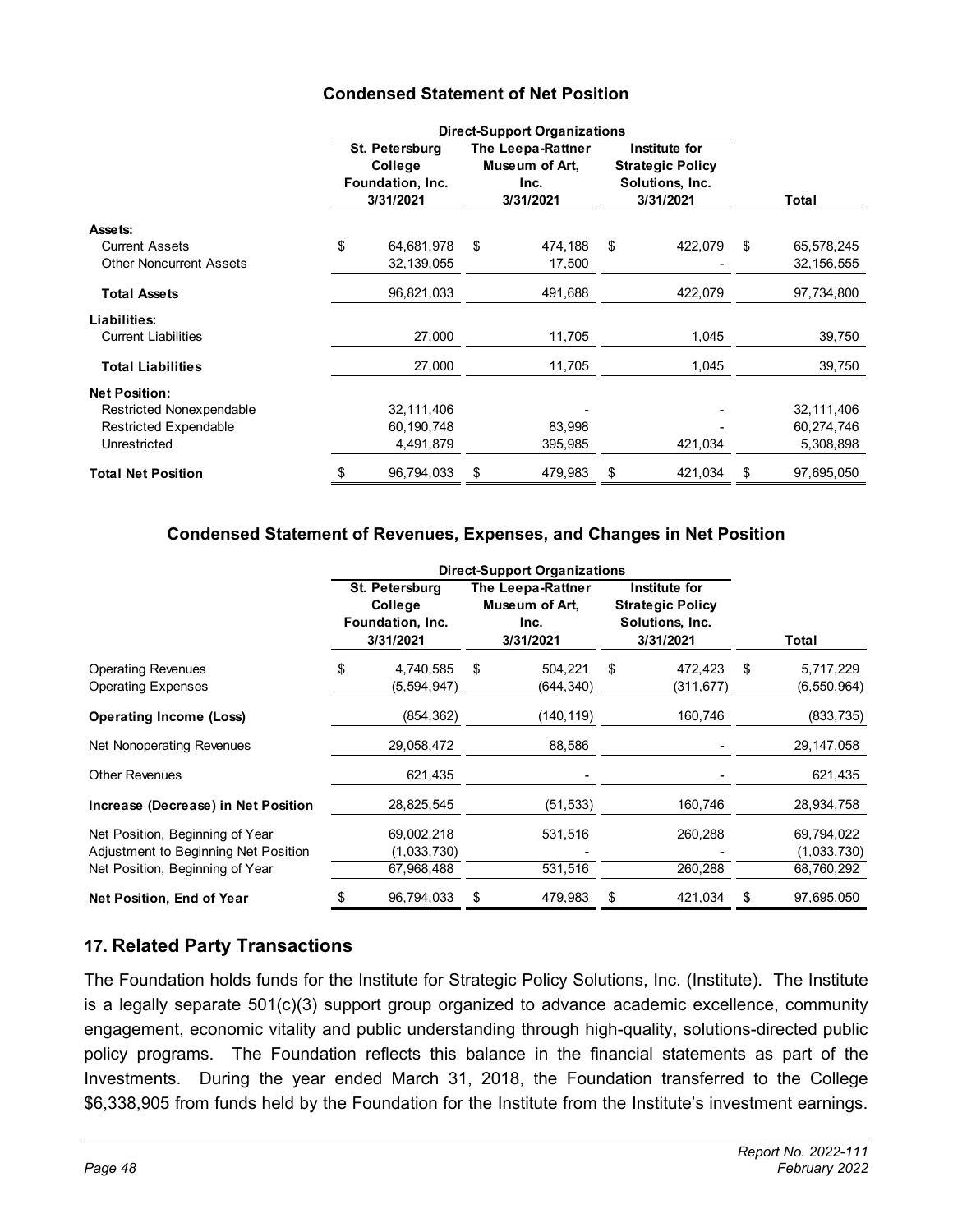As discussed in Note 6., this transfer was non-interest bearing and was classified as Due to Component Unit – Noncurrent in the preceding years. The College repaid the transferred amount in June 2021.

## **18. Subsequent Events**

On July 22, 2021, the Florida Department of Education (FDOE) refunded the \$5.1 million FDOE Capital Improvement Revenue bond, Series 2010A. The refunding will result in a savings of \$1.6 million that will be recognized in the 2021-22 fiscal year.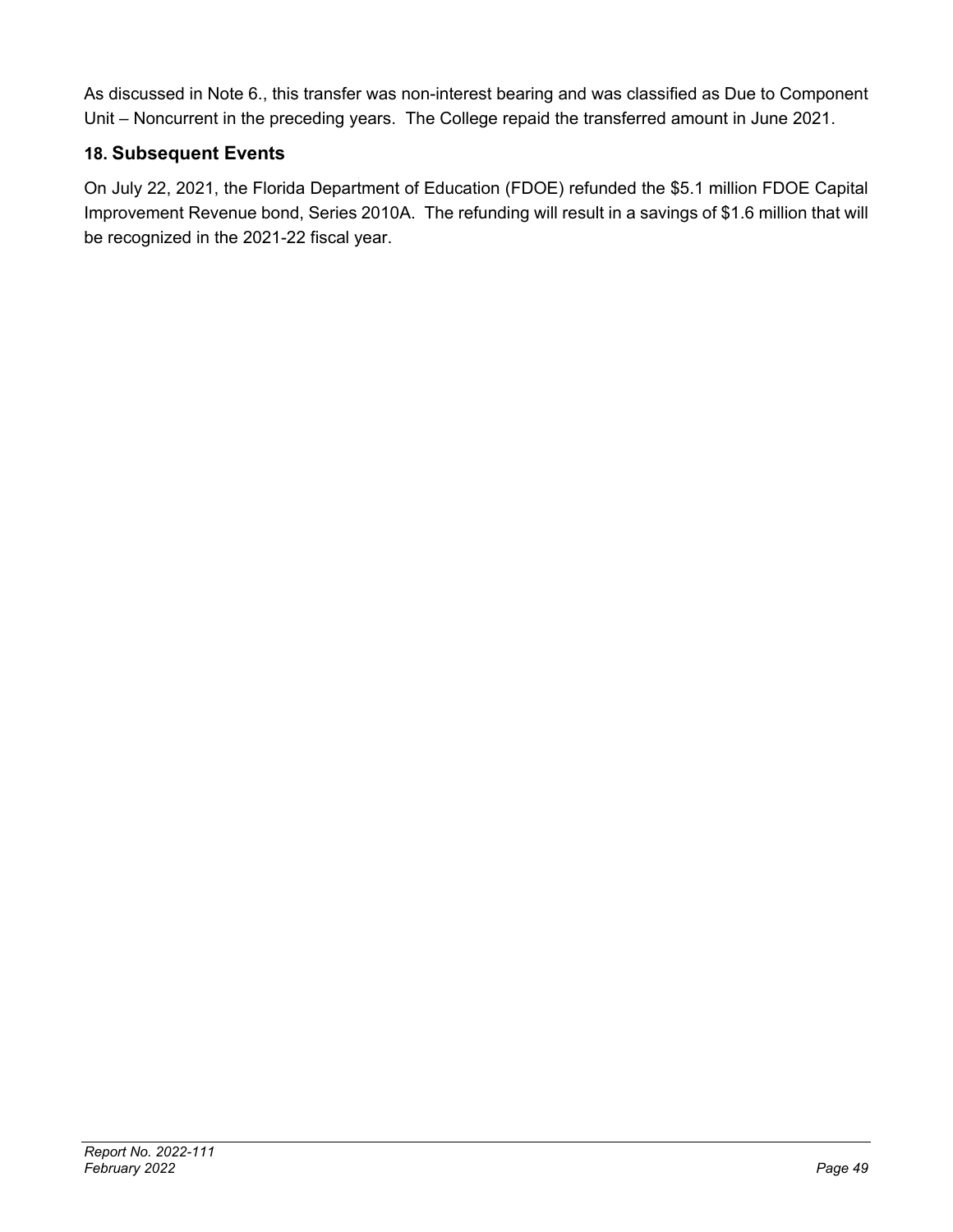## <span id="page-53-0"></span>*OTHER REQUIRED SUPPLEMENTARY INFORMATION*

|                                                                            | 2020            | 2019             | 2018            | 2017(1)      |
|----------------------------------------------------------------------------|-----------------|------------------|-----------------|--------------|
| <b>Total OPEB Liability</b>                                                |                 |                  |                 |              |
| Service cost                                                               | 2,308,660<br>\$ | 2,662,445<br>\$. | 2,803,338<br>\$ | \$3,172,404  |
| <b>Interest</b>                                                            | 1,219,275       | 1,225,088        | 1,063,422       | 902,828      |
| Changes of benefit terms                                                   | 76,396          |                  |                 |              |
| Difference between expected and                                            |                 |                  |                 |              |
| actual experience                                                          |                 | 685,268          | 308,683         |              |
| Changes of assumptions or other inputs                                     | 7,572,244       | (3,507,308)      | (2, 149, 578)   | (4,029,653)  |
| <b>Benefit Payments</b>                                                    | (244, 958)      | (143, 267)       | (337, 649)      | (2, 210)     |
| Net change in total OPEB liability                                         | 10,931,617      | 922,226          | 1,688,216       | 43,369       |
| Total OPEB Liability - beginning                                           | 32,649,189      | 31,726,963       | 30,038,747      | 29,995,378   |
| <b>Total OPEB Liability - ending</b>                                       | \$43,580,806    | \$32,649,189     | \$31,726,963    | \$30,038,747 |
| Covered-Employee Payroll (2)                                               | \$63,528,538    | \$63,528,538     | \$70,877,184    | \$67,676,956 |
| <b>Total OPEB Liability as a percentage</b><br>of covered-employee payroll | 68.60%          | 51.39%           | 44.76%          | 44.39%       |

#### **Schedule of Changes in the College's Total Other Postemployment Benefits Liability and Related Ratios**

(1) The initial year is displayed with the adoption of GASB Statement No. 75 in accordance with paragraph 244.

(2) Covered-employee payroll includes defined benefit plan actives, investment plan members, State college system optional retirement plan members, and members in DROP because total employer contributions are determined on a uniform basis (blended rate) as required by Part III of Chapter 121, Florida Statutes.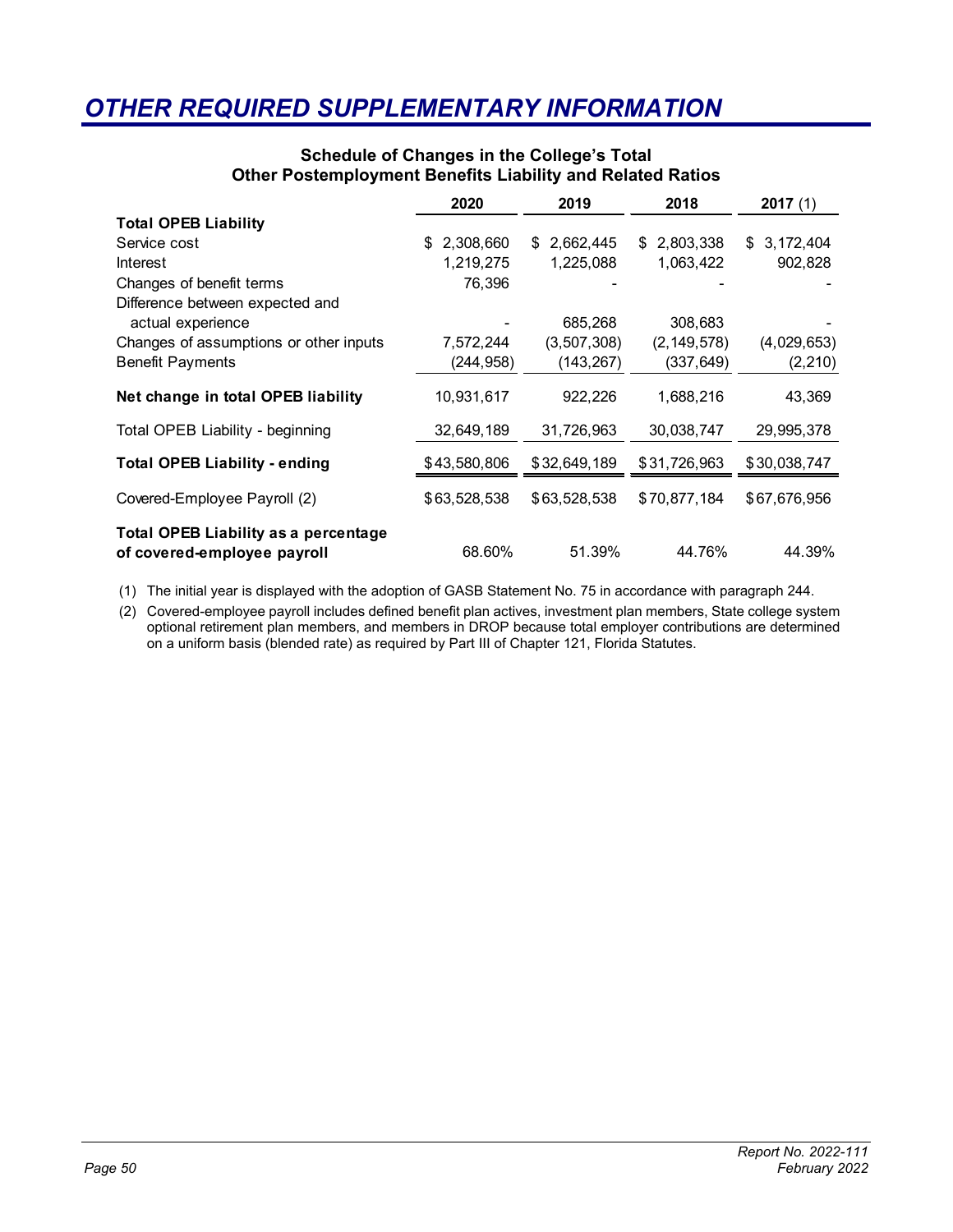THIS PAGE INTENTIONALLY LEFT BLANK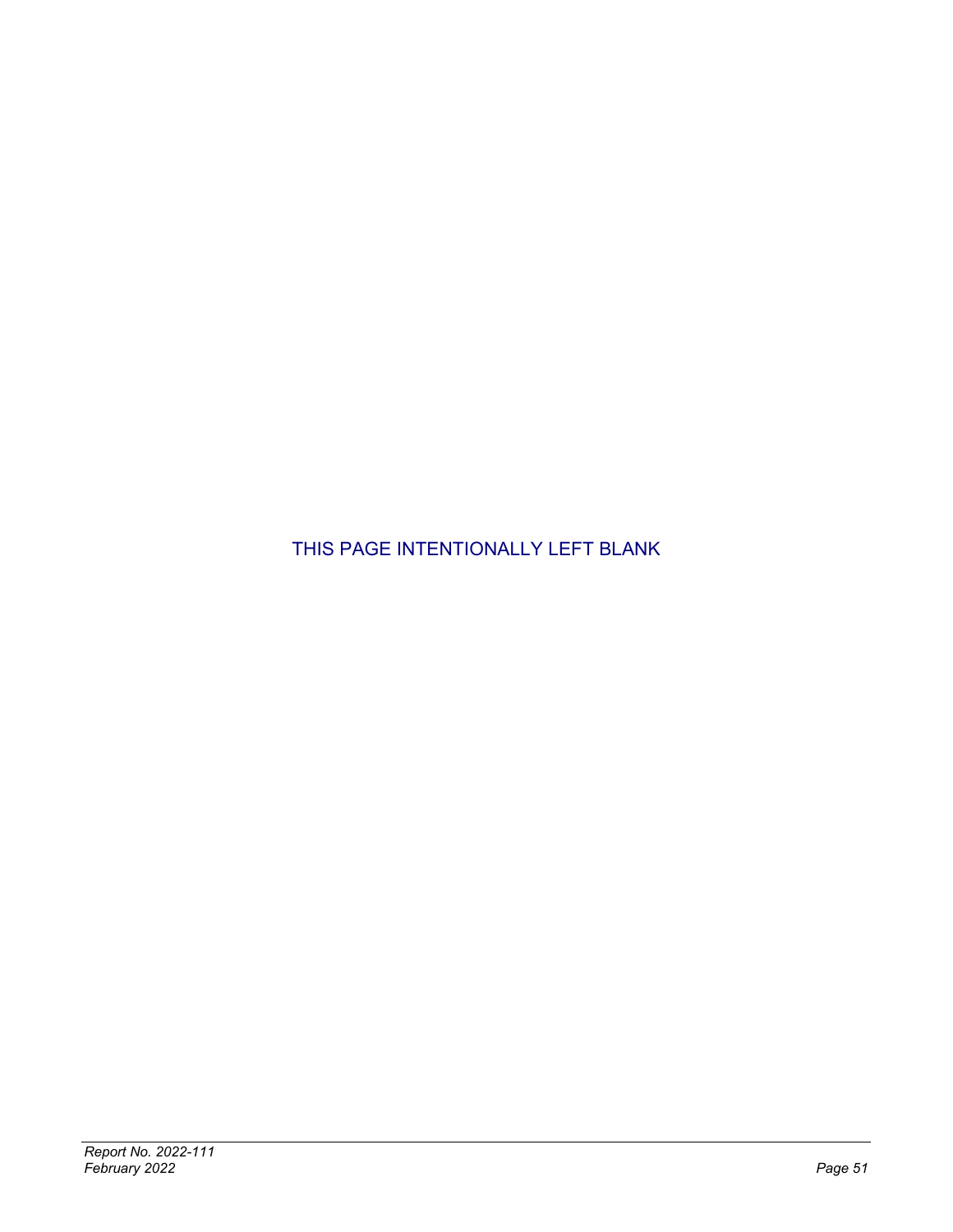#### **Schedule of the College's Proportionate Share of the Net Pension Liability – Florida Retirement System Pension Plan**

<span id="page-55-0"></span>

|                                                                                                             | 2020(1)             | 2019(1)       | 2018(1)       | 2017(1)      |
|-------------------------------------------------------------------------------------------------------------|---------------------|---------------|---------------|--------------|
| College's proportion of the FRS<br>net pension liability<br>College's proportionate share of                | 0.138939864%        | 0.149408009%  | 0.158067659%  | 0.166468397% |
| the FRS net pension liability                                                                               | \$<br>60,218,585 \$ | 51,454,038 \$ | 47,610,798 \$ | 49,240,234   |
| College's covered payroll (2)                                                                               | \$<br>84,519,177 \$ | 83,548,024 \$ | 89,843,140 \$ | 96,548,044   |
| College's proportionate share of<br>the FRS net pension liability as a<br>percentage of its covered payroll | 71.25%              | 61.59%        | 52.99%        | 51.00%       |
| FRS Plan fiduciary net position as<br>a percentage of the FRS total<br>pension liability                    | 78.85%              | 82.61%        | 84.26%        | 83.89%       |

(1) The amounts presented for each fiscal year were determined as of June 30.

(2) Covered payroll includes defined benefit plan actives, investment plan members, State college system optional retirement plan members, and members in DROP because total employer contributions are determined on a uniform basis (blended rate) as required by Part III of Chapter 121, Florida Statutes.

#### **Schedule of College Contributions – Florida Retirement System Pension Plan**

|                                                                             | 2021(1)             | 2020(1)                  | 2019(1)      |     | 2018(1)       |
|-----------------------------------------------------------------------------|---------------------|--------------------------|--------------|-----|---------------|
| Contractually required FRS<br>contribution                                  | \$<br>5,505,514 \$  | 4,632,729 \$             | 4,495,419 \$ |     | 4,446,167     |
| FRS contributions in relation to the<br>contractually required contribution | (5, 505, 514)       | (4,632,729)              | (4,495,419)  |     | (4, 446, 167) |
| FRS contribution deficiency<br>(excess)                                     |                     | $\overline{\phantom{0}}$ |              |     |               |
| College's covered payroll (2)                                               | \$<br>81,487,947 \$ | 84,519,177 \$            | 83,548,024   | \$. | 89,843,140    |
| FRS contributions as a percentage<br>of covered payroll                     | 6.76%               | 5.48%                    | 5.38%        |     | 4.95%         |

(1) The amounts presented for each fiscal year were determined as of June 30.

(2) Covered payroll includes defined benefit plan actives, investment plan members, State college system optional retirement plan members, and members in DROP because total employer contributions are determined on a uniform basis (blended rate) as required by Part III of Chapter 121, Florida Statutes.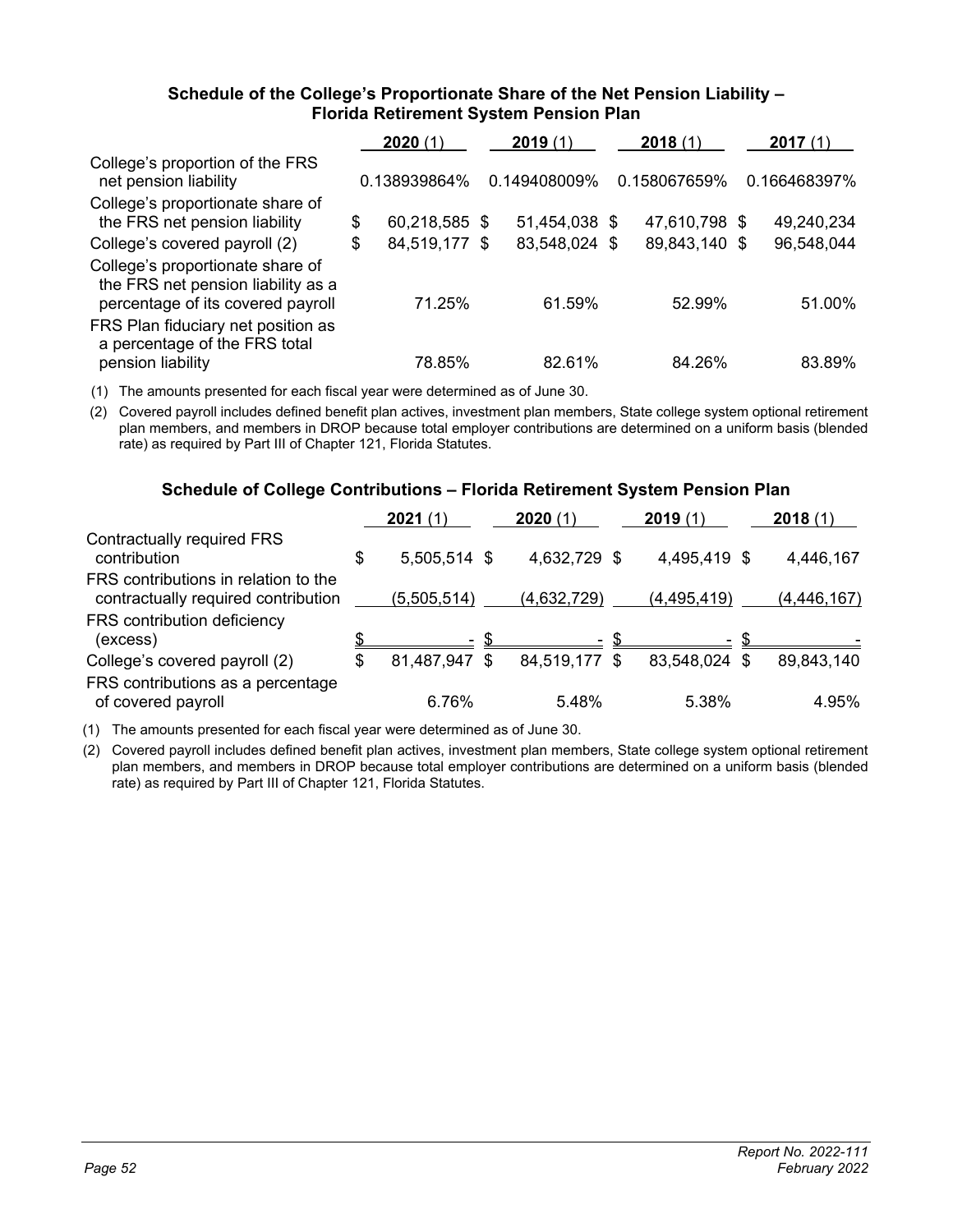|          | 2016(1)                        | 2015(1)                  |          | 2014(1)                  |          | 2013 (1)                 |
|----------|--------------------------------|--------------------------|----------|--------------------------|----------|--------------------------|
|          | 0.172938656%                   | 0.181549298%             |          | 0.177383333%             |          | 0.158148060%             |
| \$<br>\$ | 43,667,146 \$<br>86,803,263 \$ | 23,449,527<br>83,468,575 | \$<br>\$ | 10,822,992<br>81,597,410 | \$<br>\$ | 27,224,320<br>79,520,264 |
|          | 50.31%                         | 28.09%                   |          | 13.26%                   |          | 34.24%                   |
|          | 84.88%                         | 92.00%                   |          | 96.09%                   |          | 88.54%                   |

| 2017(1)             | 2016(1)       | 2015(1)       | 2014(1)     |
|---------------------|---------------|---------------|-------------|
| \$<br>4,334,018 \$  | 4,235,961 \$  | 4,426,326 \$  | 3,885,448   |
| (4,334,018)         | (4,235,961)   | (4,426,326)   | (3,885,448) |
|                     |               |               |             |
| \$<br>96,548,044 \$ | 86,803,263 \$ | 83,468,575 \$ | 81,597,410  |
| 4.49%               | 4.88%         | 5.30%         | 4.76%       |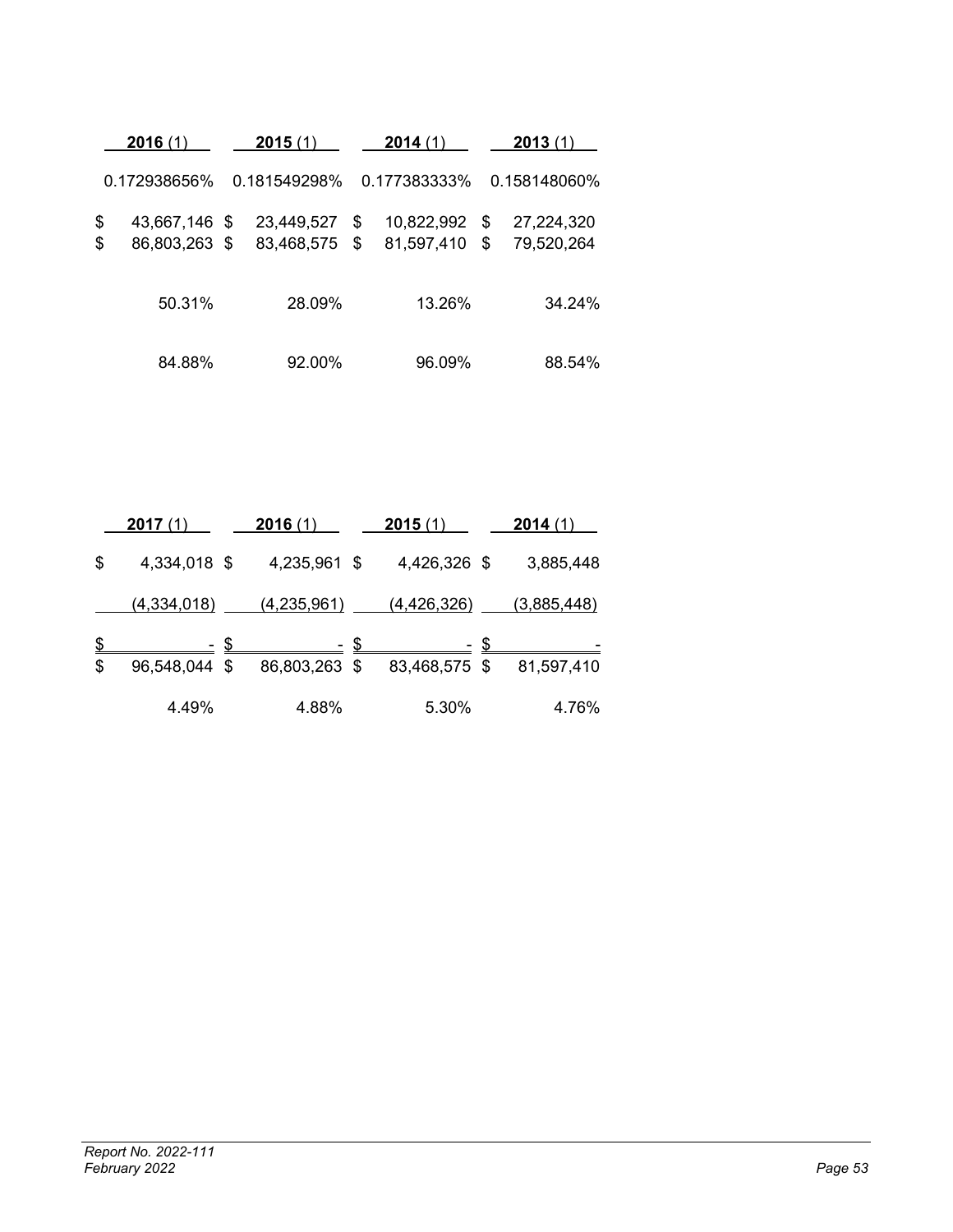#### **Schedule of the College's Proportionate Share of the Net Pension Liability – Health Insurance Subsidy Pension Plan**

<span id="page-57-0"></span>

|                                                                                                             | 2020(1)             | 2019(1)      |   | 2018(1)      |   | 2017(1)      |
|-------------------------------------------------------------------------------------------------------------|---------------------|--------------|---|--------------|---|--------------|
| College's proportion of the HIS net<br>pension liability<br>College's proportionate share of                | 0.190976918%        | 0.202412694% |   | 0.213501983% |   | 0.229867134% |
| the HIS net pension liability                                                                               | \$<br>23,317,972 \$ | 22,647,954   | S | 22,597,290   | S | 24,578,454   |
| College's covered payroll (2)                                                                               | \$<br>75,511,932 \$ | 77,388,653   | S | 80,477,173   | S | 84,916,891   |
| College's proportionate share of<br>the HIS net pension liability as a<br>percentage of its covered payroll | 30.88%              | 29.27%       |   | 28.08%       |   | 28.94%       |
| HIS Plan fiduciary net position as<br>a percentage of the HIS total<br>pension liability                    | $3.00\%$            | 2.63%        |   | 2.15%        |   | 1.64%        |

(1) The amounts presented for each fiscal year were determined as of June 30.

(2) Covered payroll includes defined benefit plan actives, investment plan members, and members in DROP.

#### **Schedule of College Contributions – Health Insurance Subsidy Pension Plan**

|                                                                    | 2021(1)             | 2020(1)       | 2019(1)       | 2018(1)     |
|--------------------------------------------------------------------|---------------------|---------------|---------------|-------------|
| Contractually required HIS<br>contribution                         | \$<br>1,077,913 \$  | 1,108,443 \$  | 1,086,117 \$  | 1,145,953   |
| HIS contributions in relation to the<br>contractually required HIS |                     |               |               |             |
| contribution                                                       | (1,077,913)         | (1, 108, 443) | (1,086,117)   | (1,145,953) |
| HIS contribution deficiency                                        |                     |               |               |             |
| (excess)                                                           |                     |               |               |             |
| College's covered payroll (2)                                      | \$<br>73,081,230 \$ | 75,511,932 \$ | 77,388,653 \$ | 80,477,173  |
| HIS contributions as a percentage<br>of covered payroll            | 1.47%               | 1.47%         | 1.40%         | 1.42%       |

(1) The amounts presented for each fiscal year were determined as of June 30.

(2) Covered payroll includes defined benefit plan actives, investment plan members, and members in DROP.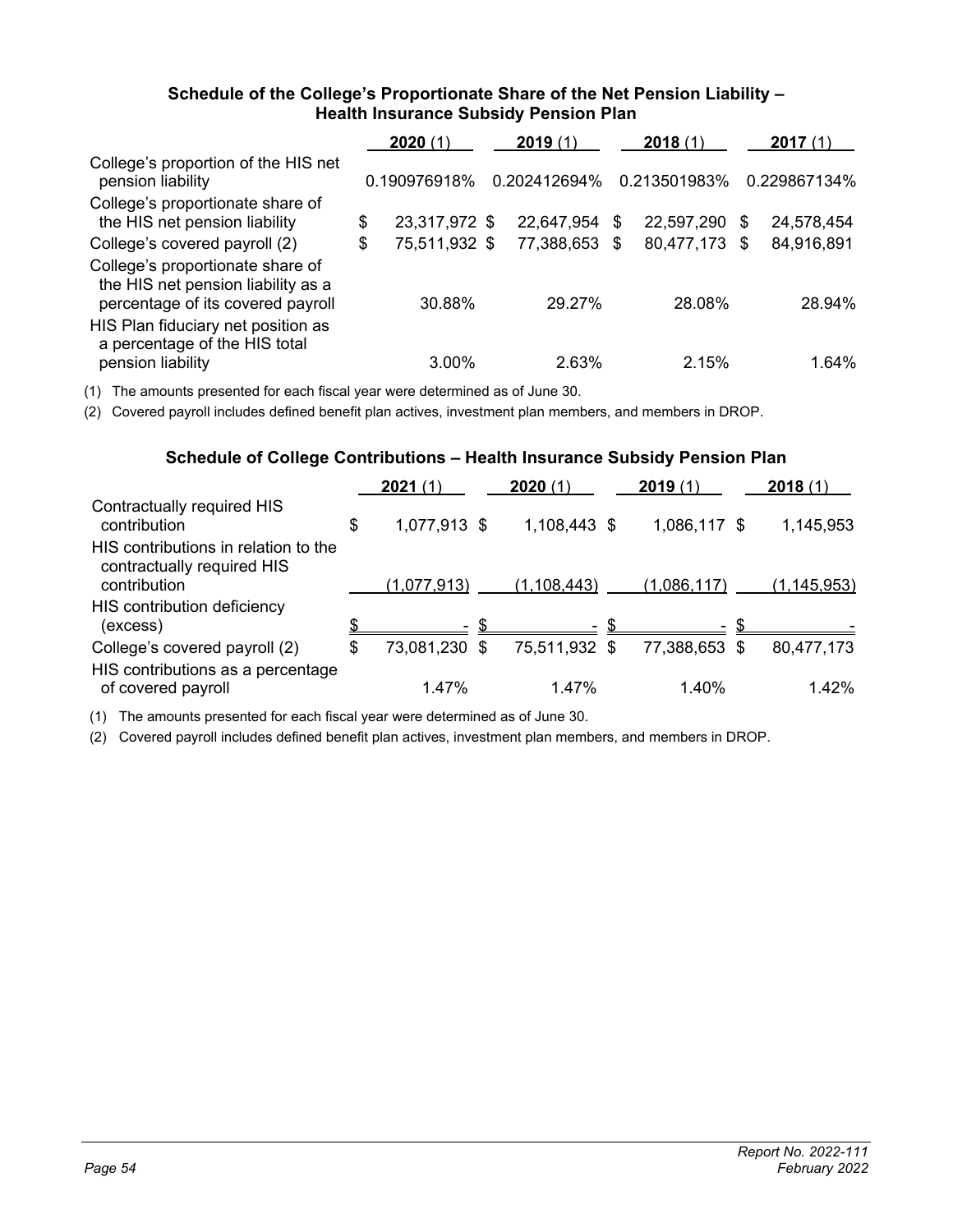|          | 2016(1)                  |         | 2015(1)                        | 2014(1)                        | 2013 (1                  |
|----------|--------------------------|---------|--------------------------------|--------------------------------|--------------------------|
|          | 0.240551631%             |         | 0.232980193%                   | 0.229721475%                   | 0.226924036%             |
| \$<br>\$ | 28,035,296<br>86,803,263 | S<br>\$ | 23,760,315 \$<br>83,468,575 \$ | 21,479,518 \$<br>81,597,410 \$ | 19,756,721<br>79,520,264 |
|          | 32.30%                   |         | 28.47%                         | 26.23%                         | 24.84%                   |
|          | 0.97%                    |         | 0.50%                          | 0.99%                          | 1.78%                    |

| 2017(1)            | 2016(1)             |      | 2015(1)       | 2014(1)    |
|--------------------|---------------------|------|---------------|------------|
| \$<br>1,216,203 \$ | 1,232,924 \$        |      | 890,595 \$    | 786,949    |
| (1,216,203)        | (1,232,924)         |      | (890, 595)    | (786,949)  |
|                    |                     | - \$ |               |            |
| \$<br>84,916,891   | \$<br>86,803,263 \$ |      | 83,468,575 \$ | 81,597,410 |
| 1.43%              | 1.42%               |      | 1.07%         | 0.96%      |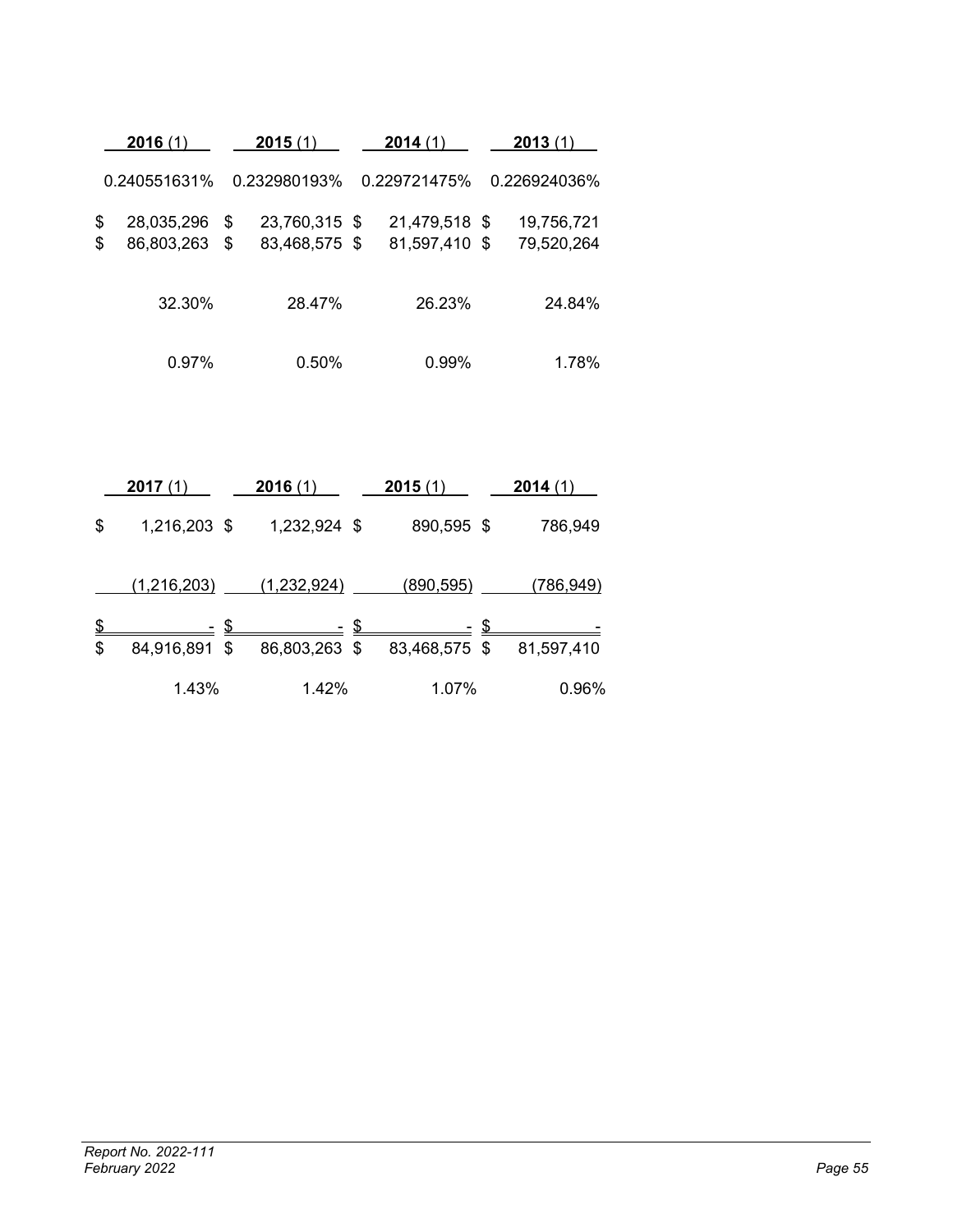## <span id="page-59-0"></span>**1. Schedule of Changes in the College's Total Other Postemployment Benefits Liability and Related Ratios**

No assets are accumulated in a trust that meet the criteria in paragraph 4 of GASB Statement No. 75 to pay related benefits.

*Changes of Assumptions*. The Municipal Bond Index Rate used to determine the total OPEB liability decreased from 3.50 percent to 2.21 percent, and discount rate, mortality rates, retirement rates, termination rates, and salary increases were updated.

## **2. Schedule of Net Pension Liability and Schedule of Contributions – Florida Retirement System Pension Plan**

*Changes of Assumptions.* The long-term expected rate of return was decreased from 6.90 percent to 6.80 percent.

## **3. Schedule of Net Pension Liability and Schedule of Contributions – Health Insurance Subsidy Pension Plan**

*Changes of Assumptions.* The municipal rate used to determine total pension liability decreased from 3.50 percent to 2.21 percent, and the active member mortality assumption was updated.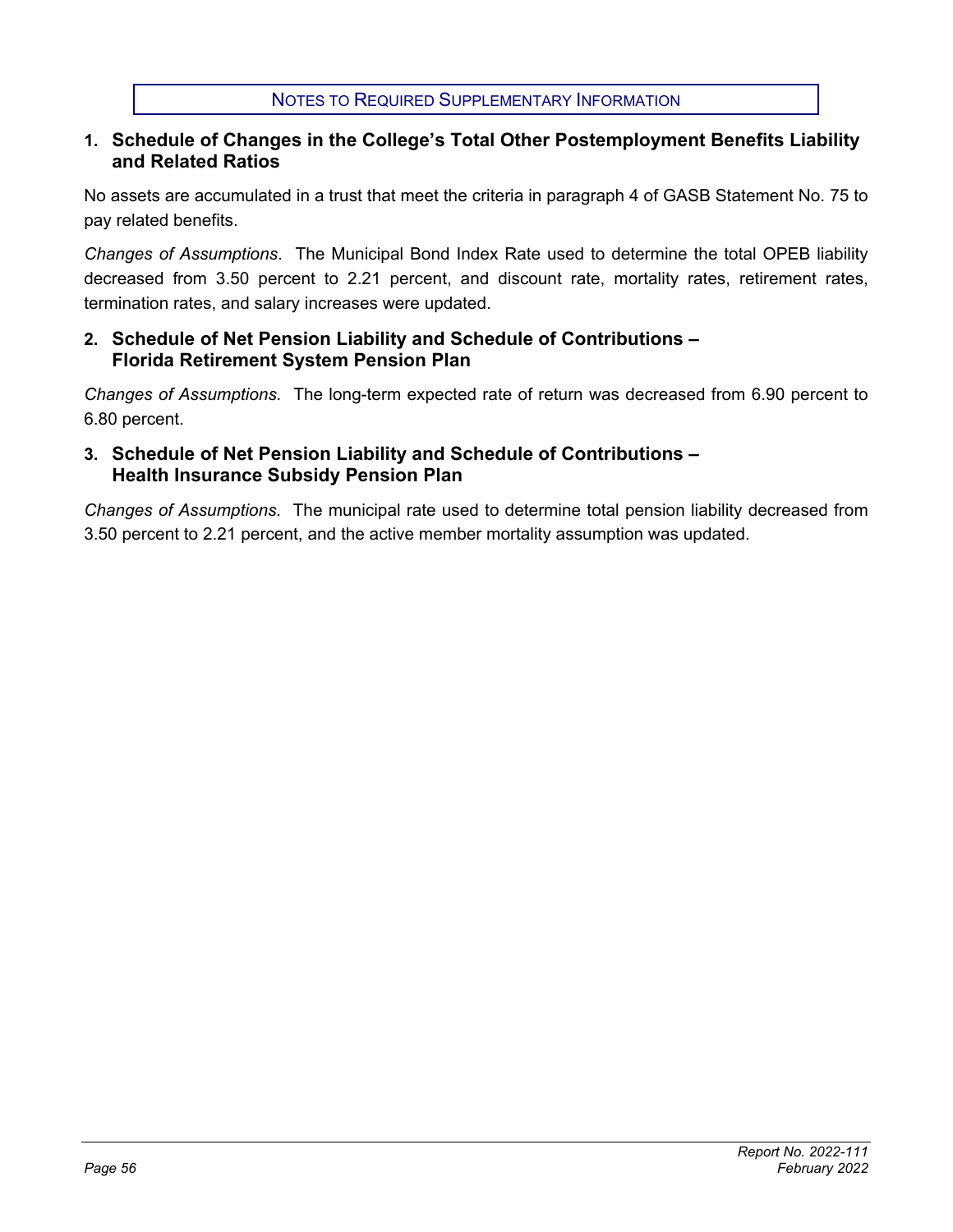<span id="page-60-0"></span>

Sherrill F. Norman, CPA Auditor General

# **AUDITOR GENERAL STATE OF FLORIDA**

Claude Denson Pepper Building, Suite G74 111 West Madison Street Tallahassee, Florida 32399-1450



Phone: (850) 412-2722 Fax: (850) 488-6975

The President of the Senate, the Speaker of the House of Representatives, and the Legislative Auditing Committee

## **INDEPENDENT AUDITOR'S REPORT ON INTERNAL CONTROL OVER FINANCIAL REPORTING AND ON COMPLIANCE AND OTHER MATTERS BASED ON AN AUDIT OF FINANCIAL STATEMENTS PERFORMED IN ACCORDANCE WITH** *GOVERNMENT AUDITING STANDARDS*

We have audited, in accordance with the auditing standards generally accepted in the United States of America and the standards applicable to financial audits contained in *Government Auditing Standards* issued by the Comptroller General of the United States, the financial statements of the St. Petersburg College, a component unit of the State of Florida, and its aggregate discretely presented component units as of and for the fiscal year ended June 30, 2021, and the related notes to the financial statements, which collectively comprise the College's basic financial statements, and have issued our report thereon dated February 1, 2022, included under the heading **INDEPENDENT AUDITOR'S REPORT**. Our report includes a reference to other auditors who audited the financial statements of the aggregate discretely presented component units, as described in our report on the College's financial statements. This report does not include the results of the other auditors' testing of internal control over financial reporting or compliance and other matters that are reported on separately by those auditors.

## **Internal Control Over Financial Reporting**

In planning and performing our audit of the financial statements, we considered the College's internal control over financial reporting (internal control) as a basis for designing audit procedures that are appropriate in the circumstances for the purpose of expressing our opinions on the financial statements, but not for the purpose of expressing an opinion on the effectiveness of the College's internal control. Accordingly, we do not express an opinion on the effectiveness of the College's internal control.

A *deficiency in internal control* exists when the design or operation of a control does not allow management or employees, in the normal course of performing their assigned functions, to prevent, or detect and correct, misstatements on a timely basis. A *material weakness* is a deficiency, or a combination of deficiencies, in internal control such that there is a reasonable possibility that a material misstatement of the College's financial statements will not be prevented, or detected and corrected on a timely basis. A *significant deficiency* is a deficiency, or a combination of deficiencies, in internal control